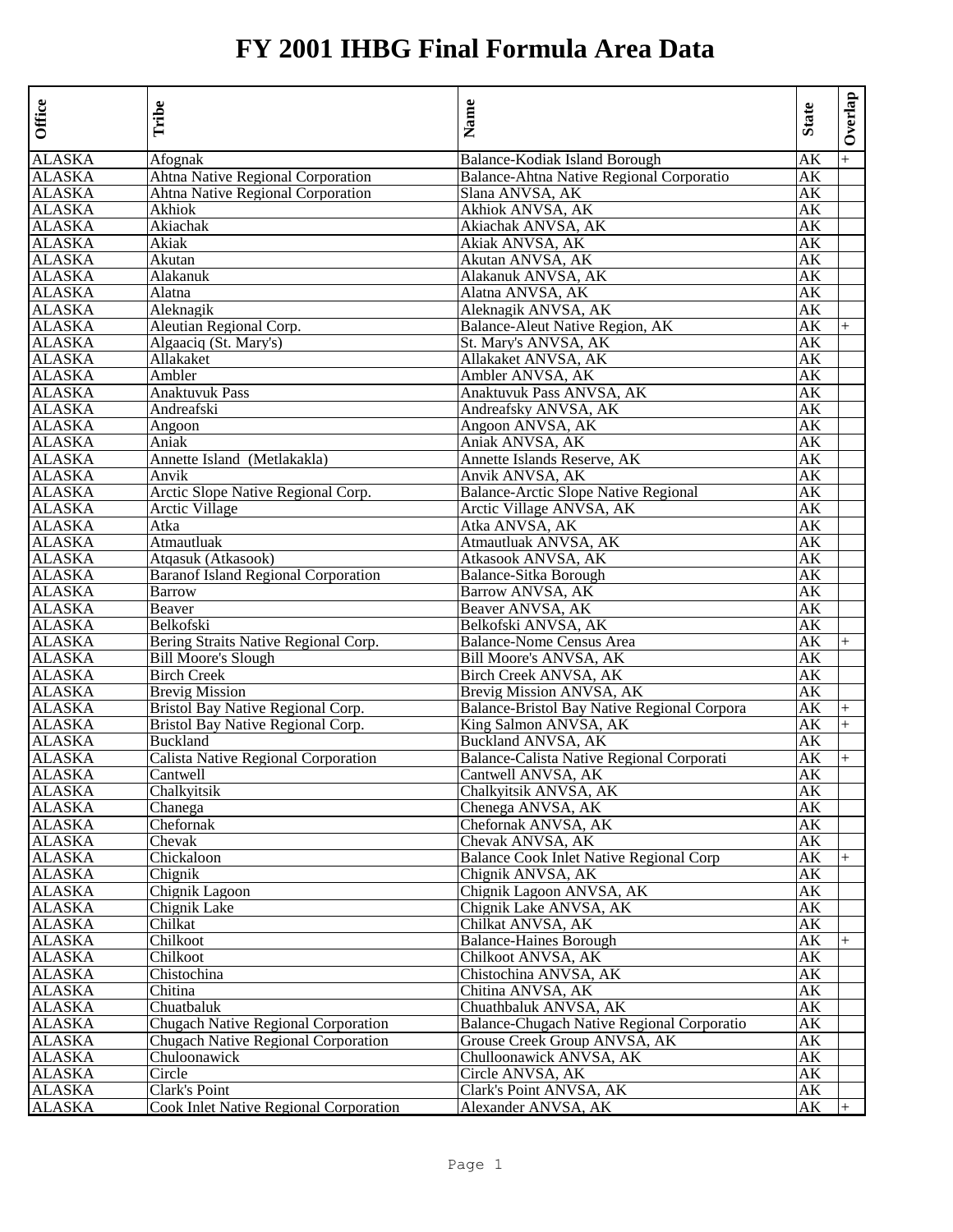| Office        | Tribe                                         | Name                                             | <b>State</b> | Overlap |
|---------------|-----------------------------------------------|--------------------------------------------------|--------------|---------|
| ALASKA        | <b>Cook Inlet Native Regional Corporation</b> | Balance-Cook Inlet Native Regional Corp.         | AK           | $+$     |
| <b>ALASKA</b> | Cook Inlet Native Regional Corporation        | Balance-Valdez-Cordova Census Area               | AК           | $+$     |
| <b>ALASKA</b> | Council                                       | Council ANVSA, AK                                | АK           |         |
| <b>ALASKA</b> | Craig                                         | Craig ANVSA, AK                                  | AК           |         |
| <b>ALASKA</b> | <b>Crooked Creek</b>                          | Crooked Creek ANVSA, AK                          | АK           |         |
| <b>ALASKA</b> | Curyung                                       | Dillingham ANVSA, AK                             | AK           |         |
| <b>ALASKA</b> | Deering                                       | Deering ANVSA, AK                                | АK           |         |
| <b>ALASKA</b> | Dot Lake                                      | Dot Lake ANVSA, AK                               | AК           |         |
| ALASKA        | Douglas                                       | Douglas Island Census Area                       | AК           |         |
| <b>ALASKA</b> | Doyon Native Regional Corporation             | <b>Balance-Doyon Native Regional Corporation</b> | АK           |         |
| <b>ALASKA</b> | Doyon Native Regional Corporation             | Canyon Village, ANVSA, AK                        | AК           |         |
| <b>ALASKA</b> | Doyon Native Regional Corporation             | Lake Minchumina ANVSA, AK                        | AК           |         |
| <b>ALASKA</b> | Doyon Native Regional Corporation             | Medfra ANVSA, AK                                 | AК           |         |
| <b>ALASKA</b> | Doyon Native Regional Corporation             | Tok ANVSA, AK                                    | АK           |         |
| <b>ALASKA</b> | Doyon Native Regional Corporation             | Wiseman ANVSA, AK                                | АK           |         |
| <b>ALASKA</b> | Eagle                                         | Eagle ANVSA, AK                                  | АK           |         |
| <b>ALASKA</b> | Eek                                           | Eek ANVSA, AK                                    | АK           |         |
| <b>ALASKA</b> | Egegik                                        | Egegik ANVSA, AK                                 | АK           |         |
| <b>ALASKA</b> | Eklutna                                       | Eklutna ANVSA, AK                                | АK           |         |
| <b>ALASKA</b> | Ekuk                                          | Ekuk ANVSA, AK                                   | AК           |         |
| <b>ALASKA</b> | Ekwok                                         | Ekwok ANVSA, AK                                  | AΚ           |         |
| <b>ALASKA</b> | Elim                                          | Elim ANVSA, AK                                   | АK           |         |
| <b>ALASKA</b> | Emmonak                                       | Emmonak ANVSA, AK                                | АK           |         |
| <b>ALASKA</b> | Evansville (Bettles Field)                    | Evansville ANVSA, AK                             | АK           |         |
| <b>ALASKA</b> | Evak                                          | City of Cordova                                  | AК           |         |
| <b>ALASKA</b> | Eyak                                          | Eyak ANVSA, AK                                   | AK           |         |
| <b>ALASKA</b> | <b>False Pass</b>                             | False Pass ANVSA, AK                             | АK           |         |
| <b>ALASKA</b> | Fort Yukon                                    | Fort Yukon ANVSA, AK                             | AК           |         |
| <b>ALASKA</b> | Gakona                                        | Gakona ANVSA, AK                                 | АK           |         |
| <b>ALASKA</b> | Galena                                        | Galena ANVSA, AK                                 | АK           |         |
| <b>ALASKA</b> | Gambell                                       | Gambell ANVSA, AK                                | АK           |         |
| <b>ALASKA</b> | Georgetown                                    | Georgetown ANVSA, AK                             | АK           |         |
| <b>ALASKA</b> | Golovin (Chinik)                              | Golovin ANVSA, AK                                | AК           |         |
| <b>ALASKA</b> | Goodnews Bay                                  | Goodnews Bay ANVSA, AK                           | АK           |         |
| <b>ALASKA</b> | Grayling                                      | Grayling ANVSA, AK                               | AК           |         |
| <b>ALASKA</b> | Gulkana                                       | Gulkana ANVSA, AK                                | АK           |         |
| <b>ALASKA</b> | Hamilton                                      | Hamilton ANVSA, AK                               | АK           |         |
| <b>ALASKA</b> | <b>Healy Lake</b>                             |                                                  | AK           |         |
| <b>ALASKA</b> |                                               | Healy Lake ANVSA, AK                             |              |         |
|               | <b>Holy Cross</b><br>Hoonah                   | Holy Cross ANVSA, AK                             | АK           |         |
| <b>ALASKA</b> |                                               | Hoonah ANVSA, AK                                 |              |         |
| <b>ALASKA</b> | Hooper Bay                                    | Hooper Bay ANVSA, AK                             | AК           |         |
| <b>ALASKA</b> | Hughes                                        | Hughes ANVSA, AK                                 | АK           |         |
| <b>ALASKA</b> | Huslia                                        | Huslia ANVSA, AK                                 | АK           |         |
| ALASKA        | Hydaburg                                      | Hydaburg ANVSA, AK                               | AК           |         |
| <b>ALASKA</b> | Igiugig                                       | Igiugig ANVSA, AK                                | АK           |         |
| <b>ALASKA</b> | Iliamna                                       | Iliamna ANVSA, AK                                | AК           |         |
| ALASKA        | Inalik (Diomede)                              | Inalik ANVSA, AK                                 | AК           |         |
| <b>ALASKA</b> | <b>Ivanoff Bay</b>                            | Ivanof Bay ANVSA, AK                             | AK           |         |
| <b>ALASKA</b> | Kaguyak                                       | Balance-Koniag Native Regional Corpora           | AK           | $+$     |
| <b>ALASKA</b> | Kake                                          | Kake ANVSA, AK                                   | АK           |         |
| <b>ALASKA</b> | Kaktovik (Barter Island)                      | Kaktovik ANVSA, AK                               | АK           |         |
| <b>ALASKA</b> | Kalskag                                       | Kalskag ANVSA, AK                                | АK           |         |
| <b>ALASKA</b> | Kaltag                                        | Kaltag ANVSA, AK                                 | AK           |         |
| ALASKA        | Kanatak                                       | Balance Bristol Bay Regional Corp., AK           | AΚ           | $+$     |
| <b>ALASKA</b> | Karluk                                        | Karluk ANVSA, AK                                 | АK           |         |
| <b>ALASKA</b> | Kasaan                                        | Kasaan ANVSA, AK                                 | АK           |         |
| ALASKA        | Kasigluk                                      | Kasigluk ANVSA, AK                               | АK           |         |
| <b>ALASKA</b> | Kenaitze                                      | Balance-Kenai Peninsula Borough                  | АK           |         |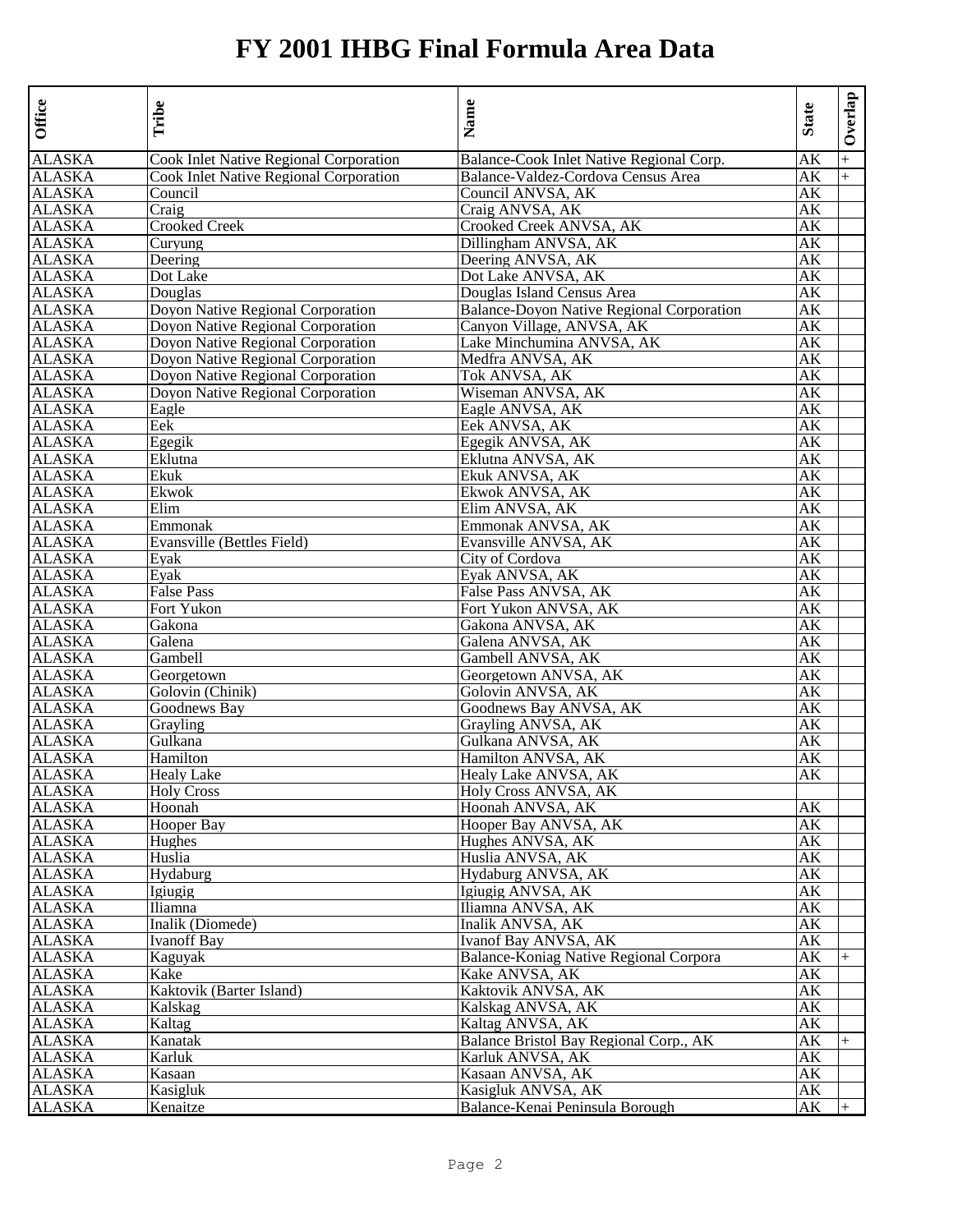| Office           | Tribe                                   | Name                                              | <b>State</b> | Overlap |
|------------------|-----------------------------------------|---------------------------------------------------|--------------|---------|
| ALASKA           | Ketchikan                               | Balance-Ketchikan Gateway Borough                 | AK           |         |
| <b>ALASKA</b>    | Kiana                                   | Kiana ANVSA, AK                                   | AK           |         |
| ALASKA           | King Cove                               | King Cove ANVSA, AK                               | AК           |         |
| ALASKA           | King Island                             | <b>Balance-Nome Census Area</b>                   | AК           | $+$     |
| ALASKA           | Kipnuk                                  | Kipnuk ANVSA, AK                                  | AК           |         |
| ALASKA           | Kivalina                                | Kivalina ANVSA, AK                                | AК           |         |
| ALASKA           | Klawock                                 | Klawock ANVSA, AK                                 | AК           |         |
| ALASKA           | Kluti Kaah (Copper Center)              | Copper Center ANVSA, AK                           | AК           |         |
| <b>ALASKA</b>    | Knik                                    | Knik ANVSA, AK                                    | AK           |         |
| ALASKA           | Kobuk                                   | Kobuk ANVSA, AK                                   | AК           |         |
| ALASKA           | Kokhanok                                | Kokhanok ANVSA, AK                                | AК           |         |
| ALASKA           | Koliganek                               | Koliganek ANVSA, AK                               | AК           |         |
| ALASKA           | Kongiganak                              | Kongiganak ANVSA, AK                              | AК           |         |
| ALASKA           | Koniag Native Regional Corporation      | Balance-Kodiak Island Borough                     | AК           | $+$     |
| ALASKA           | Koniag Native Regional Corporation      | <b>Balance-Koniag Native Regional Corporation</b> | АK           | $+$     |
| ALASKA           | Kotlik                                  | Kotlik ANVSA, AK                                  | АK           |         |
| ALASKA           | Kotzebue                                | Kotzebue ANVSA, AK                                | AК           |         |
| ALASKA           | Koyuk                                   | Koyuk ANVSA, AK                                   | AК           |         |
| ALASKA           | Koyukuk                                 | Koyukuk ANVSA, AK                                 | AК           | $+$     |
| ALASKA           | Kwethluk                                | Kwethluk ANVSA, AK                                | АK           |         |
| ALASKA           | Kwigillingok                            | Kwigillingok ANVSA, AK                            | AК           |         |
| <b>ALASKA</b>    | Kwinhagak (Quinhagak)                   | Quinhagak ANVSA, AK                               | AК           |         |
| ALASKA           | Larsen Bay                              | Larsen Bay ANVSA, AK                              | AК           |         |
| ALASKA           | Lesnoi (Woody Island)                   | Balance-Kodiak Island Borough                     | AК           | $+$     |
| ALASKA           | Levelock                                | Levelock ANVSA, AK                                | АK           |         |
| ALASKA           | Lime                                    | Lime Village ANVSA, AK                            | AК           |         |
| ALASKA           | Lower.Kalskag                           | Lower Kalskag ANVSA, AK                           | AК           |         |
| ALASKA           | <b>Manley Hot Springs</b>               | Manley Hot Springs ANVSA, AK                      | AК           |         |
| ALASKA           | Manokotak                               | Manokotak ANVSA, AK                               | AK           |         |
| ALASKA           | Marshall<br>Mary's Igloo                | Marshall ANVSA, AK                                | AК<br>AК     |         |
| ALASKA           |                                         | Mary's Igloo ANVSA, AK                            |              |         |
| ALASKA           | McGrath                                 | McGrath ANVSA, AK<br>Mekoryuk ANVSA, AK           | AК<br>AK     |         |
| ALASKA<br>ALASKA | Mekoryuk<br>Mentasta                    |                                                   | АK           |         |
| ALASKA           | Minto                                   | Mentasta Lake ANVSA, AK<br>Minto ANVSA, AK        | АK           |         |
| ALASKA           | Mountain Village                        | Mountain Village ANVSA, AK                        | АK           |         |
| <b>ALASKA</b>    | Naknek                                  | Naknek ANVSA, AK                                  | AК           |         |
| ALASKA           | <b>NANA Native Regional Corporation</b> | Balance-NANA Native Regional Corporation, A       | AК           |         |
| ALASKA           | Nanwelek (English Bay)                  | English Bay ANVSA, AK                             | АK           |         |
| ALASKA           | Napaimute                               | Napaimute ANVSA, AK                               | AК           |         |
| ALASKA           | Napakiak                                | Napakiak ANVSA, AK                                | AК           |         |
| ALASKA           | Napaskiak                               | Napaskiak ANVSA, AK                               | AК           |         |
| ALASKA           | Nelson Lagoon                           | Nelson Lagoon ANVSA, AK                           | AК           |         |
| ALASKA           | Nenana                                  | Nenana ANVSA, AK                                  | AК           |         |
| ALASKA           | New Stuyahok                            | New Stuyahok ANVSA, AK                            | AК           |         |
| ALASKA           | Newhalen                                | Newhalen ANVSA, AK                                | AК           |         |
| ALASKA           | Newtok                                  | Newtok ANVSA, AK                                  | AК           |         |
| ALASKA           | Nightmute                               | Nightmute ANVSA, AK                               | AК           |         |
| <b>ALASKA</b>    | Nikolai                                 | Nikolai ANVSA, AK                                 | AK           |         |
| ALASKA           | Nikolski                                | Nikolski ANVSA, AK                                | AK           |         |
| <b>ALASKA</b>    | Ninilchik                               | Ninilchik ANVSA, AK                               | AΚ           |         |
| <b>ALASKA</b>    | Noatuk                                  | Noatak ANVSA, AK                                  | AΚ           |         |
| <b>ALASKA</b>    | Nome                                    | <b>Balance-Nome Census Area</b>                   | AК           | $+$     |
| ALASKA           | Nome                                    | Ukivok ANVSA, AK                                  | AΚ           |         |
| <b>ALASKA</b>    | Nondalton                               | Nondalton ANVSA, AK                               | AK           |         |
| ALASKA           | Noorvik                                 | Noorvik ANVSA, AK                                 | АK           |         |
| ALASKA           | Northway                                | Northway ANVSA, AK                                | AΚ           |         |
| ALASKA           | Nuigsut                                 | Nuigsut ANVSA, AK                                 | AК           |         |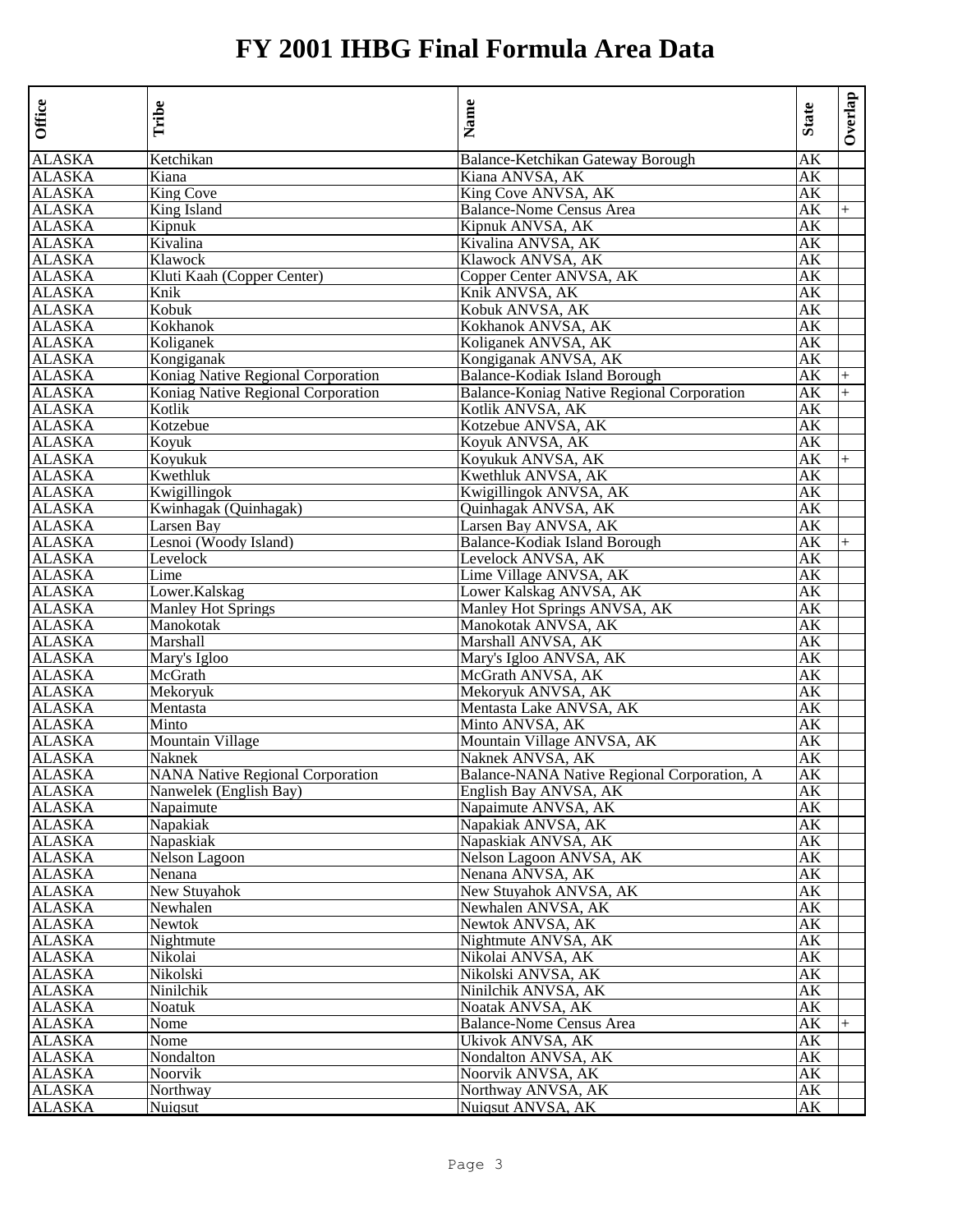| Nulato ANVSA, AK<br>Nulato<br>AK<br><b>ALASKA</b><br>Nunapitchuk<br>Nunapitchuk ANVSA, AK<br>AК<br><b>ALASKA</b><br>Ohogamiut ANVSA, AK<br>Ohogamiut<br>AK<br>Old Harbor<br>Old Harbor ANVSA, AK<br>АK<br><b>ALASKA</b><br>Orutsararmuit (Bethel)<br>Bethel ANVSA, AK<br>AK<br><b>ALASKA</b><br>Oscarville<br>Oscarville ANVSA, AK<br>AК<br>Ouzinkie ANVSA, AK<br>Ouzinkie<br>AК<br>Paimiut<br>Paimiut ANVSA, AK<br>АK<br>Pauloff Village<br><b>Balance Aleut Native Region</b><br>ALASKA<br>АK<br>$+$<br><b>ALASKA</b><br>Pedro Bav ANVSA, AK<br>AK<br>Pedro Bay<br><b>ALASKA</b><br>Perryville<br>Perryville ANVSA, AK<br>AК<br><b>ALASKA</b><br>Petersburg<br>Petersburg Census Area<br>AК<br>Pilot Point ANVSA, AK<br><b>ALASKA</b><br>Pilot Point<br>AK<br>Pilot Station ANVSA, AK<br><b>ALASKA</b><br><b>Pilot Station</b><br>AК<br><b>ALASKA</b><br>Pitka's Point<br>Pitkas Point ANVSA, AK<br>АK<br><b>ALASKA</b><br>Platinum<br>Platinum ANVSA, AK<br>AК<br><b>ALASKA</b><br>Point Hope<br>Point Hope ANVSA, AK<br>АK<br><b>ALASKA</b><br>Point Lay<br>Point Lay ANVSA, AK<br>AК<br>Port Graham ANVSA, AK<br><b>ALASKA</b><br>Port Graham<br>АK<br><b>ALASKA</b><br>Port Heiden<br>Port Heiden ANVSA, AK<br>АK<br><b>ALASKA</b><br>Port Lions<br>Port Lions ANVSA, AK<br>AК<br><b>ALASKA</b><br>Portage Creek<br>Portage Creek ANVSA, AK<br>AК<br><b>ALASKA</b><br>Qagan Tayagungin (Sand Point)<br>Sand Point ANVSA, AK<br>AK<br><b>ALASKA</b><br>Unalaska ANVSA, AK<br>Qawalangin (Unalaska)<br>AК<br>ALASKA<br>Rampart<br>Rampart ANVSA, AK<br>AК<br><b>ALASKA</b><br><b>Red Devil</b><br>Red Devil ANVSA, AK<br>AK<br><b>ALASKA</b><br>Ruby<br>Ruby ANVSA, AK<br>AК<br>Russian Mission ANVSA, AK<br><b>ALASKA</b><br><b>Russian Mission (Yukon)</b><br>AК<br><b>ALASKA</b><br>St. George ANVSA, AK<br>Saint George<br>АK<br><b>ALASKA</b><br>Saint Michael<br>St. Michael ANVSA, AK<br>АK<br><b>ALASKA</b><br>Saint Paul<br>St. Paul ANVSA, AK<br>AК<br>Salamatoff<br>Salamatof ANVSA, AK<br>AК<br>ALASKA<br>Savoonga ANVSA, AK<br><b>ALASKA</b><br>Savoonga<br>AK<br><b>ALASKA</b><br>Saxman<br>Saxman ANVSA, AK<br>AК<br>Scammon Bay<br><b>ALASKA</b><br>Scammon Bay ANVSA, AK<br>AК<br><b>ALASKA</b><br>Selawik ANVSA, AK<br>Selawik<br>AК<br><b>ALASKA</b><br>Seldovia<br>Seldovia ANVSA, AK<br>АK<br><b>ALASKA</b><br>Shageluk<br>Shageluk ANVSA, AK<br>AK<br><b>ALASKA</b><br>Shaktoolik<br>Shaktoolik ANVSA, AK<br>AК<br><b>ALASKA</b><br>Sheldon's Point<br>Sheldon Point ANVSA, AK<br>AК<br><b>ALASKA</b><br>Shishmaref<br>Shishmaref ANVSA, AK<br>АK<br>Shungnak<br>Shungnak ANVSA, AK<br>ALASKA<br>АK<br><b>ALASKA</b><br>Balance-Skagway-Yakutat-Angoon Census Area<br>Skagway<br>АK<br><b>ALASKA</b><br>Sleetmute<br>Sleetmute ANVSA, AK<br>AК<br><b>ALASKA</b><br>Solomon<br>Solomon ANVSA, AK<br>АK<br><b>ALASKA</b><br>South Naknek<br>South Naknek ANVSA, AK<br>AK<br>ALASKA<br>Stebbins<br>Stebbins ANVSA, AK<br>AK<br><b>ALASKA</b><br><b>Stevens</b><br>Stevens Village ANVSA, AK<br>AK<br><b>ALASKA</b><br><b>Stoney River</b><br>Stony River ANVSA, AK<br>AK<br><b>ALASKA</b><br>Takotna ANVSA, AK<br>Takotna<br>AΚ<br><b>ALASKA</b><br>Tanacross<br>Tanacross ANVSA, AK<br>AΚ<br>Tanana ANVSA, AK<br><b>ALASKA</b><br>Tanana<br>АK<br>Tatitlek ANVSA, AK<br><b>ALASKA</b><br>Tatitlek<br>АK<br>Tazlina ANVSA, AK<br><b>ALASKA</b><br>Tazlina<br>AΚ<br><b>ALASKA</b><br>Telida<br>Telida ANVSA, AK<br>АK<br><b>ALASKA</b><br>Teller<br>Teller ANVSA, AK<br>АK<br><b>ALASKA</b><br>Tetlin<br>Tetlin ANVSA, AK<br>AK<br>Tlingit and Haida<br>Balance-Juneau Borough Minus Douglas Island<br><b>ALASKA</b><br>АK | Office        | Tribe | Name | <b>State</b> | Overlap |
|--------------------------------------------------------------------------------------------------------------------------------------------------------------------------------------------------------------------------------------------------------------------------------------------------------------------------------------------------------------------------------------------------------------------------------------------------------------------------------------------------------------------------------------------------------------------------------------------------------------------------------------------------------------------------------------------------------------------------------------------------------------------------------------------------------------------------------------------------------------------------------------------------------------------------------------------------------------------------------------------------------------------------------------------------------------------------------------------------------------------------------------------------------------------------------------------------------------------------------------------------------------------------------------------------------------------------------------------------------------------------------------------------------------------------------------------------------------------------------------------------------------------------------------------------------------------------------------------------------------------------------------------------------------------------------------------------------------------------------------------------------------------------------------------------------------------------------------------------------------------------------------------------------------------------------------------------------------------------------------------------------------------------------------------------------------------------------------------------------------------------------------------------------------------------------------------------------------------------------------------------------------------------------------------------------------------------------------------------------------------------------------------------------------------------------------------------------------------------------------------------------------------------------------------------------------------------------------------------------------------------------------------------------------------------------------------------------------------------------------------------------------------------------------------------------------------------------------------------------------------------------------------------------------------------------------------------------------------------------------------------------------------------------------------------------------------------------------------------------------------------------------------------------------------------------------------------------------------------------------------------------------------------------------------------------------------------------------------------------------------------------------------------------------------------------------------------------------------------------------------------------------------------------------------------------------------------------------------------------------------------------------------------|---------------|-------|------|--------------|---------|
|                                                                                                                                                                                                                                                                                                                                                                                                                                                                                                                                                                                                                                                                                                                                                                                                                                                                                                                                                                                                                                                                                                                                                                                                                                                                                                                                                                                                                                                                                                                                                                                                                                                                                                                                                                                                                                                                                                                                                                                                                                                                                                                                                                                                                                                                                                                                                                                                                                                                                                                                                                                                                                                                                                                                                                                                                                                                                                                                                                                                                                                                                                                                                                                                                                                                                                                                                                                                                                                                                                                                                                                                                                                  | <b>ALASKA</b> |       |      |              |         |
|                                                                                                                                                                                                                                                                                                                                                                                                                                                                                                                                                                                                                                                                                                                                                                                                                                                                                                                                                                                                                                                                                                                                                                                                                                                                                                                                                                                                                                                                                                                                                                                                                                                                                                                                                                                                                                                                                                                                                                                                                                                                                                                                                                                                                                                                                                                                                                                                                                                                                                                                                                                                                                                                                                                                                                                                                                                                                                                                                                                                                                                                                                                                                                                                                                                                                                                                                                                                                                                                                                                                                                                                                                                  |               |       |      |              |         |
|                                                                                                                                                                                                                                                                                                                                                                                                                                                                                                                                                                                                                                                                                                                                                                                                                                                                                                                                                                                                                                                                                                                                                                                                                                                                                                                                                                                                                                                                                                                                                                                                                                                                                                                                                                                                                                                                                                                                                                                                                                                                                                                                                                                                                                                                                                                                                                                                                                                                                                                                                                                                                                                                                                                                                                                                                                                                                                                                                                                                                                                                                                                                                                                                                                                                                                                                                                                                                                                                                                                                                                                                                                                  |               |       |      |              |         |
|                                                                                                                                                                                                                                                                                                                                                                                                                                                                                                                                                                                                                                                                                                                                                                                                                                                                                                                                                                                                                                                                                                                                                                                                                                                                                                                                                                                                                                                                                                                                                                                                                                                                                                                                                                                                                                                                                                                                                                                                                                                                                                                                                                                                                                                                                                                                                                                                                                                                                                                                                                                                                                                                                                                                                                                                                                                                                                                                                                                                                                                                                                                                                                                                                                                                                                                                                                                                                                                                                                                                                                                                                                                  | <b>ALASKA</b> |       |      |              |         |
|                                                                                                                                                                                                                                                                                                                                                                                                                                                                                                                                                                                                                                                                                                                                                                                                                                                                                                                                                                                                                                                                                                                                                                                                                                                                                                                                                                                                                                                                                                                                                                                                                                                                                                                                                                                                                                                                                                                                                                                                                                                                                                                                                                                                                                                                                                                                                                                                                                                                                                                                                                                                                                                                                                                                                                                                                                                                                                                                                                                                                                                                                                                                                                                                                                                                                                                                                                                                                                                                                                                                                                                                                                                  |               |       |      |              |         |
|                                                                                                                                                                                                                                                                                                                                                                                                                                                                                                                                                                                                                                                                                                                                                                                                                                                                                                                                                                                                                                                                                                                                                                                                                                                                                                                                                                                                                                                                                                                                                                                                                                                                                                                                                                                                                                                                                                                                                                                                                                                                                                                                                                                                                                                                                                                                                                                                                                                                                                                                                                                                                                                                                                                                                                                                                                                                                                                                                                                                                                                                                                                                                                                                                                                                                                                                                                                                                                                                                                                                                                                                                                                  |               |       |      |              |         |
|                                                                                                                                                                                                                                                                                                                                                                                                                                                                                                                                                                                                                                                                                                                                                                                                                                                                                                                                                                                                                                                                                                                                                                                                                                                                                                                                                                                                                                                                                                                                                                                                                                                                                                                                                                                                                                                                                                                                                                                                                                                                                                                                                                                                                                                                                                                                                                                                                                                                                                                                                                                                                                                                                                                                                                                                                                                                                                                                                                                                                                                                                                                                                                                                                                                                                                                                                                                                                                                                                                                                                                                                                                                  | <b>ALASKA</b> |       |      |              |         |
|                                                                                                                                                                                                                                                                                                                                                                                                                                                                                                                                                                                                                                                                                                                                                                                                                                                                                                                                                                                                                                                                                                                                                                                                                                                                                                                                                                                                                                                                                                                                                                                                                                                                                                                                                                                                                                                                                                                                                                                                                                                                                                                                                                                                                                                                                                                                                                                                                                                                                                                                                                                                                                                                                                                                                                                                                                                                                                                                                                                                                                                                                                                                                                                                                                                                                                                                                                                                                                                                                                                                                                                                                                                  | <b>ALASKA</b> |       |      |              |         |
|                                                                                                                                                                                                                                                                                                                                                                                                                                                                                                                                                                                                                                                                                                                                                                                                                                                                                                                                                                                                                                                                                                                                                                                                                                                                                                                                                                                                                                                                                                                                                                                                                                                                                                                                                                                                                                                                                                                                                                                                                                                                                                                                                                                                                                                                                                                                                                                                                                                                                                                                                                                                                                                                                                                                                                                                                                                                                                                                                                                                                                                                                                                                                                                                                                                                                                                                                                                                                                                                                                                                                                                                                                                  |               |       |      |              |         |
|                                                                                                                                                                                                                                                                                                                                                                                                                                                                                                                                                                                                                                                                                                                                                                                                                                                                                                                                                                                                                                                                                                                                                                                                                                                                                                                                                                                                                                                                                                                                                                                                                                                                                                                                                                                                                                                                                                                                                                                                                                                                                                                                                                                                                                                                                                                                                                                                                                                                                                                                                                                                                                                                                                                                                                                                                                                                                                                                                                                                                                                                                                                                                                                                                                                                                                                                                                                                                                                                                                                                                                                                                                                  |               |       |      |              |         |
|                                                                                                                                                                                                                                                                                                                                                                                                                                                                                                                                                                                                                                                                                                                                                                                                                                                                                                                                                                                                                                                                                                                                                                                                                                                                                                                                                                                                                                                                                                                                                                                                                                                                                                                                                                                                                                                                                                                                                                                                                                                                                                                                                                                                                                                                                                                                                                                                                                                                                                                                                                                                                                                                                                                                                                                                                                                                                                                                                                                                                                                                                                                                                                                                                                                                                                                                                                                                                                                                                                                                                                                                                                                  |               |       |      |              |         |
|                                                                                                                                                                                                                                                                                                                                                                                                                                                                                                                                                                                                                                                                                                                                                                                                                                                                                                                                                                                                                                                                                                                                                                                                                                                                                                                                                                                                                                                                                                                                                                                                                                                                                                                                                                                                                                                                                                                                                                                                                                                                                                                                                                                                                                                                                                                                                                                                                                                                                                                                                                                                                                                                                                                                                                                                                                                                                                                                                                                                                                                                                                                                                                                                                                                                                                                                                                                                                                                                                                                                                                                                                                                  |               |       |      |              |         |
|                                                                                                                                                                                                                                                                                                                                                                                                                                                                                                                                                                                                                                                                                                                                                                                                                                                                                                                                                                                                                                                                                                                                                                                                                                                                                                                                                                                                                                                                                                                                                                                                                                                                                                                                                                                                                                                                                                                                                                                                                                                                                                                                                                                                                                                                                                                                                                                                                                                                                                                                                                                                                                                                                                                                                                                                                                                                                                                                                                                                                                                                                                                                                                                                                                                                                                                                                                                                                                                                                                                                                                                                                                                  |               |       |      |              |         |
|                                                                                                                                                                                                                                                                                                                                                                                                                                                                                                                                                                                                                                                                                                                                                                                                                                                                                                                                                                                                                                                                                                                                                                                                                                                                                                                                                                                                                                                                                                                                                                                                                                                                                                                                                                                                                                                                                                                                                                                                                                                                                                                                                                                                                                                                                                                                                                                                                                                                                                                                                                                                                                                                                                                                                                                                                                                                                                                                                                                                                                                                                                                                                                                                                                                                                                                                                                                                                                                                                                                                                                                                                                                  |               |       |      |              |         |
|                                                                                                                                                                                                                                                                                                                                                                                                                                                                                                                                                                                                                                                                                                                                                                                                                                                                                                                                                                                                                                                                                                                                                                                                                                                                                                                                                                                                                                                                                                                                                                                                                                                                                                                                                                                                                                                                                                                                                                                                                                                                                                                                                                                                                                                                                                                                                                                                                                                                                                                                                                                                                                                                                                                                                                                                                                                                                                                                                                                                                                                                                                                                                                                                                                                                                                                                                                                                                                                                                                                                                                                                                                                  |               |       |      |              |         |
|                                                                                                                                                                                                                                                                                                                                                                                                                                                                                                                                                                                                                                                                                                                                                                                                                                                                                                                                                                                                                                                                                                                                                                                                                                                                                                                                                                                                                                                                                                                                                                                                                                                                                                                                                                                                                                                                                                                                                                                                                                                                                                                                                                                                                                                                                                                                                                                                                                                                                                                                                                                                                                                                                                                                                                                                                                                                                                                                                                                                                                                                                                                                                                                                                                                                                                                                                                                                                                                                                                                                                                                                                                                  |               |       |      |              |         |
|                                                                                                                                                                                                                                                                                                                                                                                                                                                                                                                                                                                                                                                                                                                                                                                                                                                                                                                                                                                                                                                                                                                                                                                                                                                                                                                                                                                                                                                                                                                                                                                                                                                                                                                                                                                                                                                                                                                                                                                                                                                                                                                                                                                                                                                                                                                                                                                                                                                                                                                                                                                                                                                                                                                                                                                                                                                                                                                                                                                                                                                                                                                                                                                                                                                                                                                                                                                                                                                                                                                                                                                                                                                  |               |       |      |              |         |
|                                                                                                                                                                                                                                                                                                                                                                                                                                                                                                                                                                                                                                                                                                                                                                                                                                                                                                                                                                                                                                                                                                                                                                                                                                                                                                                                                                                                                                                                                                                                                                                                                                                                                                                                                                                                                                                                                                                                                                                                                                                                                                                                                                                                                                                                                                                                                                                                                                                                                                                                                                                                                                                                                                                                                                                                                                                                                                                                                                                                                                                                                                                                                                                                                                                                                                                                                                                                                                                                                                                                                                                                                                                  |               |       |      |              |         |
|                                                                                                                                                                                                                                                                                                                                                                                                                                                                                                                                                                                                                                                                                                                                                                                                                                                                                                                                                                                                                                                                                                                                                                                                                                                                                                                                                                                                                                                                                                                                                                                                                                                                                                                                                                                                                                                                                                                                                                                                                                                                                                                                                                                                                                                                                                                                                                                                                                                                                                                                                                                                                                                                                                                                                                                                                                                                                                                                                                                                                                                                                                                                                                                                                                                                                                                                                                                                                                                                                                                                                                                                                                                  |               |       |      |              |         |
|                                                                                                                                                                                                                                                                                                                                                                                                                                                                                                                                                                                                                                                                                                                                                                                                                                                                                                                                                                                                                                                                                                                                                                                                                                                                                                                                                                                                                                                                                                                                                                                                                                                                                                                                                                                                                                                                                                                                                                                                                                                                                                                                                                                                                                                                                                                                                                                                                                                                                                                                                                                                                                                                                                                                                                                                                                                                                                                                                                                                                                                                                                                                                                                                                                                                                                                                                                                                                                                                                                                                                                                                                                                  |               |       |      |              |         |
|                                                                                                                                                                                                                                                                                                                                                                                                                                                                                                                                                                                                                                                                                                                                                                                                                                                                                                                                                                                                                                                                                                                                                                                                                                                                                                                                                                                                                                                                                                                                                                                                                                                                                                                                                                                                                                                                                                                                                                                                                                                                                                                                                                                                                                                                                                                                                                                                                                                                                                                                                                                                                                                                                                                                                                                                                                                                                                                                                                                                                                                                                                                                                                                                                                                                                                                                                                                                                                                                                                                                                                                                                                                  |               |       |      |              |         |
|                                                                                                                                                                                                                                                                                                                                                                                                                                                                                                                                                                                                                                                                                                                                                                                                                                                                                                                                                                                                                                                                                                                                                                                                                                                                                                                                                                                                                                                                                                                                                                                                                                                                                                                                                                                                                                                                                                                                                                                                                                                                                                                                                                                                                                                                                                                                                                                                                                                                                                                                                                                                                                                                                                                                                                                                                                                                                                                                                                                                                                                                                                                                                                                                                                                                                                                                                                                                                                                                                                                                                                                                                                                  |               |       |      |              |         |
|                                                                                                                                                                                                                                                                                                                                                                                                                                                                                                                                                                                                                                                                                                                                                                                                                                                                                                                                                                                                                                                                                                                                                                                                                                                                                                                                                                                                                                                                                                                                                                                                                                                                                                                                                                                                                                                                                                                                                                                                                                                                                                                                                                                                                                                                                                                                                                                                                                                                                                                                                                                                                                                                                                                                                                                                                                                                                                                                                                                                                                                                                                                                                                                                                                                                                                                                                                                                                                                                                                                                                                                                                                                  |               |       |      |              |         |
|                                                                                                                                                                                                                                                                                                                                                                                                                                                                                                                                                                                                                                                                                                                                                                                                                                                                                                                                                                                                                                                                                                                                                                                                                                                                                                                                                                                                                                                                                                                                                                                                                                                                                                                                                                                                                                                                                                                                                                                                                                                                                                                                                                                                                                                                                                                                                                                                                                                                                                                                                                                                                                                                                                                                                                                                                                                                                                                                                                                                                                                                                                                                                                                                                                                                                                                                                                                                                                                                                                                                                                                                                                                  |               |       |      |              |         |
|                                                                                                                                                                                                                                                                                                                                                                                                                                                                                                                                                                                                                                                                                                                                                                                                                                                                                                                                                                                                                                                                                                                                                                                                                                                                                                                                                                                                                                                                                                                                                                                                                                                                                                                                                                                                                                                                                                                                                                                                                                                                                                                                                                                                                                                                                                                                                                                                                                                                                                                                                                                                                                                                                                                                                                                                                                                                                                                                                                                                                                                                                                                                                                                                                                                                                                                                                                                                                                                                                                                                                                                                                                                  |               |       |      |              |         |
|                                                                                                                                                                                                                                                                                                                                                                                                                                                                                                                                                                                                                                                                                                                                                                                                                                                                                                                                                                                                                                                                                                                                                                                                                                                                                                                                                                                                                                                                                                                                                                                                                                                                                                                                                                                                                                                                                                                                                                                                                                                                                                                                                                                                                                                                                                                                                                                                                                                                                                                                                                                                                                                                                                                                                                                                                                                                                                                                                                                                                                                                                                                                                                                                                                                                                                                                                                                                                                                                                                                                                                                                                                                  |               |       |      |              |         |
|                                                                                                                                                                                                                                                                                                                                                                                                                                                                                                                                                                                                                                                                                                                                                                                                                                                                                                                                                                                                                                                                                                                                                                                                                                                                                                                                                                                                                                                                                                                                                                                                                                                                                                                                                                                                                                                                                                                                                                                                                                                                                                                                                                                                                                                                                                                                                                                                                                                                                                                                                                                                                                                                                                                                                                                                                                                                                                                                                                                                                                                                                                                                                                                                                                                                                                                                                                                                                                                                                                                                                                                                                                                  |               |       |      |              |         |
|                                                                                                                                                                                                                                                                                                                                                                                                                                                                                                                                                                                                                                                                                                                                                                                                                                                                                                                                                                                                                                                                                                                                                                                                                                                                                                                                                                                                                                                                                                                                                                                                                                                                                                                                                                                                                                                                                                                                                                                                                                                                                                                                                                                                                                                                                                                                                                                                                                                                                                                                                                                                                                                                                                                                                                                                                                                                                                                                                                                                                                                                                                                                                                                                                                                                                                                                                                                                                                                                                                                                                                                                                                                  |               |       |      |              |         |
|                                                                                                                                                                                                                                                                                                                                                                                                                                                                                                                                                                                                                                                                                                                                                                                                                                                                                                                                                                                                                                                                                                                                                                                                                                                                                                                                                                                                                                                                                                                                                                                                                                                                                                                                                                                                                                                                                                                                                                                                                                                                                                                                                                                                                                                                                                                                                                                                                                                                                                                                                                                                                                                                                                                                                                                                                                                                                                                                                                                                                                                                                                                                                                                                                                                                                                                                                                                                                                                                                                                                                                                                                                                  |               |       |      |              |         |
|                                                                                                                                                                                                                                                                                                                                                                                                                                                                                                                                                                                                                                                                                                                                                                                                                                                                                                                                                                                                                                                                                                                                                                                                                                                                                                                                                                                                                                                                                                                                                                                                                                                                                                                                                                                                                                                                                                                                                                                                                                                                                                                                                                                                                                                                                                                                                                                                                                                                                                                                                                                                                                                                                                                                                                                                                                                                                                                                                                                                                                                                                                                                                                                                                                                                                                                                                                                                                                                                                                                                                                                                                                                  |               |       |      |              |         |
|                                                                                                                                                                                                                                                                                                                                                                                                                                                                                                                                                                                                                                                                                                                                                                                                                                                                                                                                                                                                                                                                                                                                                                                                                                                                                                                                                                                                                                                                                                                                                                                                                                                                                                                                                                                                                                                                                                                                                                                                                                                                                                                                                                                                                                                                                                                                                                                                                                                                                                                                                                                                                                                                                                                                                                                                                                                                                                                                                                                                                                                                                                                                                                                                                                                                                                                                                                                                                                                                                                                                                                                                                                                  |               |       |      |              |         |
|                                                                                                                                                                                                                                                                                                                                                                                                                                                                                                                                                                                                                                                                                                                                                                                                                                                                                                                                                                                                                                                                                                                                                                                                                                                                                                                                                                                                                                                                                                                                                                                                                                                                                                                                                                                                                                                                                                                                                                                                                                                                                                                                                                                                                                                                                                                                                                                                                                                                                                                                                                                                                                                                                                                                                                                                                                                                                                                                                                                                                                                                                                                                                                                                                                                                                                                                                                                                                                                                                                                                                                                                                                                  |               |       |      |              |         |
|                                                                                                                                                                                                                                                                                                                                                                                                                                                                                                                                                                                                                                                                                                                                                                                                                                                                                                                                                                                                                                                                                                                                                                                                                                                                                                                                                                                                                                                                                                                                                                                                                                                                                                                                                                                                                                                                                                                                                                                                                                                                                                                                                                                                                                                                                                                                                                                                                                                                                                                                                                                                                                                                                                                                                                                                                                                                                                                                                                                                                                                                                                                                                                                                                                                                                                                                                                                                                                                                                                                                                                                                                                                  |               |       |      |              |         |
|                                                                                                                                                                                                                                                                                                                                                                                                                                                                                                                                                                                                                                                                                                                                                                                                                                                                                                                                                                                                                                                                                                                                                                                                                                                                                                                                                                                                                                                                                                                                                                                                                                                                                                                                                                                                                                                                                                                                                                                                                                                                                                                                                                                                                                                                                                                                                                                                                                                                                                                                                                                                                                                                                                                                                                                                                                                                                                                                                                                                                                                                                                                                                                                                                                                                                                                                                                                                                                                                                                                                                                                                                                                  |               |       |      |              |         |
|                                                                                                                                                                                                                                                                                                                                                                                                                                                                                                                                                                                                                                                                                                                                                                                                                                                                                                                                                                                                                                                                                                                                                                                                                                                                                                                                                                                                                                                                                                                                                                                                                                                                                                                                                                                                                                                                                                                                                                                                                                                                                                                                                                                                                                                                                                                                                                                                                                                                                                                                                                                                                                                                                                                                                                                                                                                                                                                                                                                                                                                                                                                                                                                                                                                                                                                                                                                                                                                                                                                                                                                                                                                  |               |       |      |              |         |
|                                                                                                                                                                                                                                                                                                                                                                                                                                                                                                                                                                                                                                                                                                                                                                                                                                                                                                                                                                                                                                                                                                                                                                                                                                                                                                                                                                                                                                                                                                                                                                                                                                                                                                                                                                                                                                                                                                                                                                                                                                                                                                                                                                                                                                                                                                                                                                                                                                                                                                                                                                                                                                                                                                                                                                                                                                                                                                                                                                                                                                                                                                                                                                                                                                                                                                                                                                                                                                                                                                                                                                                                                                                  |               |       |      |              |         |
|                                                                                                                                                                                                                                                                                                                                                                                                                                                                                                                                                                                                                                                                                                                                                                                                                                                                                                                                                                                                                                                                                                                                                                                                                                                                                                                                                                                                                                                                                                                                                                                                                                                                                                                                                                                                                                                                                                                                                                                                                                                                                                                                                                                                                                                                                                                                                                                                                                                                                                                                                                                                                                                                                                                                                                                                                                                                                                                                                                                                                                                                                                                                                                                                                                                                                                                                                                                                                                                                                                                                                                                                                                                  |               |       |      |              |         |
|                                                                                                                                                                                                                                                                                                                                                                                                                                                                                                                                                                                                                                                                                                                                                                                                                                                                                                                                                                                                                                                                                                                                                                                                                                                                                                                                                                                                                                                                                                                                                                                                                                                                                                                                                                                                                                                                                                                                                                                                                                                                                                                                                                                                                                                                                                                                                                                                                                                                                                                                                                                                                                                                                                                                                                                                                                                                                                                                                                                                                                                                                                                                                                                                                                                                                                                                                                                                                                                                                                                                                                                                                                                  |               |       |      |              |         |
|                                                                                                                                                                                                                                                                                                                                                                                                                                                                                                                                                                                                                                                                                                                                                                                                                                                                                                                                                                                                                                                                                                                                                                                                                                                                                                                                                                                                                                                                                                                                                                                                                                                                                                                                                                                                                                                                                                                                                                                                                                                                                                                                                                                                                                                                                                                                                                                                                                                                                                                                                                                                                                                                                                                                                                                                                                                                                                                                                                                                                                                                                                                                                                                                                                                                                                                                                                                                                                                                                                                                                                                                                                                  |               |       |      |              |         |
|                                                                                                                                                                                                                                                                                                                                                                                                                                                                                                                                                                                                                                                                                                                                                                                                                                                                                                                                                                                                                                                                                                                                                                                                                                                                                                                                                                                                                                                                                                                                                                                                                                                                                                                                                                                                                                                                                                                                                                                                                                                                                                                                                                                                                                                                                                                                                                                                                                                                                                                                                                                                                                                                                                                                                                                                                                                                                                                                                                                                                                                                                                                                                                                                                                                                                                                                                                                                                                                                                                                                                                                                                                                  |               |       |      |              |         |
|                                                                                                                                                                                                                                                                                                                                                                                                                                                                                                                                                                                                                                                                                                                                                                                                                                                                                                                                                                                                                                                                                                                                                                                                                                                                                                                                                                                                                                                                                                                                                                                                                                                                                                                                                                                                                                                                                                                                                                                                                                                                                                                                                                                                                                                                                                                                                                                                                                                                                                                                                                                                                                                                                                                                                                                                                                                                                                                                                                                                                                                                                                                                                                                                                                                                                                                                                                                                                                                                                                                                                                                                                                                  |               |       |      |              |         |
|                                                                                                                                                                                                                                                                                                                                                                                                                                                                                                                                                                                                                                                                                                                                                                                                                                                                                                                                                                                                                                                                                                                                                                                                                                                                                                                                                                                                                                                                                                                                                                                                                                                                                                                                                                                                                                                                                                                                                                                                                                                                                                                                                                                                                                                                                                                                                                                                                                                                                                                                                                                                                                                                                                                                                                                                                                                                                                                                                                                                                                                                                                                                                                                                                                                                                                                                                                                                                                                                                                                                                                                                                                                  |               |       |      |              |         |
|                                                                                                                                                                                                                                                                                                                                                                                                                                                                                                                                                                                                                                                                                                                                                                                                                                                                                                                                                                                                                                                                                                                                                                                                                                                                                                                                                                                                                                                                                                                                                                                                                                                                                                                                                                                                                                                                                                                                                                                                                                                                                                                                                                                                                                                                                                                                                                                                                                                                                                                                                                                                                                                                                                                                                                                                                                                                                                                                                                                                                                                                                                                                                                                                                                                                                                                                                                                                                                                                                                                                                                                                                                                  |               |       |      |              |         |
|                                                                                                                                                                                                                                                                                                                                                                                                                                                                                                                                                                                                                                                                                                                                                                                                                                                                                                                                                                                                                                                                                                                                                                                                                                                                                                                                                                                                                                                                                                                                                                                                                                                                                                                                                                                                                                                                                                                                                                                                                                                                                                                                                                                                                                                                                                                                                                                                                                                                                                                                                                                                                                                                                                                                                                                                                                                                                                                                                                                                                                                                                                                                                                                                                                                                                                                                                                                                                                                                                                                                                                                                                                                  |               |       |      |              |         |
|                                                                                                                                                                                                                                                                                                                                                                                                                                                                                                                                                                                                                                                                                                                                                                                                                                                                                                                                                                                                                                                                                                                                                                                                                                                                                                                                                                                                                                                                                                                                                                                                                                                                                                                                                                                                                                                                                                                                                                                                                                                                                                                                                                                                                                                                                                                                                                                                                                                                                                                                                                                                                                                                                                                                                                                                                                                                                                                                                                                                                                                                                                                                                                                                                                                                                                                                                                                                                                                                                                                                                                                                                                                  |               |       |      |              |         |
|                                                                                                                                                                                                                                                                                                                                                                                                                                                                                                                                                                                                                                                                                                                                                                                                                                                                                                                                                                                                                                                                                                                                                                                                                                                                                                                                                                                                                                                                                                                                                                                                                                                                                                                                                                                                                                                                                                                                                                                                                                                                                                                                                                                                                                                                                                                                                                                                                                                                                                                                                                                                                                                                                                                                                                                                                                                                                                                                                                                                                                                                                                                                                                                                                                                                                                                                                                                                                                                                                                                                                                                                                                                  |               |       |      |              |         |
|                                                                                                                                                                                                                                                                                                                                                                                                                                                                                                                                                                                                                                                                                                                                                                                                                                                                                                                                                                                                                                                                                                                                                                                                                                                                                                                                                                                                                                                                                                                                                                                                                                                                                                                                                                                                                                                                                                                                                                                                                                                                                                                                                                                                                                                                                                                                                                                                                                                                                                                                                                                                                                                                                                                                                                                                                                                                                                                                                                                                                                                                                                                                                                                                                                                                                                                                                                                                                                                                                                                                                                                                                                                  |               |       |      |              |         |
|                                                                                                                                                                                                                                                                                                                                                                                                                                                                                                                                                                                                                                                                                                                                                                                                                                                                                                                                                                                                                                                                                                                                                                                                                                                                                                                                                                                                                                                                                                                                                                                                                                                                                                                                                                                                                                                                                                                                                                                                                                                                                                                                                                                                                                                                                                                                                                                                                                                                                                                                                                                                                                                                                                                                                                                                                                                                                                                                                                                                                                                                                                                                                                                                                                                                                                                                                                                                                                                                                                                                                                                                                                                  |               |       |      |              |         |
|                                                                                                                                                                                                                                                                                                                                                                                                                                                                                                                                                                                                                                                                                                                                                                                                                                                                                                                                                                                                                                                                                                                                                                                                                                                                                                                                                                                                                                                                                                                                                                                                                                                                                                                                                                                                                                                                                                                                                                                                                                                                                                                                                                                                                                                                                                                                                                                                                                                                                                                                                                                                                                                                                                                                                                                                                                                                                                                                                                                                                                                                                                                                                                                                                                                                                                                                                                                                                                                                                                                                                                                                                                                  |               |       |      |              |         |
|                                                                                                                                                                                                                                                                                                                                                                                                                                                                                                                                                                                                                                                                                                                                                                                                                                                                                                                                                                                                                                                                                                                                                                                                                                                                                                                                                                                                                                                                                                                                                                                                                                                                                                                                                                                                                                                                                                                                                                                                                                                                                                                                                                                                                                                                                                                                                                                                                                                                                                                                                                                                                                                                                                                                                                                                                                                                                                                                                                                                                                                                                                                                                                                                                                                                                                                                                                                                                                                                                                                                                                                                                                                  |               |       |      |              |         |
|                                                                                                                                                                                                                                                                                                                                                                                                                                                                                                                                                                                                                                                                                                                                                                                                                                                                                                                                                                                                                                                                                                                                                                                                                                                                                                                                                                                                                                                                                                                                                                                                                                                                                                                                                                                                                                                                                                                                                                                                                                                                                                                                                                                                                                                                                                                                                                                                                                                                                                                                                                                                                                                                                                                                                                                                                                                                                                                                                                                                                                                                                                                                                                                                                                                                                                                                                                                                                                                                                                                                                                                                                                                  |               |       |      |              |         |
|                                                                                                                                                                                                                                                                                                                                                                                                                                                                                                                                                                                                                                                                                                                                                                                                                                                                                                                                                                                                                                                                                                                                                                                                                                                                                                                                                                                                                                                                                                                                                                                                                                                                                                                                                                                                                                                                                                                                                                                                                                                                                                                                                                                                                                                                                                                                                                                                                                                                                                                                                                                                                                                                                                                                                                                                                                                                                                                                                                                                                                                                                                                                                                                                                                                                                                                                                                                                                                                                                                                                                                                                                                                  |               |       |      |              |         |
|                                                                                                                                                                                                                                                                                                                                                                                                                                                                                                                                                                                                                                                                                                                                                                                                                                                                                                                                                                                                                                                                                                                                                                                                                                                                                                                                                                                                                                                                                                                                                                                                                                                                                                                                                                                                                                                                                                                                                                                                                                                                                                                                                                                                                                                                                                                                                                                                                                                                                                                                                                                                                                                                                                                                                                                                                                                                                                                                                                                                                                                                                                                                                                                                                                                                                                                                                                                                                                                                                                                                                                                                                                                  |               |       |      |              |         |
|                                                                                                                                                                                                                                                                                                                                                                                                                                                                                                                                                                                                                                                                                                                                                                                                                                                                                                                                                                                                                                                                                                                                                                                                                                                                                                                                                                                                                                                                                                                                                                                                                                                                                                                                                                                                                                                                                                                                                                                                                                                                                                                                                                                                                                                                                                                                                                                                                                                                                                                                                                                                                                                                                                                                                                                                                                                                                                                                                                                                                                                                                                                                                                                                                                                                                                                                                                                                                                                                                                                                                                                                                                                  |               |       |      |              |         |
|                                                                                                                                                                                                                                                                                                                                                                                                                                                                                                                                                                                                                                                                                                                                                                                                                                                                                                                                                                                                                                                                                                                                                                                                                                                                                                                                                                                                                                                                                                                                                                                                                                                                                                                                                                                                                                                                                                                                                                                                                                                                                                                                                                                                                                                                                                                                                                                                                                                                                                                                                                                                                                                                                                                                                                                                                                                                                                                                                                                                                                                                                                                                                                                                                                                                                                                                                                                                                                                                                                                                                                                                                                                  |               |       |      |              |         |
|                                                                                                                                                                                                                                                                                                                                                                                                                                                                                                                                                                                                                                                                                                                                                                                                                                                                                                                                                                                                                                                                                                                                                                                                                                                                                                                                                                                                                                                                                                                                                                                                                                                                                                                                                                                                                                                                                                                                                                                                                                                                                                                                                                                                                                                                                                                                                                                                                                                                                                                                                                                                                                                                                                                                                                                                                                                                                                                                                                                                                                                                                                                                                                                                                                                                                                                                                                                                                                                                                                                                                                                                                                                  |               |       |      |              |         |
|                                                                                                                                                                                                                                                                                                                                                                                                                                                                                                                                                                                                                                                                                                                                                                                                                                                                                                                                                                                                                                                                                                                                                                                                                                                                                                                                                                                                                                                                                                                                                                                                                                                                                                                                                                                                                                                                                                                                                                                                                                                                                                                                                                                                                                                                                                                                                                                                                                                                                                                                                                                                                                                                                                                                                                                                                                                                                                                                                                                                                                                                                                                                                                                                                                                                                                                                                                                                                                                                                                                                                                                                                                                  |               |       |      |              |         |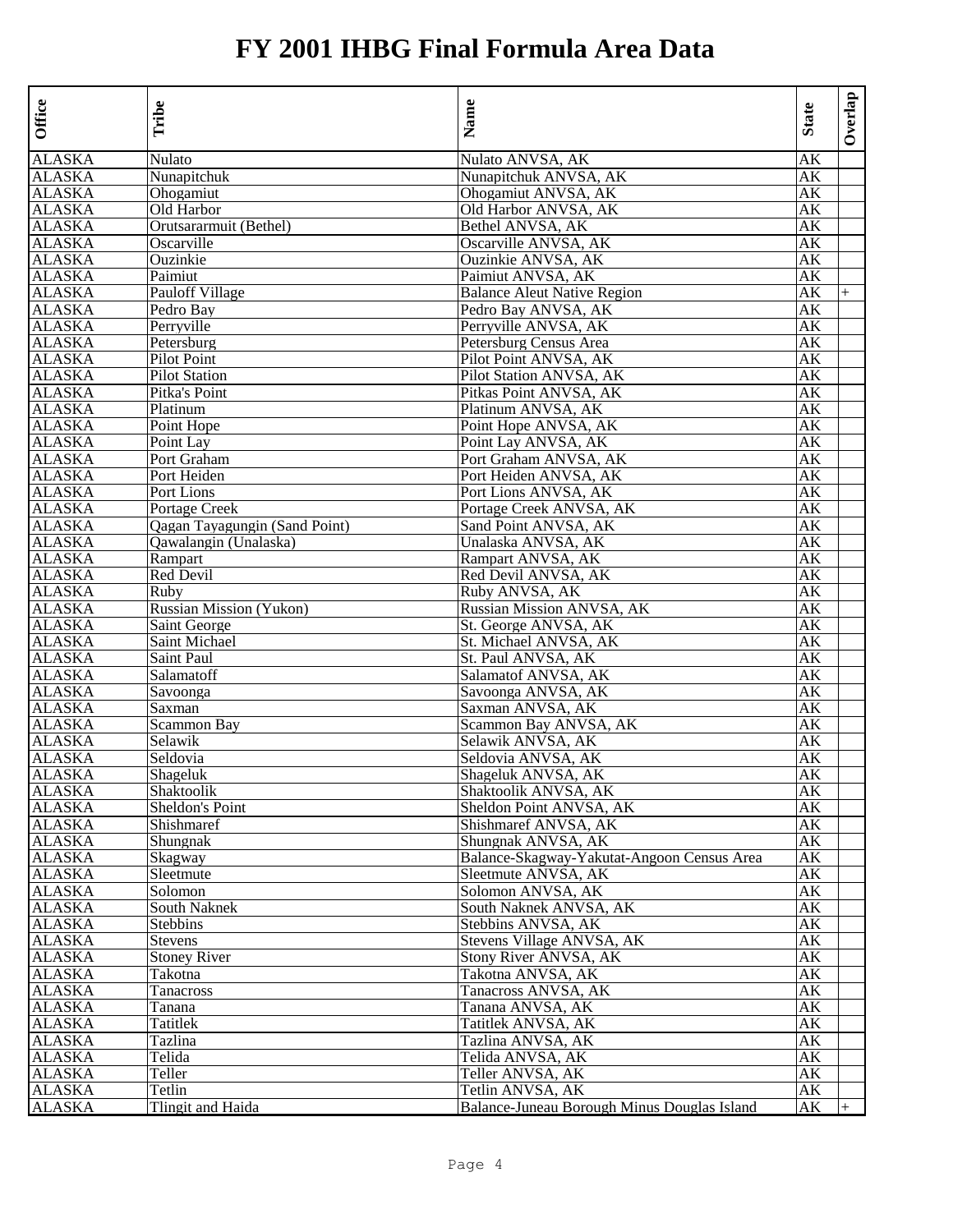| Office                    | Tribe                                  | Name                                        | <b>State</b>    | Overlap |
|---------------------------|----------------------------------------|---------------------------------------------|-----------------|---------|
| <b>ALASKA</b>             | Tlingit and Haida                      | Balance-Sealaska Native Regional Corporatio | AK              | $+$     |
| <b>ALASKA</b>             | Tlingit and Haida                      | Balance-Wrangell-Petersburg minus Wrangell  | AК              |         |
| <b>ALASKA</b>             | Tlingit and Haida                      | Pelican ANVSA, AK                           | АK              |         |
| <b>ALASKA</b>             | Tlingit and Haida                      | Tenakee Springs ANVSA, AK                   | AК              |         |
| <b>ALASKA</b>             | Togiak                                 | Togiak ANVSA, AK                            | АK              |         |
| <b>ALASKA</b>             | <b>Toksook Bay</b>                     | Toksook Bay ANVSA, AK                       | AК              |         |
| <b>ALASKA</b>             | Tuluksak                               | Tuluksak ANVSA, AK                          | AК              |         |
| <b>ALASKA</b>             | Tuntutuliak                            | Tuntutuliak ANVSA, AK                       | AК              |         |
| ALASKA                    | Tununak                                | Tununak ANVSA, AK                           | АK              |         |
| <b>ALASKA</b>             | Twin Hills                             | Twin Hills ANVSA, AK                        | АK              |         |
| <b>ALASKA</b>             | Tyonek                                 | Tyonek ANVSA, AK                            | AК              |         |
| <b>ALASKA</b>             | Ugashik                                | Ugashik ANVSA, AK                           | AК              |         |
| <b>ALASKA</b>             | Umkumiute                              | Balance-Calista Native Regional Corpora     | AК              | $+$     |
| <b>ALASKA</b>             | Unalakleet                             | Unalakleet ANVSA, AK                        | АK              |         |
| <b>ALASKA</b>             | Unga                                   | <b>Balance Aleut Native Region</b>          | АK              | $^{+}$  |
| <b>ALASKA</b>             | Venetie                                | Venetie ANVSA, AK                           | AК              |         |
| <b>ALASKA</b>             | Wainwright                             | Wainwright ANVSA, AK                        | АK              |         |
| <b>ALASKA</b>             | Wales                                  | Wales ANVSA, AK                             | AК              |         |
| <b>ALASKA</b>             | White Mountain                         | White Mountain ANVSA, AK                    | АK              |         |
| <b>ALASKA</b>             | Wrangell                               | Wrangell Census Area                        | АK              |         |
| <b>ALASKA</b>             | Yakutat                                | Yakutat ANVSA, AK                           | AК              |         |
| <b>CHICAGO</b>            | <b>Aroostook Band of Micmac</b>        | <b>Balance-Aroostook County</b>             | МE              | $^{+}$  |
| <b>CHICAGO</b>            | <b>Bad River Band</b>                  | Bad River Reservation, WI                   | WI              |         |
| <b>CHICAGO</b>            | <b>Bad River Band</b>                  | <b>Balance-Ashland County</b>               | WI              |         |
| <b>CHICAGO</b>            | <b>Bad River Band</b>                  | <b>Balance-Iron County</b>                  | WI              |         |
| <b>CHICAGO</b>            | <b>Bay Mills Indian Community</b>      | <b>Balance-Chippewa County</b>              | MI              | $^{+}$  |
| <b>CHICAGO</b>            | <b>Bay Mills Indian Community</b>      | Bay Mills Reservation, MI                   | MI              |         |
| <b>CHICAGO</b>            | Boise Forte Band of Minnesota Chippewa | Bois Forte (Nett Lake) Reservation, MN      | MN              |         |
| <b>CHICAGO</b>            | Boise Forte Band of Minnesota Chippewa | Deer Creek Reservation, MN                  | MN              |         |
| <b>CHICAGO</b>            | Boise Forte Band of Minnesota Chippewa | Vermillion Lake Reservation, MN             | MN              |         |
| <b>CHICAGO</b>            | Catawba Indian Tribe                   | <b>Balance-Abbeville County</b>             | SC              |         |
| <b>CHICAGO</b>            | Catawba Indian Tribe                   | <b>Balance-Aiken County</b>                 | <b>SC</b>       |         |
| <b>CHICAGO</b>            | Catawba Indian Tribe                   | <b>Balance-Allendale County</b>             | SC              |         |
| <b>CHICAGO</b>            | Catawba Indian Tribe                   | <b>Balance-Anderson County</b>              | SC              |         |
| <b>CHICAGO</b>            | Catawba Indian Tribe                   | <b>Balance-Bamberg County</b>               | SC              |         |
| <b>CHICAGO</b>            | Catawba Indian Tribe                   | <b>Balance-Barnwell County</b>              | SC              |         |
| <b>CHICAGO</b>            | Catawba Indian Tribe                   | <b>Balance-Beaufort County</b>              | SC              |         |
| <b>CHICAGO</b>            | Catawba Indian Tribe                   | <b>Balance-Berkeley County</b>              | SC              |         |
| <b>CHICAGO</b>            | Catawba Indian Tribe                   | <b>Balance-Cabarrus County</b>              | NC              |         |
| <b>CHICAGO</b>            | Catawba Indian Tribe                   | <b>Balance-Calhoun County</b>               | SC              |         |
| <b>CHICAGO</b>            | Catawba Indian Tribe                   | <b>Balance-Charleston County</b>            | SC              |         |
| <b>CHICAGO</b>            | Catawba Indian Tribe                   | <b>Balance-Cherokee County</b>              | SC              |         |
| <b>CHICAGO</b>            | Catawba Indian Tribe                   | <b>Balance-Chester County</b>               | SC              |         |
| <b>CHICAGO</b>            | Catawba Indian Tribe                   | <b>Balance-Chesterfield County</b>          | SС              |         |
| <b>CHICAGO</b>            | Catawba Indian Tribe                   | <b>Balance-Clarendon County</b>             | SC              |         |
| <b>CHICAGO</b>            | Catawba Indian Tribe                   | <b>Balance-Cleveland County</b>             | NC              |         |
| <b>CHICAGO</b>            | Catawba Indian Tribe                   | <b>Balance-Colleton County</b>              | SC              |         |
|                           | Catawba Indian Tribe                   | <b>Balance-Darlington County</b>            | SC              |         |
| <b>CHICAGO</b><br>CHICAGO | Catawba Indian Tribe                   | <b>Balance-Dillon County</b>                | SC              |         |
| <b>CHICAGO</b>            | Catawba Indian Tribe                   | <b>Balance-Dorchester County</b>            | SC              |         |
| <b>CHICAGO</b>            | Catawba Indian Tribe                   | <b>Balance-Edgefield County</b>             | SC              |         |
| <b>CHICAGO</b>            | Catawba Indian Tribe                   | <b>Balance-Fairfield County</b>             | $\overline{SC}$ |         |
| <b>CHICAGO</b>            | Catawba Indian Tribe                   | <b>Balance-Florence County</b>              | SC              |         |
| <b>CHICAGO</b>            | Catawba Indian Tribe                   | <b>Balance-Gaston County</b>                | NC              |         |
| <b>CHICAGO</b>            | Catawba Indian Tribe                   | <b>Balance-Georgetown County</b>            | $\overline{SC}$ |         |
| <b>CHICAGO</b>            | Catawba Indian Tribe                   | <b>Balance-Greenville County</b>            | <b>SC</b>       |         |
| <b>CHICAGO</b>            | Catawba Indian Tribe                   | <b>Balance-Greenwood County</b>             | <b>SC</b>       |         |
| <b>CHICAGO</b>            |                                        |                                             |                 |         |
|                           | Catawba Indian Tribe                   | <b>Balance-Hampton County</b>               | SC              |         |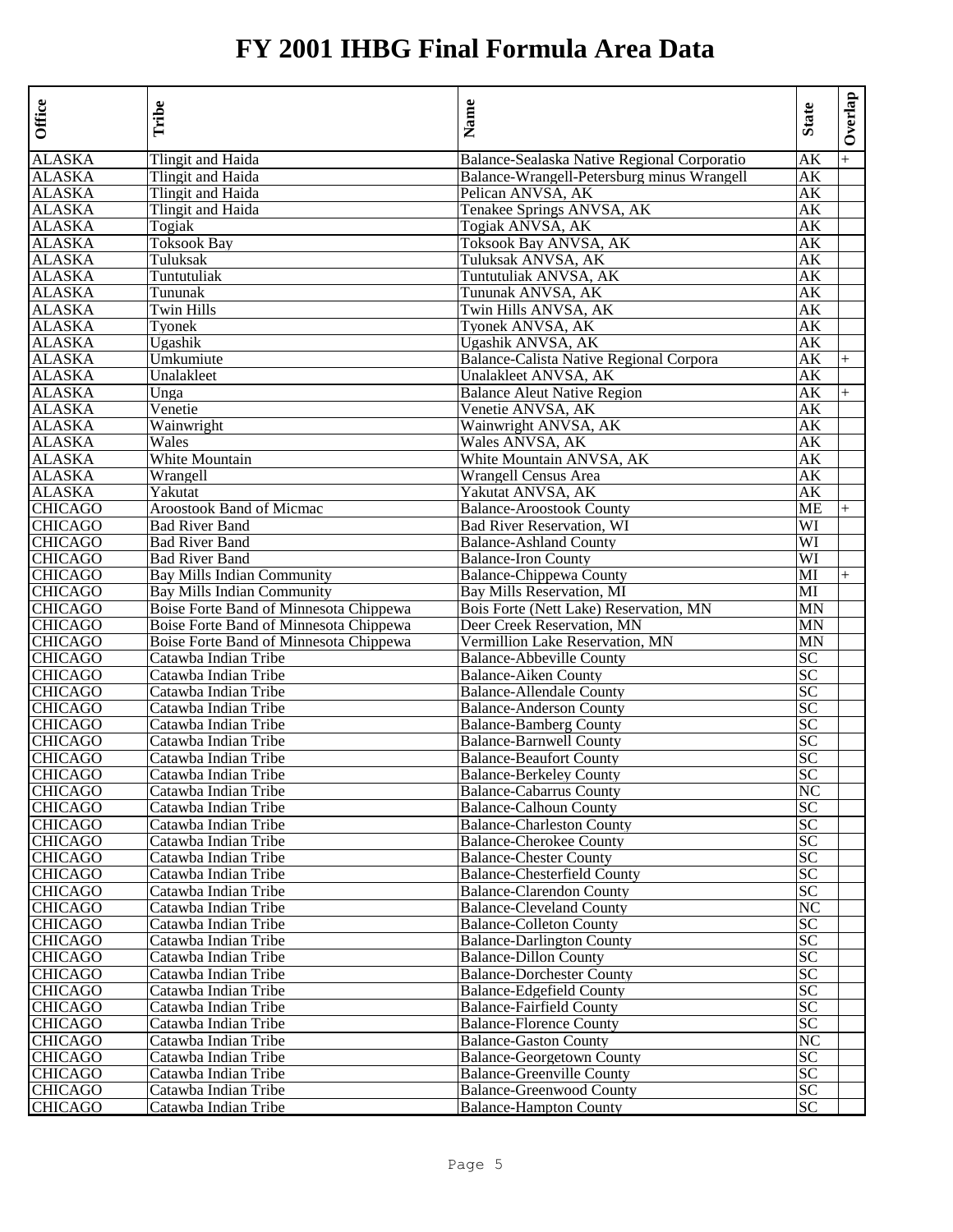| <b>CHICAGO</b><br>Catawba Indian Tribe<br><b>Balance-Horry County</b><br><b>CHICAGO</b><br>Catawba Indian Tribe<br><b>Balance-Jasper County</b><br>Catawba Indian Tribe<br><b>Balance-Kershaw County</b><br>Catawba Indian Tribe<br><b>Balance-Lancaster County</b><br>Catawba Indian Tribe<br><b>Balance-Laurens County</b> | SC<br>SC<br>SC<br>SC<br>SC<br>SC<br>SC<br>SC<br>SС<br>SC<br>NC<br>SC<br>$\overline{SC}$ |        |
|------------------------------------------------------------------------------------------------------------------------------------------------------------------------------------------------------------------------------------------------------------------------------------------------------------------------------|-----------------------------------------------------------------------------------------|--------|
| <b>CHICAGO</b>                                                                                                                                                                                                                                                                                                               |                                                                                         |        |
| <b>CHICAGO</b><br><b>CHICAGO</b>                                                                                                                                                                                                                                                                                             |                                                                                         |        |
|                                                                                                                                                                                                                                                                                                                              |                                                                                         |        |
|                                                                                                                                                                                                                                                                                                                              |                                                                                         |        |
|                                                                                                                                                                                                                                                                                                                              |                                                                                         |        |
| <b>CHICAGO</b><br>Catawba Indian Tribe<br><b>Balance-Lee County</b>                                                                                                                                                                                                                                                          |                                                                                         |        |
| <b>CHICAGO</b><br>Catawba Indian Tribe<br><b>Balance-Lexington County</b>                                                                                                                                                                                                                                                    |                                                                                         |        |
| <b>CHICAGO</b><br>Catawba Indian Tribe<br><b>Balance-Marion County</b>                                                                                                                                                                                                                                                       |                                                                                         |        |
| Catawba Indian Tribe<br><b>Balance-Marlboro County</b><br><b>CHICAGO</b>                                                                                                                                                                                                                                                     |                                                                                         |        |
| <b>CHICAGO</b><br>Catawba Indian Tribe<br><b>Balance-McCormick County</b>                                                                                                                                                                                                                                                    |                                                                                         |        |
| <b>CHICAGO</b><br>Catawba Indian Tribe<br><b>Balance-Mecklenburg County</b>                                                                                                                                                                                                                                                  |                                                                                         |        |
| <b>CHICAGO</b><br>Catawba Indian Tribe<br><b>Balance-Newberry County</b>                                                                                                                                                                                                                                                     |                                                                                         |        |
| <b>CHICAGO</b><br><b>Balance-Oconee County</b><br>Catawba Indian Tribe                                                                                                                                                                                                                                                       |                                                                                         |        |
| <b>CHICAGO</b><br><b>Balance-Orangeburg County</b><br>Catawba Indian Tribe                                                                                                                                                                                                                                                   | SC                                                                                      |        |
| <b>CHICAGO</b><br>Catawba Indian Tribe<br><b>Balance-Pickens County</b>                                                                                                                                                                                                                                                      | SC                                                                                      |        |
| <b>CHICAGO</b><br>Catawba Indian Tribe<br><b>Balance-Richland County</b>                                                                                                                                                                                                                                                     | SC                                                                                      |        |
| <b>CHICAGO</b><br>Catawba Indian Tribe<br><b>Balance-Rutherford County</b>                                                                                                                                                                                                                                                   | NC                                                                                      |        |
| <b>CHICAGO</b><br>Catawba Indian Tribe<br>Balance-Saluda County                                                                                                                                                                                                                                                              | SC                                                                                      |        |
| <b>CHICAGO</b><br>Catawba Indian Tribe<br><b>Balance-Spartanburg County</b>                                                                                                                                                                                                                                                  | SC                                                                                      |        |
| <b>CHICAGO</b><br>Catawba Indian Tribe<br><b>Balance-Sumter County</b>                                                                                                                                                                                                                                                       | SC                                                                                      |        |
| <b>CHICAGO</b><br>Catawba Indian Tribe<br><b>Balance-Union County</b>                                                                                                                                                                                                                                                        | NC                                                                                      |        |
| <b>CHICAGO</b><br>Catawba Indian Tribe<br><b>Balance-Union County</b>                                                                                                                                                                                                                                                        | SC                                                                                      |        |
| <b>CHICAGO</b><br><b>Balance-Williamsburg County</b><br>Catawba Indian Tribe                                                                                                                                                                                                                                                 | SC                                                                                      |        |
| <b>CHICAGO</b><br>Catawba Indian Tribe<br><b>Balance-York County</b>                                                                                                                                                                                                                                                         | SC                                                                                      |        |
| <b>CHICAGO</b><br>Catawba Indian Tribe<br>Catawba Reservation, SC (State)                                                                                                                                                                                                                                                    | SС                                                                                      |        |
| <b>CHICAGO</b><br>Cayuga Nation<br><b>Balance-Erie County</b>                                                                                                                                                                                                                                                                | NY                                                                                      |        |
| <b>CHICAGO</b><br>Coharie State Tribe<br>Coharie TDSA, NC (state)                                                                                                                                                                                                                                                            | NC                                                                                      |        |
| Eastern Cherokee Reservation, NC<br><b>CHICAGO</b><br><b>Eastern Cherokee</b>                                                                                                                                                                                                                                                | NC                                                                                      |        |
| <b>CHICAGO</b><br>Fond Du Lac Band of Minnesota Chippewa<br><b>Balance-Carlton County</b>                                                                                                                                                                                                                                    | ΜN                                                                                      |        |
| <b>CHICAGO</b><br>Fond Du Lac Band of Minnesota Chippewa<br>Balance-St. Louis County                                                                                                                                                                                                                                         | MN                                                                                      |        |
| <b>CHICAGO</b><br>Fond Du Lac Band of Minnesota Chippewa<br>Fond du Lac Reservation, MN                                                                                                                                                                                                                                      | MN                                                                                      |        |
| <b>CHICAGO</b><br>Forest County Potawatami<br><b>Balance-Forest County</b>                                                                                                                                                                                                                                                   | WI                                                                                      | $^{+}$ |
| <b>CHICAGO</b><br>Forest County Potawatami<br>Potawatomi (Wisconsin) Reservation and Trus                                                                                                                                                                                                                                    | WI                                                                                      |        |
| <b>CHICAGO</b><br>Golden Hill Paugusset<br>Golden Hill Reservation, CT (state)                                                                                                                                                                                                                                               | <b>CT</b>                                                                               |        |
| Grand Portage Band of Minn. Chippewa<br><b>CHICAGO</b><br>Grand Portage Reservation, MN                                                                                                                                                                                                                                      | MN                                                                                      |        |
| <b>CHICAGO</b><br><b>Grand Traverse Band</b>                                                                                                                                                                                                                                                                                 | МI                                                                                      |        |
| <b>CHICAGO</b><br><b>Grand Traverse Band</b><br><b>Balance-Charlevoix County</b>                                                                                                                                                                                                                                             | MI                                                                                      | $^{+}$ |
| <b>CHICAGO</b><br><b>Grand Traverse Band</b><br><b>Balance-Manistee County</b>                                                                                                                                                                                                                                               | MI                                                                                      |        |
| <b>CHICAGO</b><br>Grand Traverse Reservation and Trust Lands,<br>Grand Traverse Band                                                                                                                                                                                                                                         | MI                                                                                      |        |
| <b>CHICAGO</b><br>Haliwa-Saponi State Tribe<br>Haliwa-Saponi TDSA, NC (state)                                                                                                                                                                                                                                                | NC                                                                                      |        |
| <b>CHICAGO</b><br>Hannahville Community<br>Hannahville Community and Trust Lands, MI                                                                                                                                                                                                                                         | MI                                                                                      |        |
| <b>Ho-Chunk Nation</b><br><b>Balance-Adams County</b><br><b>CHICAGO</b>                                                                                                                                                                                                                                                      | WI                                                                                      |        |
| <b>CHICAGO</b><br>Ho-Chunk Nation<br><b>Balance-Clark County</b>                                                                                                                                                                                                                                                             | WI                                                                                      |        |
| <b>CHICAGO</b><br><b>Balance-Columbia County</b><br><b>Ho-Chunk Nation</b>                                                                                                                                                                                                                                                   | WI                                                                                      |        |
| <b>CHICAGO</b><br><b>Balance-Crawford County</b><br><b>Ho-Chunk Nation</b>                                                                                                                                                                                                                                                   | WI                                                                                      |        |
| <b>CHICAGO</b><br><b>Ho-Chunk Nation</b><br><b>Balance-Dane County</b>                                                                                                                                                                                                                                                       | WI                                                                                      |        |
| <b>CHICAGO</b><br><b>Balance-Eau Claire County</b><br><b>Ho-Chunk Nation</b>                                                                                                                                                                                                                                                 | WI                                                                                      |        |
| <b>CHICAGO</b><br>Ho-Chunk Nation<br><b>Balance-Jackson County</b>                                                                                                                                                                                                                                                           | WI                                                                                      |        |
| Ho-Chunk Nation<br>Balance-Juneau County                                                                                                                                                                                                                                                                                     | WI                                                                                      |        |
| <b>CHICAGO</b><br>CHICAGO<br><b>Balance-La Crosse County</b><br><b>Ho-Chunk Nation</b>                                                                                                                                                                                                                                       | WI                                                                                      |        |
| <b>CHICAGO</b><br><b>Balance-Monroe County</b><br>Ho-Chunk Nation                                                                                                                                                                                                                                                            | WI                                                                                      |        |
| <b>CHICAGO</b><br>Ho-Chunk Nation<br><b>Balance-Sauk County</b>                                                                                                                                                                                                                                                              | WI                                                                                      |        |
| <b>CHICAGO</b><br><b>Balance-Shawano County</b><br>Ho-Chunk Nation                                                                                                                                                                                                                                                           | WI                                                                                      |        |
| <b>CHICAGO</b><br><b>Balance-Trempealeau County</b><br>Ho-Chunk Nation                                                                                                                                                                                                                                                       | WI                                                                                      |        |
| <b>CHICAGO</b><br>Ho-Chunk Nation<br><b>Balance-Vernon County</b>                                                                                                                                                                                                                                                            | WI                                                                                      |        |
| <b>CHICAGO</b><br><b>Balance-Wood County</b><br>Ho-Chunk Nation                                                                                                                                                                                                                                                              | WI                                                                                      |        |
| <b>CHICAGO</b><br><b>Houston County Trust Lands</b><br><b>Ho-Chunk Nation</b>                                                                                                                                                                                                                                                | MN                                                                                      |        |
| <b>CHICAGO</b><br>Wisconsin Winnebago Reservation and Trust L<br>Ho-Chunk Nation                                                                                                                                                                                                                                             | WI                                                                                      |        |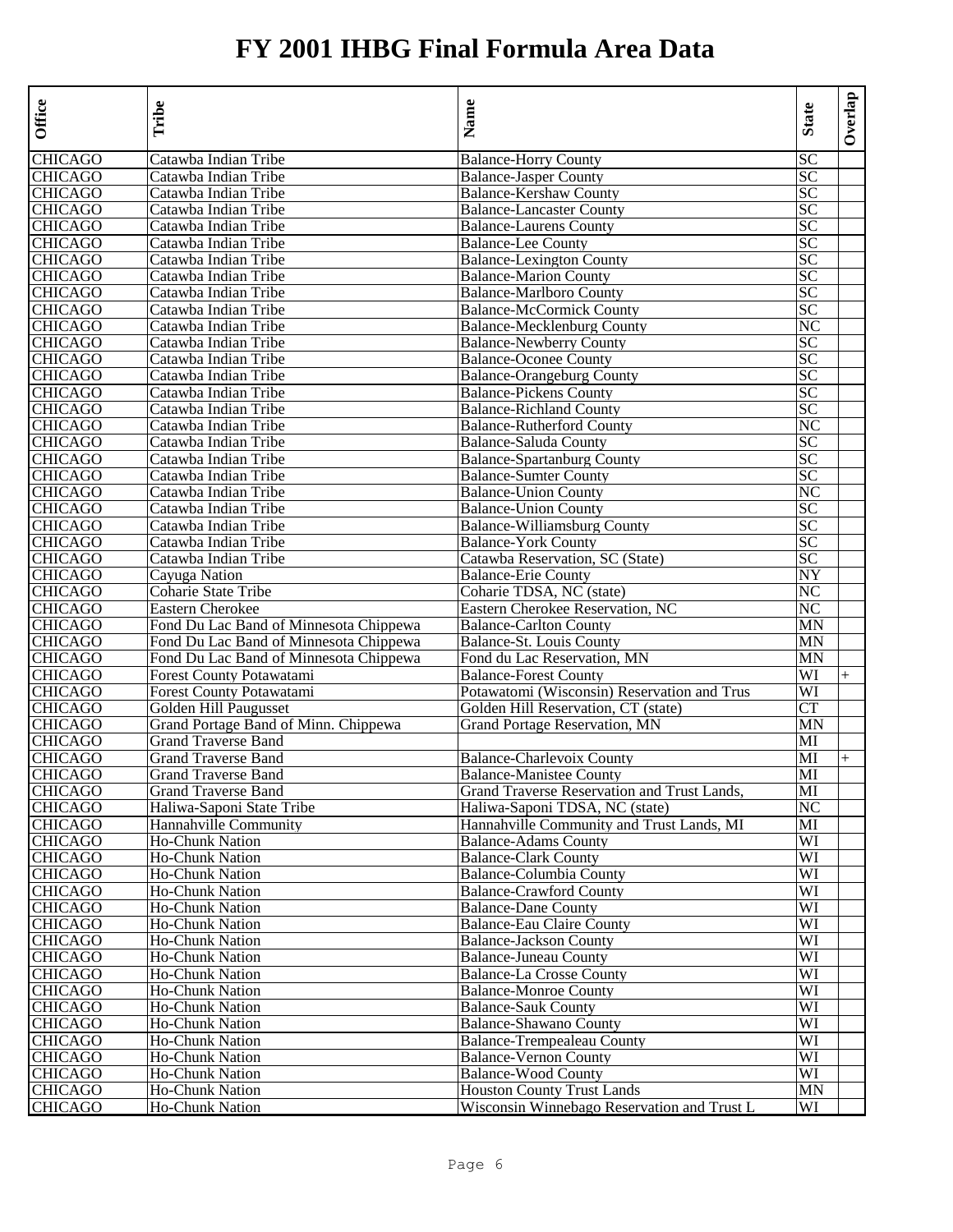| Office                    | Tribe                                  | Name                                        | <b>State</b> | Overlap |
|---------------------------|----------------------------------------|---------------------------------------------|--------------|---------|
| <b>CHICAGO</b>            | <b>Houlton Band of Maliseets</b>       | <b>Balance-Aroostook County</b>             | ME           |         |
| <b>CHICAGO</b>            | Huron Band of Potawatomi               | <b>Balance-Calhoun County</b>               | MI           |         |
| <b>CHICAGO</b>            | Huron Band of Potawatomi               | Pine Creek Reservation, MI (state)          | MI           |         |
| <b>CHICAGO</b>            | Keweenaw Bay Indian Community          | <b>Balance-Baraga County</b>                | MI           |         |
| <b>CHICAGO</b>            | Keweenaw Bay Indian Community          | <b>Balance-Marquette County</b>             | MI           | $+$     |
| <b>CHICAGO</b>            | Keweenaw Bay Indian Community          | L'Anse Reservation and Trust Lands, MI      | MI           |         |
| <b>CHICAGO</b>            | Keweenaw Bay Indian Community          | Ontonagon Reservation, MI                   | MI           |         |
| <b>CHICAGO</b>            | Lac Courte Oreilles                    | <b>Balance-Sawyer County</b>                | WI           |         |
| <b>CHICAGO</b>            | Lac Courte Oreilles                    | Lac Courte Oreilles Reservation and Trust L | WI           |         |
| <b>CHICAGO</b>            | Lac Du Flambeau Band                   | Lac du Flambeau Reservation, WI             | WI           |         |
| <b>CHICAGO</b>            | Lac Vieux Desert Band                  | Lac Vieux Desert Reservation, MI            | MI           |         |
| <b>CHICAGO</b>            | Leech Lake Band of Minnesota Chippewa  | Leech Lake Reservation, MN                  | MN           |         |
| <b>CHICAGO</b>            | Little River Band of Ottawa            |                                             | MI           |         |
| <b>CHICAGO</b>            | Little River Band of Ottawa            | <b>Balance-Mason County</b>                 | MI           |         |
| <b>CHICAGO</b>            | Little River Band of Ottawa            | <b>Balance-Wexford County</b>               | MI           |         |
| <b>CHICAGO</b>            | Little Traverse Bay Band               | <b>Balance-Charlevoix County</b>            | MI           | $^{+}$  |
| <b>CHICAGO</b>            | Little Traverse Bay Band               | Balance-Cheboygan County                    | MI           |         |
| <b>CHICAGO</b>            | Little Traverse Bay Band               | <b>Balance-Emmet County</b>                 | MI           |         |
| <b>CHICAGO</b>            | Lower Sioux                            | Lower Sioux Community, MN                   | MN           |         |
| <b>CHICAGO</b>            | Lower Sioux                            | Sandy Lake Reservation, MN                  | MN           |         |
| <b>CHICAGO</b>            | Lumbee State Tribe                     | Lumbee TDSA, NC (state)                     | NC           |         |
| <b>CHICAGO</b>            | Match-e-be-nash-she-wish Band of Potta | <b>Balance-Allegan County</b>               | MI           | $+$     |
| <b>CHICAGO</b>            | Match-e-be-nash-she-wish Band of Potta | <b>Balance-Barry County</b>                 | МI           |         |
| <b>CHICAGO</b>            | Match-e-be-nash-she-wish Band of Potta | Balance-Kalamazoo County                    | MI           |         |
| <b>CHICAGO</b>            | Match-e-be-nash-she-wish Band of Potta | <b>Balance-Kent County</b>                  | MI           |         |
| <b>CHICAGO</b>            | Match-e-be-nash-she-wish Band of Potta | <b>Balance-Ottawa County</b>                | MI           |         |
| <b>CHICAGO</b>            | Mattaponi                              | Mattaponi Reservation, VA (state)           | VA           |         |
| <b>CHICAGO</b>            | Meherrin State Tribe                   | Meherrin TDSA, NC (state)                   | NC           |         |
| <b>CHICAGO</b>            | Menominee Indian Tribe                 | Menominee Reservation, WI                   | WI           |         |
| <b>CHICAGO</b>            | Miccosukee Tribe                       | Miccosukee Reservation, FL                  | FL           |         |
| <b>CHICAGO</b>            | Mille Lacs Band of Minnesota Chippewa  | <b>Balance-Crow Wing County</b>             | MN           |         |
| <b>CHICAGO</b>            | Mille Lacs Band of Minnesota Chippewa  | <b>Balance-Mille Lacs County</b>            | MN           |         |
| <b>CHICAGO</b>            | Mille Lacs Band of Minnesota Chippewa  | <b>Balance-Pine County</b>                  | MN           |         |
| <b>CHICAGO</b>            | Mille Lacs Band of Minnesota Chippewa  | Mille Lacs Reservation, MN                  | MN           |         |
| <b>CHICAGO</b>            | Mississippi Choctaw Tribe              | <b>Balance-Jackson County</b>               | MS           |         |
| <b>CHICAGO</b>            | Mississippi Choctaw Tribe              | <b>Balance-Jasper County</b>                | MS           |         |
| <b>CHICAGO</b>            | Mississippi Choctaw Tribe              | <b>Balance-Jones County</b>                 | MS           |         |
| <b>CHICAGO</b>            | Mississippi Choctaw Tribe              | <b>Balance-Kemper County</b>                | MS           |         |
| <b>CHICAGO</b>            | Mississippi Choctaw Tribe              | Balance-Lauderdale County                   | TN           |         |
| <b>CHICAGO</b>            | Mississippi Choctaw Tribe              | <b>Balance-Leake County</b>                 | MS           |         |
| <b>CHICAGO</b>            | Mississippi Choctaw Tribe              | <b>Balance-Neshoba County</b>               | MS           |         |
| <b>CHICAGO</b>            | Mississippi Choctaw Tribe              | <b>Balance-Newton County</b>                | MS           |         |
| <b>CHICAGO</b>            | Mississippi Choctaw Tribe              | <b>Balance-Scott County</b>                 | MS           |         |
| <b>CHICAGO</b>            | Mississippi Choctaw Tribe              | <b>Balance-Winston County</b>               | MS           |         |
| <b>CHICAGO</b>            | Mississippi Choctaw Tribe              | Mississippi Choctaw Reservation and Trust L | MS           |         |
| <b>CHICAGO</b>            | Mohegan Tribe of Connecticut           | Mohegan TDSA, CT (state)                    | CT           |         |
| <b>CHICAGO</b>            | <b>MOWA Band of Choctaw Indians</b>    | <b>Balance-Washington County</b>            | AL           |         |
| <b>CHICAGO</b>            | Narragansett Tribe                     | <b>Balance-Washington County</b>            | RI           |         |
|                           | Narragansett Tribe                     | Narrangansett Reservation, RI               | RI           |         |
| <b>CHICAGO</b><br>CHICAGO | Oneida Nation of New York              | <b>Balance-Chenango County</b>              | NY           |         |
| <b>CHICAGO</b>            | Oneida Nation of New York              | <b>Balance-Cortland County</b>              | NY           |         |
| <b>CHICAGO</b>            | Oneida Nation of New York              | <b>Balance-Herkimer County</b>              | NY           |         |
| <b>CHICAGO</b>            | Oneida Nation of New York              | <b>Balance-Madison County</b>               | NY           |         |
| <b>CHICAGO</b>            | Oneida Nation of New York              | <b>Balance-Oneida County</b>                | NY           |         |
| <b>CHICAGO</b>            | Oneida Nation of New York              | <b>Balance-Onondaga County</b>              | NY           |         |
| <b>CHICAGO</b>            | Oneida Nation of New York              | Oneida (East) Reservation, NY               | NY           |         |
| <b>CHICAGO</b>            | Oneida Tribe                           | <b>Balance-Brown County</b>                 | WI           |         |
| <b>CHICAGO</b>            | Oneida Tribe                           | <b>Balance-Outagamie County</b>             | WI           |         |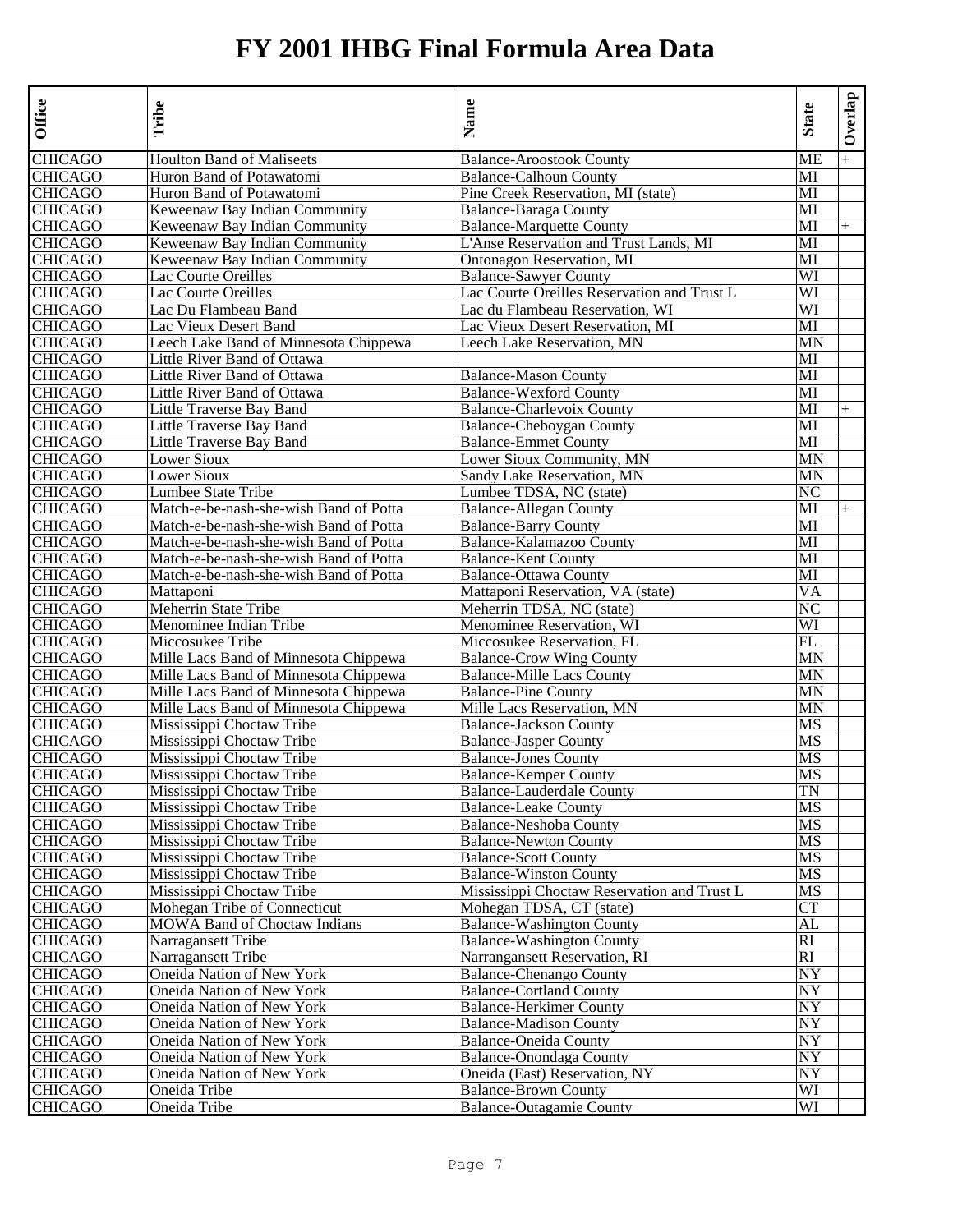| Office                    | Tribe                                                        | Name                                                                        | <b>State</b> | Overlap |
|---------------------------|--------------------------------------------------------------|-----------------------------------------------------------------------------|--------------|---------|
| <b>CHICAGO</b>            | Oneida Tribe                                                 | Oneida (West) Reservation, WI                                               | WI           |         |
| CHICAGO                   | Onondaga Nation                                              | Onondaga Reservation, NY                                                    | NY           |         |
| CHICAGO                   | Pamunkev                                                     | Pamunkey Reservation, VA (state)                                            | VA           |         |
| <b>CHICAGO</b>            | Passamaquody Indian Tribe                                    | <b>Indian Township Reservation, ME</b>                                      | ME           |         |
| <b>CHICAGO</b>            | Paucatuck Eastern Pequot Tribe                               | Paucatuck Eastern Pequot Reservation, CT (s)                                | <b>CT</b>    |         |
| CHICAGO                   | Penobscot Tribe                                              | Penobscot Reservation and Trust Lands, ME                                   | ME           |         |
| <b>CHICAGO</b>            | <b>Pleasant Point</b>                                        | <b>Balance-Washington County</b>                                            | ME           |         |
| <b>CHICAGO</b>            | <b>Pleasant Point</b>                                        | Passamaquoddy Trust Lands, ME                                               | ME           |         |
| CHICAGO                   | <b>Pleasant Point</b>                                        | Pleasant Point Reservation, ME                                              | ME           |         |
| CHICAGO                   | Poarch Band of Creek Indians                                 | <b>Balance-Baldwin County</b>                                               | AL           |         |
| <b>CHICAGO</b>            | Poarch Band of Creek Indians                                 | <b>Balance-Escambia County</b>                                              | AL           |         |
| <b>CHICAGO</b>            | Poarch Band of Creek Indians                                 | Balance-Escambia County                                                     | FL           |         |
| <b>CHICAGO</b>            | Poarch Band of Creek Indians                                 | <b>Balance-Mobile County</b>                                                | AL           |         |
| CHICAGO<br><b>CHICAGO</b> | Poarch Band of Creek Indians<br>Poarch Band of Creek Indians | <b>Balance-Monroe County</b><br>Poarch Creek Reservation and Trust Lands, A | AL<br>AL     |         |
| CHICAGO                   | Pokagon Band of Potawatomi                                   | <b>Balance-Allegan County</b>                                               | MI           |         |
| <b>CHICAGO</b>            | Pokagon Band of Potawatomi                                   | <b>Balance-Berrien County</b>                                               | MI           | $^{+}$  |
| <b>CHICAGO</b>            | Pokagon Band of Potawatomi                                   | <b>Balance-Cass County</b>                                                  | MI           |         |
| <b>CHICAGO</b>            | Pokagon Band of Potawatomi                                   | <b>Balance-Elkhart County</b>                                               | IN           |         |
| <b>CHICAGO</b>            | Pokagon Band of Potawatomi                                   | Balance-Kosciusko County                                                    | IN           |         |
| <b>CHICAGO</b>            | Pokagon Band of Potawatomi                                   | <b>Balance-La Porte County</b>                                              | IN           |         |
| CHICAGO                   | Pokagon Band of Potawatomi                                   | <b>Balance-Marshall County</b>                                              | IN           |         |
| CHICAGO                   | Pokagon Band of Potawatomi                                   | Balance-St. Joseph County                                                   | IN           |         |
| <b>CHICAGO</b>            | Pokagon Band of Potawatomi                                   | <b>Balance-Starke County</b>                                                | IN           |         |
| <b>CHICAGO</b>            | Pokagon Band of Potawatomi                                   | Balance-Van Buren County                                                    | MI           |         |
| CHICAGO                   | Poospatuck Indian Reservation                                | Poospatuck Reservation, NY (state)                                          | NY           |         |
| <b>CHICAGO</b>            | Prairie Island Sioux                                         | Prairie Island Community, MN                                                | MN           |         |
| <b>CHICAGO</b>            | Red Cliff Band of Lake Superior Chippe                       | Red Cliff Reservation and Trust Lands, WI                                   | WI           |         |
| <b>CHICAGO</b>            | Red Lake Band of Chippewa                                    | Red Lake Reservation, MN                                                    | MN           |         |
| CHICAGO                   | Sac & Fox Tribe                                              | Sac and Fox (Iowa) Reservation, IA                                          | IΑ           |         |
| <b>CHICAGO</b>            | Saginaw Chippewa                                             | <b>Balance-Arenac County</b>                                                | MI           |         |
| <b>CHICAGO</b>            | Saginaw Chippewa                                             | <b>Balance-Gladwin County</b>                                               | MI           |         |
| <b>CHICAGO</b>            | Saginaw Chippewa                                             | <b>Balance-Gratiot County</b>                                               | MI           |         |
| <b>CHICAGO</b>            | Saginaw Chippewa                                             | <b>Balance-Isabella County</b>                                              | MI           |         |
| <b>CHICAGO</b>            | Saginaw Chippewa                                             | <b>Balance-Mecosta County</b>                                               | MI           |         |
| CHICAGO                   | Saginaw Chippewa                                             | <b>Balance-Midland County</b>                                               | MI           |         |
| CHICAGO                   | Saginaw Chippewa                                             | <b>Balance-Montcalm County</b>                                              | MI           |         |
| <b>CHICAGO</b>            | Saginaw Chippewa                                             | <b>Balance-Osceola County</b>                                               | MI           |         |
| CHICAGO                   | Saginaw Chippewa                                             | Isabella Reservation and Trust Lands, MI                                    | MI<br>WI     |         |
| CHICAGO<br><b>CHICAGO</b> | Saint Croix Chippewa<br>Sault Ste. Marie Tribe               | St. Croix Reservation, WI<br><b>Balance-Alger County</b>                    | МI           |         |
| <b>CHICAGO</b>            | Sault Ste. Marie Tribe                                       | <b>Balance-Chippewa County</b>                                              | MI           | $^{+}$  |
| <b>CHICAGO</b>            | Sault Ste. Marie Tribe                                       | <b>Balance-Delta County</b>                                                 | MI           |         |
| <b>CHICAGO</b>            | Sault Ste. Marie Tribe                                       | <b>Balance-Luce County</b>                                                  | МI           |         |
| <b>CHICAGO</b>            | Sault Ste. Marie Tribe                                       | <b>Balance-Mackinac County</b>                                              | MI           |         |
| CHICAGO                   | Sault Ste. Marie Tribe                                       | <b>Balance-Marquette County</b>                                             | MI           | $+$     |
| CHICAGO                   | Sault Ste. Marie Tribe                                       | <b>Balance-Schoolcraft County</b>                                           | MI           |         |
| <b>CHICAGO</b>            | Sault Ste. Marie Tribe                                       | Sault Ste. Marie Reservation and Trust Land                                 | MI           |         |
| <b>CHICAGO</b>            | Schaghticoke                                                 | Schaghticoke Reservation, CT (state)                                        | СT           |         |
| <b>CHICAGO</b>            | Seminole Tribe                                               | <b>Balance-Dade County</b>                                                  | FL           |         |
| <b>CHICAGO</b>            | Seminole Tribe                                               | <b>Balance-Hillsborough County</b>                                          | FL           |         |
| <b>CHICAGO</b>            | Seminole Tribe                                               | Balance-St. Lucie County                                                    | FL           |         |
| <b>CHICAGO</b>            | Seminole Tribe                                               | Big Cypress Reservation, FL                                                 | FL           |         |
| <b>CHICAGO</b>            | Seminole Tribe                                               | Brighton Reservation, FL                                                    | FL           |         |
| <b>CHICAGO</b>            | Seminole Tribe                                               | Hollywood Reservation, FL                                                   | FL           |         |
| <b>CHICAGO</b>            | Seminole Tribe                                               | Seminole Trust Lands, FL                                                    | FL           |         |
| <b>CHICAGO</b>            | Seneca Nation of New York                                    | Allegany Reservation, NY                                                    | NY           |         |
| <b>CHICAGO</b>            | Seneca Nation of New York                                    | Cattaraugus Reservation, NY                                                 | NY           |         |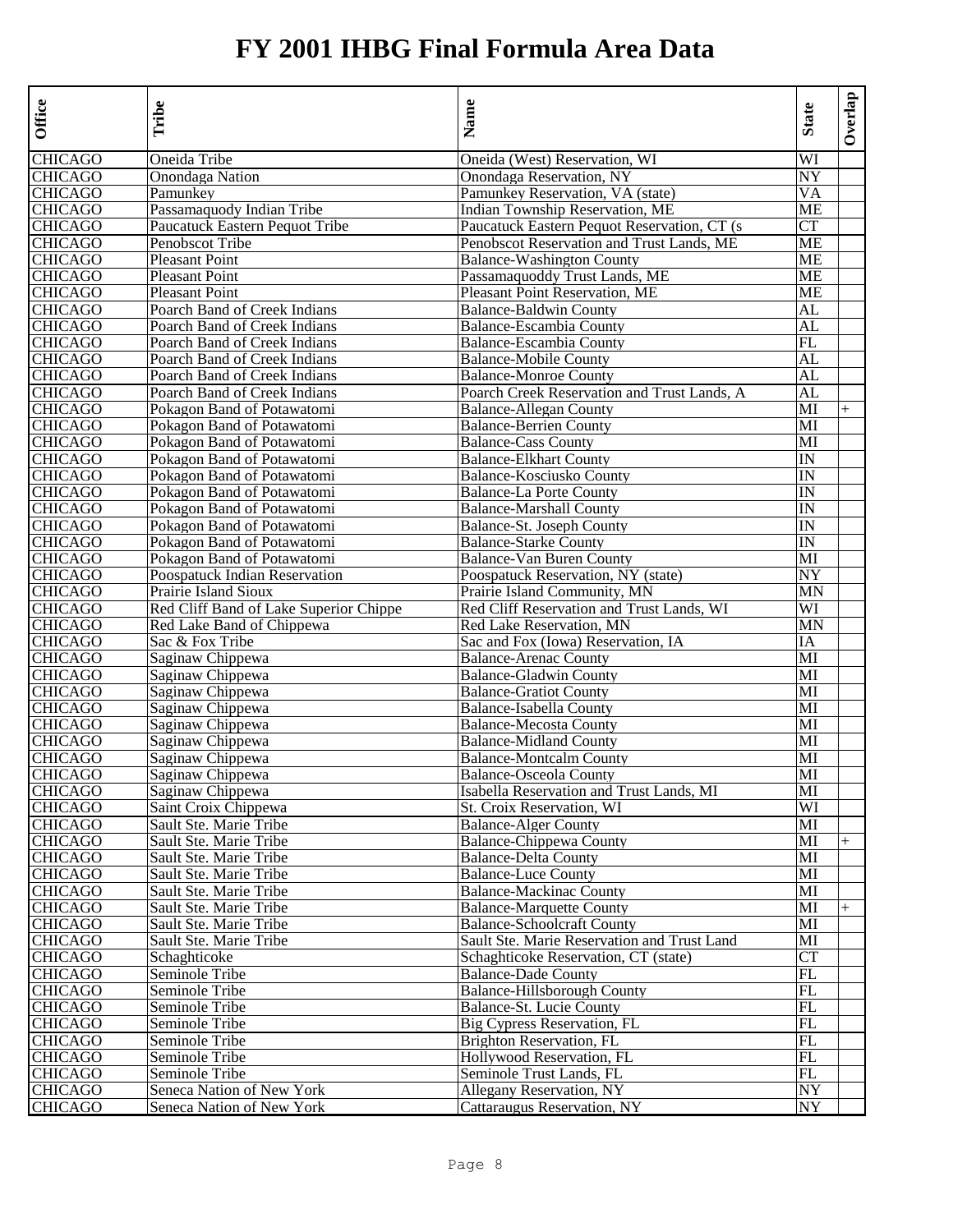| Office         | Tribe                                  | Name                                        | <b>State</b>    | Overlap |
|----------------|----------------------------------------|---------------------------------------------|-----------------|---------|
| <b>CHICAGO</b> | Seneca Nation of New York              | Oil Springs Reservation, NY                 | NY              |         |
| <b>CHICAGO</b> | Shakopee Sioux                         | Shakopee Community, MN                      | MN              |         |
| <b>CHICAGO</b> | Shinnecock Indian Reservation          | Shinnecock Reservation, NY (state)          | $N\overline{Y}$ |         |
| <b>CHICAGO</b> | Sokagoan Chippewa Tribe                | Balance-Forest County, WI                   | WI              | $+$     |
| <b>CHICAGO</b> | Sokagoan Chippewa Tribe                | Sokaogon Chippewa Community and Trust Lands | WI              |         |
| <b>CHICAGO</b> | St. Regis Mohawk Tribe                 | <b>Balance-Franklin County</b>              | NY              |         |
| <b>CHICAGO</b> | St. Regis Mohawk Tribe                 | Balance-St. Lawrence County                 | NY              |         |
| <b>CHICAGO</b> | St. Regis Mohawk Tribe                 | St. Regis Mohawk Reservation, NY            | NY              |         |
| <b>CHICAGO</b> | Stockbridge-Munsee Tribe               | Stockbridge Reservation, WI                 | WI              |         |
| <b>CHICAGO</b> | Tonawanda Band of Senecas              | Tonawanda Reservation, NY                   | NY              |         |
| <b>CHICAGO</b> | Tuscarora Nation                       | Tuscarora Reservation, NY                   | NY              |         |
| <b>CHICAGO</b> | <b>Upper Sioux Indian Community</b>    | <b>Balance-Goodhue County</b>               | MΝ              |         |
| <b>CHICAGO</b> | <b>Upper Sioux Indian Community</b>    | <b>Balance-Redwood County</b>               | MΝ              |         |
| <b>CHICAGO</b> | <b>Upper Sioux Indian Community</b>    | <b>Balance-Renville County</b>              | MΝ              |         |
| <b>CHICAGO</b> | <b>Upper Sioux Indian Community</b>    | <b>Balance-Scott County</b>                 | MΝ              |         |
| <b>CHICAGO</b> | Upper Sioux Indian Community           | <b>Balance-Yellow Medicine County</b>       | MN              |         |
| <b>CHICAGO</b> | <b>Upper Sioux Indian Community</b>    | <b>Upper Sioux Community, MN</b>            | MN              |         |
| <b>CHICAGO</b> | Waccamaw Siouan State Tribe            | Waccamaw Siouan TDSA, NC (state)            | NC              |         |
| <b>CHICAGO</b> | Wampanoag Tribe                        | Wampanoag-Gay Head TDSA, MA                 | MA              |         |
| <b>CHICAGO</b> | White Earth Band of Minnesota Chippewa | <b>Balance-Becker County</b>                | MΝ              |         |
| <b>CHICAGO</b> | White Earth Band of Minnesota Chippewa | <b>Balance-Clearwater County</b>            | MΝ              |         |
| <b>CHICAGO</b> | White Earth Band of Minnesota Chippewa | White Earth Reservation, MN                 | MΝ              |         |
| <b>DENVER</b>  | <b>Blackfeet Tribe</b>                 | <b>Blackfeet Reservation, MT</b>            | MT              |         |
| <b>DENVER</b>  | Cheyenne River Sioux                   | Chevenne River Reservation, SD              | SD              |         |
| <b>DENVER</b>  | <b>Crow Creek Sioux</b>                | Crow Creek Reservation, SD                  | SD              |         |
| <b>DENVER</b>  | Crow Tribe                             | Crow Reservation and Trust Lands, MT        | МT              |         |
| <b>DENVER</b>  | Devils Lake Sioux                      | Devils Lake Sioux Reservation, ND           | ND              |         |
| <b>DENVER</b>  | Flandreau Santee Sioux                 | Flandreau Reservation, SD                   | SD              |         |
| <b>DENVER</b>  | Fort Belknap Indian Community          | Fort Belknap Reservation and Trust Lands, M | MT              |         |
| <b>DENVER</b>  | Fort Peck Assiniboine and Sioux        | Fort Peck Reservation, MT                   | MT              |         |
| <b>DENVER</b>  | Ft. Berthold Affiliated Tribes         | Fort Berthold Reservation, ND               | ND              |         |
| <b>DENVER</b>  | <b>Goshute Reservation</b>             | Goshute Reservation, NV-UT                  | NV              |         |
| <b>DENVER</b>  | <b>Goshute Reservation</b>             | Goshute Reservation, NV-UT                  | UT              |         |
| <b>DENVER</b>  | Lower Brule Sioux                      | Lower Brule Reservation, SD                 | <b>SD</b>       |         |
| <b>DENVER</b>  | Northern Arapahoe                      | Wind River Reservation, WY                  | WY              | $^{+}$  |
| <b>DENVER</b>  | Northern Cheyenne                      | Crow/Northern Cheyenne Area, MT             | MT              |         |
| <b>DENVER</b>  | Northern Cheyenne                      | Northern Cheyenne Reservation and Trust Lan | MT              |         |
| <b>DENVER</b>  | Northern Cheyenne                      | Northern Cheyenne Reservation and Trust Lan | SD              |         |
| <b>DENVER</b>  | NW Band of Shoshone Nation             | <b>Balance-Box Elder County</b>             | UT              |         |
| <b>DENVER</b>  | NW Band of Shoshone Nation             | Northwestern Shoshone Reservation, UT       | UT              |         |
| <b>DENVER</b>  | Oglala Sioux of Pine Ridge Reservation | Pine Ridge Reservation and Trust Lands, NE- | NE              |         |
| <b>DENVER</b>  | Oglala Sioux of Pine Ridge Reservation | Pine Ridge Reservation and Trust Lands, NE- | SD              |         |
| <b>DENVER</b>  | Omaha Tribe                            | Omaha Reservation, IA-NE                    | IΑ              |         |
| <b>DENVER</b>  | Omaha Tribe                            | Omaha Reservation, IA-NE                    | NE              |         |
| <b>DENVER</b>  | Ponca Tribe of Nebraska                | <b>Balance-Boyd County</b>                  | NE              |         |
| <b>DENVER</b>  | Ponca Tribe of Nebraska                | <b>Balance-Burt County</b>                  | <b>NE</b>       |         |
| <b>DENVER</b>  | Ponca Tribe of Nebraska                | <b>Balance-Charles Mix County</b>           | SD              |         |
| <b>DENVER</b>  | Ponca Tribe of Nebraska                | <b>Balance-Douglas County</b>               | NE              |         |
| <b>DENVER</b>  | Ponca Tribe of Nebraska                | <b>Balance-Hall County</b>                  | NE              |         |
| <b>DENVER</b>  | Ponca Tribe of Nebraska                | <b>Balance-Holt County</b>                  | <b>NE</b>       |         |
| <b>DENVER</b>  | Ponca Tribe of Nebraska                | <b>Balance-Knox County</b>                  | NE              |         |
| <b>DENVER</b>  | Ponca Tribe of Nebraska                | <b>Balance-Lancaster County</b>             | $\rm NE$        |         |
| <b>DENVER</b>  | Ponca Tribe of Nebraska                | <b>Balance-Madison County</b>               | NE              |         |
| <b>DENVER</b>  | Ponca Tribe of Nebraska                | <b>Balance-Platte County</b>                | NE              |         |
| <b>DENVER</b>  | Ponca Tribe of Nebraska                | Balance-Pottawattamie County                | IA              |         |
| <b>DENVER</b>  | Ponca Tribe of Nebraska                | <b>Balance-Sarpy County</b>                 | $\rm NE$        |         |
| <b>DENVER</b>  | Ponca Tribe of Nebraska                | <b>Balance-Stanton County</b>               | <b>NE</b>       |         |
| <b>DENVER</b>  | Ponca Tribe of Nebraska                | <b>Balance-Wayne County</b>                 | NE              |         |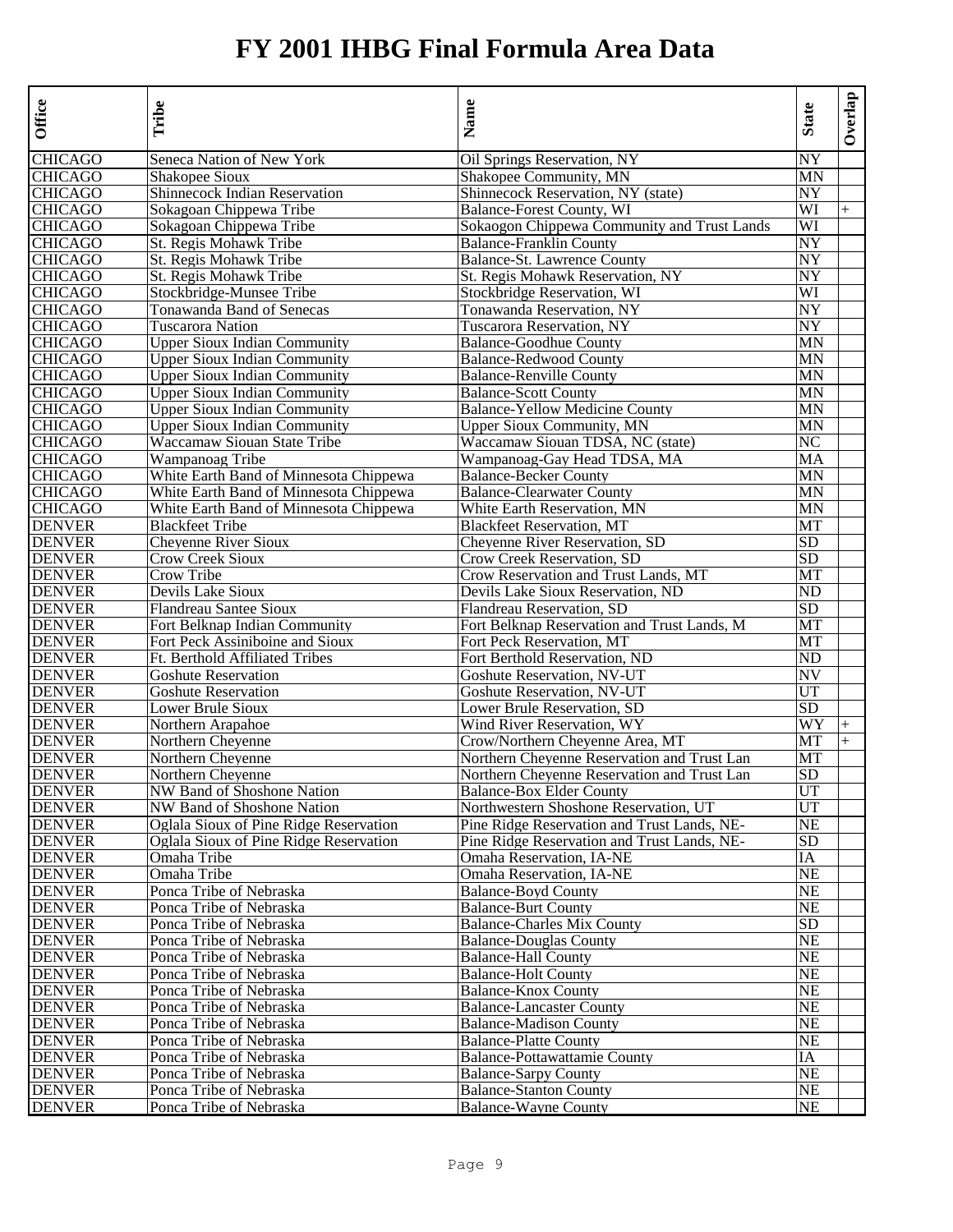| IA<br><b>DENVER</b><br><b>NE</b><br>Ponca Tribe of Nebraska<br>Ponca TDSA, NE (State)<br><b>DENVER</b><br>Rocky Boy Chippewa-Cree<br>Rocky Boy's Reservation and Trust Lands, MT<br>МT<br><b>DENVER</b><br>Rosebud Sioux<br>Rosebud Reservation and Trust Lands, SD<br>SD<br>Salish and Kootenai Tribes<br>Flathead Reservation, MT<br>MT<br><b>DENVER</b><br><b>NE</b><br>Santee Sioux Tribe<br>Santee Reservation, NE<br><b>DENVER</b><br>Shoshone Tribe of the Wind River Reser<br>Wind River Reservation, WY<br>WY<br>$+$<br><b>DENVER</b><br>Sisseton-Wahpeton Sioux<br>Lake Traverse (Sisseton) Reservation, ND-SD<br>ND<br><b>DENVER</b><br>Sisseton-Wahpeton Sioux<br>Lake Traverse (Sisseton) Reservation, ND-SD<br>SD<br><b>DENVER</b><br>Skull Valley Band of Goshute<br>UT<br>Skull Valley Reservation, UT<br><b>DENVER</b><br>Southern Ute Tribe<br>Southern Ute Reservation, CO<br>CO<br><b>DENVER</b><br><b>Standing Rock Sioux</b><br><b>Standing Rock Reservation, ND-SD</b><br>ND<br><b>DENVER</b><br><b>Standing Rock Sioux</b><br>Standing Rock Reservation, ND-SD<br><b>SD</b><br><b>DENVER</b><br>Turtle Mountain Band of Chippewa<br>Turtle Mountain Reservation and Trust Lands<br>ND<br>$^{+}$<br><b>DENVER</b><br>Turtle Mountain Reservation and Trust Lands<br>SD<br>Turtle Mountain Band of Chippewa<br>$+$<br><b>DENVER</b><br>UT<br>Uintah & Ouray Ute Indian Tribe<br>Uintah and Ouray Reservation, UT<br><b>DENVER</b><br>Utah Paiute Tribe<br><b>Balance-Beaver County</b><br>UT<br><b>DENVER</b><br>Utah Paiute Tribe<br><b>Balance-Iron County</b><br>UT<br><b>DENVER</b><br>Utah Paiute Tribe<br><b>Balance-Millard County</b><br>UT<br><b>DENVER</b><br><b>Balance-Sevier County</b><br>UT<br>Utah Paiute Tribe<br><b>DENVER</b><br><b>Utah Paiute Tribe</b><br><b>Balance-Washington County</b><br>UT<br><b>DENVER</b><br>Utah Paiute Tribe<br>Paiute of Utah Reservation, UT<br>UT<br><b>DENVER</b><br>Ute Mountain Tribe<br>Ute Mountain Reservation, CO-NM-UT<br>CO<br><b>DENVER</b><br>Ute Mountain Tribe<br>Ute Mountain Reservation, CO-NM-UT<br>NΜ<br><b>DENVER</b><br>Ute Mountain Tribe<br>Ute Mountain Reservation, CO-NM-UT<br>UT<br><b>DENVER</b><br><b>NE</b><br>Winnebago Tribe<br>Winnebago Reservation, NE<br><b>DENVER</b><br><b>Yankton Sioux</b><br>Yankton Reservation, SD<br>SD<br><b>OKLAHOMA</b><br>Absentee-Shawnee<br>Absentee Shawnee-Citizens Band Pottawatomi<br>OK<br>$+$<br><b>OKLAHOMA</b><br>OK<br>Absentee-Shawnee<br><b>Balance-Cleveland County</b><br><b>OKLAHOMA</b><br>Absentee-Shawnee<br><b>Balance-Lincoln County</b><br>OK<br>$+$<br><b>OKLAHOMA</b><br>Alabama and Coushatta Reservation, TX<br>Alabama-Coushatta<br>TX<br><b>OKLAHOMA</b><br>Alabama-Quassarte Tribal Town<br>Creek TJSA, OK<br>OК<br>$+$<br>Kiowa-Comanche-Apache-Fort Sill Apache<br><b>OKLAHOMA</b><br>Apache Tribe<br>OK<br>$+$<br><b>OKLAHOMA</b><br>Caddo Tribe<br>Caddo-Wichita-Delaware TJSA, OK<br>OK<br>$+$<br><b>OKLAHOMA</b><br>Cherokee Nation<br>OK<br>Cherokee TJSA, OK<br>$^{+}$<br><b>OKLAHOMA</b><br>OK<br>Cheyenne-Arapaho TJSA, OK<br>Cheyenne-Arapaho Tribes<br><b>OKLAHOMA</b><br>Chickasaw<br>Chickasaw TJSA, OK<br>OK<br><b>OKLAHOMA</b><br>Chitimacha Tribe<br>Chitimacha Reservation, LA<br>LA<br><b>OKLAHOMA</b><br><b>Choctaw Nation</b><br>OK<br>Choctaw TJSA, OK<br>Absentee Shawnee-Citizens Band Pottawat<br><b>OKLAHOMA</b><br>Citizen Band Potawatomi Tribe<br>OK<br>$+$<br><b>OKLAHOMA</b><br>Comanche Tribe<br>Kiowa-Comanche-Apache-Fort Sill Apache<br>ОK<br>$+$<br><b>OKLAHOMA</b><br>Coushatta Tribe<br>LA<br>Coushatta Reservation, LA<br><b>OKLAHOMA</b><br>OK<br>Delaware Tribe<br>Caddo-Wichita-Delaware TJSA, OK<br>$^{+}$<br><b>OKLAHOMA</b><br>Delaware Tribe of Indians (Eastern)<br>Cherokee TJSA, OK<br>ОK<br>$+$<br><b>OKLAHOMA</b><br><b>Balance-Ottawa County</b><br>OK<br>$\ddot{}$<br>Eastern Shawnee Tribe<br>Fort Sill Apache Tribe<br>Kiowa-Comanche-Apache-Fort Sill Apache<br>$\ddot{}$<br>OKLAHOMA<br>OK<br>Iowa Tribe of Kansas and Nebraska<br>KS<br>OKLAHOMA<br><b>Balance-Brown County</b><br><b>OKLAHOMA</b><br>Iowa Tribe of Kansas and Nebraska<br><b>Balance-Doniphan County</b><br>KS<br><b>OKLAHOMA</b><br>Iowa Tribe of Kansas and Nebraska<br>NE<br><b>Balance-Richardson County</b><br><b>OKLAHOMA</b><br>KS<br>Iowa Tribe of Kansas and Nebraska<br>Iowa Reservation, KS-NE<br><b>OKLAHOMA</b><br>Iowa Tribe of Kansas and Nebraska<br>Iowa Reservation, KS-NE<br>NE<br><b>OKLAHOMA</b><br>Iowa Tribe of Oklahoma<br>Iowa TJSA, OK<br>ОK<br><b>OKLAHOMA</b><br>Iowa-Sac and Fox Joint Area TJSA, OK<br>Iowa Tribe of Oklahoma<br>OК<br><b>OKLAHOMA</b><br>Jena Band of Choctaw<br>Jena Band of Choctaw TDSA, LA (state)<br>LA<br><b>OKLAHOMA</b><br>Kaw Tribe<br>Kaw TJSA, OK<br>OK<br>Kialegee Tribal Town<br><b>OKLAHOMA</b><br>Creek TJSA, OK<br>OK<br>$^{+}$<br><b>OKLAHOMA</b><br>Kickapoo Reservation, KS<br>Kickapoo Tribe<br>KS<br>Kickapoo Tribe of Oklahoma<br><b>Balance-Lincoln County</b><br>OK | Office          | Tribe                   | Name                           | <b>State</b> | Overlap |
|--------------------------------------------------------------------------------------------------------------------------------------------------------------------------------------------------------------------------------------------------------------------------------------------------------------------------------------------------------------------------------------------------------------------------------------------------------------------------------------------------------------------------------------------------------------------------------------------------------------------------------------------------------------------------------------------------------------------------------------------------------------------------------------------------------------------------------------------------------------------------------------------------------------------------------------------------------------------------------------------------------------------------------------------------------------------------------------------------------------------------------------------------------------------------------------------------------------------------------------------------------------------------------------------------------------------------------------------------------------------------------------------------------------------------------------------------------------------------------------------------------------------------------------------------------------------------------------------------------------------------------------------------------------------------------------------------------------------------------------------------------------------------------------------------------------------------------------------------------------------------------------------------------------------------------------------------------------------------------------------------------------------------------------------------------------------------------------------------------------------------------------------------------------------------------------------------------------------------------------------------------------------------------------------------------------------------------------------------------------------------------------------------------------------------------------------------------------------------------------------------------------------------------------------------------------------------------------------------------------------------------------------------------------------------------------------------------------------------------------------------------------------------------------------------------------------------------------------------------------------------------------------------------------------------------------------------------------------------------------------------------------------------------------------------------------------------------------------------------------------------------------------------------------------------------------------------------------------------------------------------------------------------------------------------------------------------------------------------------------------------------------------------------------------------------------------------------------------------------------------------------------------------------------------------------------------------------------------------------------------------------------------------------------------------------------------------------------------------------------------------------------------------------------------------------------------------------------------------------------------------------------------------------------------------------------------------------------------------------------------------------------------------------------------------------------------------------------------------------------------------------------------------------------------------------------------------------------------------------------------------------------------------------------------------------------------------------------------------------------------------------------------------------------------------------------------------------------------------------------------------------------------------------------------------------------------------------------------------------------------------------------------------------------------------------------------------------------------------------------------------------------------------------------------------------------------------------------------------------------------------------------------------------------------------------------------------------------------------------------------------------------------------------------------|-----------------|-------------------------|--------------------------------|--------------|---------|
|                                                                                                                                                                                                                                                                                                                                                                                                                                                                                                                                                                                                                                                                                                                                                                                                                                                                                                                                                                                                                                                                                                                                                                                                                                                                                                                                                                                                                                                                                                                                                                                                                                                                                                                                                                                                                                                                                                                                                                                                                                                                                                                                                                                                                                                                                                                                                                                                                                                                                                                                                                                                                                                                                                                                                                                                                                                                                                                                                                                                                                                                                                                                                                                                                                                                                                                                                                                                                                                                                                                                                                                                                                                                                                                                                                                                                                                                                                                                                                                                                                                                                                                                                                                                                                                                                                                                                                                                                                                                                                                                                                                                                                                                                                                                                                                                                                                                                                                                                                                                                                            | <b>DENVER</b>   | Ponca Tribe of Nebraska | <b>Balance-Woodbury County</b> |              |         |
|                                                                                                                                                                                                                                                                                                                                                                                                                                                                                                                                                                                                                                                                                                                                                                                                                                                                                                                                                                                                                                                                                                                                                                                                                                                                                                                                                                                                                                                                                                                                                                                                                                                                                                                                                                                                                                                                                                                                                                                                                                                                                                                                                                                                                                                                                                                                                                                                                                                                                                                                                                                                                                                                                                                                                                                                                                                                                                                                                                                                                                                                                                                                                                                                                                                                                                                                                                                                                                                                                                                                                                                                                                                                                                                                                                                                                                                                                                                                                                                                                                                                                                                                                                                                                                                                                                                                                                                                                                                                                                                                                                                                                                                                                                                                                                                                                                                                                                                                                                                                                                            |                 |                         |                                |              |         |
|                                                                                                                                                                                                                                                                                                                                                                                                                                                                                                                                                                                                                                                                                                                                                                                                                                                                                                                                                                                                                                                                                                                                                                                                                                                                                                                                                                                                                                                                                                                                                                                                                                                                                                                                                                                                                                                                                                                                                                                                                                                                                                                                                                                                                                                                                                                                                                                                                                                                                                                                                                                                                                                                                                                                                                                                                                                                                                                                                                                                                                                                                                                                                                                                                                                                                                                                                                                                                                                                                                                                                                                                                                                                                                                                                                                                                                                                                                                                                                                                                                                                                                                                                                                                                                                                                                                                                                                                                                                                                                                                                                                                                                                                                                                                                                                                                                                                                                                                                                                                                                            |                 |                         |                                |              |         |
|                                                                                                                                                                                                                                                                                                                                                                                                                                                                                                                                                                                                                                                                                                                                                                                                                                                                                                                                                                                                                                                                                                                                                                                                                                                                                                                                                                                                                                                                                                                                                                                                                                                                                                                                                                                                                                                                                                                                                                                                                                                                                                                                                                                                                                                                                                                                                                                                                                                                                                                                                                                                                                                                                                                                                                                                                                                                                                                                                                                                                                                                                                                                                                                                                                                                                                                                                                                                                                                                                                                                                                                                                                                                                                                                                                                                                                                                                                                                                                                                                                                                                                                                                                                                                                                                                                                                                                                                                                                                                                                                                                                                                                                                                                                                                                                                                                                                                                                                                                                                                                            |                 |                         |                                |              |         |
|                                                                                                                                                                                                                                                                                                                                                                                                                                                                                                                                                                                                                                                                                                                                                                                                                                                                                                                                                                                                                                                                                                                                                                                                                                                                                                                                                                                                                                                                                                                                                                                                                                                                                                                                                                                                                                                                                                                                                                                                                                                                                                                                                                                                                                                                                                                                                                                                                                                                                                                                                                                                                                                                                                                                                                                                                                                                                                                                                                                                                                                                                                                                                                                                                                                                                                                                                                                                                                                                                                                                                                                                                                                                                                                                                                                                                                                                                                                                                                                                                                                                                                                                                                                                                                                                                                                                                                                                                                                                                                                                                                                                                                                                                                                                                                                                                                                                                                                                                                                                                                            | <b>DENVER</b>   |                         |                                |              |         |
|                                                                                                                                                                                                                                                                                                                                                                                                                                                                                                                                                                                                                                                                                                                                                                                                                                                                                                                                                                                                                                                                                                                                                                                                                                                                                                                                                                                                                                                                                                                                                                                                                                                                                                                                                                                                                                                                                                                                                                                                                                                                                                                                                                                                                                                                                                                                                                                                                                                                                                                                                                                                                                                                                                                                                                                                                                                                                                                                                                                                                                                                                                                                                                                                                                                                                                                                                                                                                                                                                                                                                                                                                                                                                                                                                                                                                                                                                                                                                                                                                                                                                                                                                                                                                                                                                                                                                                                                                                                                                                                                                                                                                                                                                                                                                                                                                                                                                                                                                                                                                                            |                 |                         |                                |              |         |
|                                                                                                                                                                                                                                                                                                                                                                                                                                                                                                                                                                                                                                                                                                                                                                                                                                                                                                                                                                                                                                                                                                                                                                                                                                                                                                                                                                                                                                                                                                                                                                                                                                                                                                                                                                                                                                                                                                                                                                                                                                                                                                                                                                                                                                                                                                                                                                                                                                                                                                                                                                                                                                                                                                                                                                                                                                                                                                                                                                                                                                                                                                                                                                                                                                                                                                                                                                                                                                                                                                                                                                                                                                                                                                                                                                                                                                                                                                                                                                                                                                                                                                                                                                                                                                                                                                                                                                                                                                                                                                                                                                                                                                                                                                                                                                                                                                                                                                                                                                                                                                            |                 |                         |                                |              |         |
|                                                                                                                                                                                                                                                                                                                                                                                                                                                                                                                                                                                                                                                                                                                                                                                                                                                                                                                                                                                                                                                                                                                                                                                                                                                                                                                                                                                                                                                                                                                                                                                                                                                                                                                                                                                                                                                                                                                                                                                                                                                                                                                                                                                                                                                                                                                                                                                                                                                                                                                                                                                                                                                                                                                                                                                                                                                                                                                                                                                                                                                                                                                                                                                                                                                                                                                                                                                                                                                                                                                                                                                                                                                                                                                                                                                                                                                                                                                                                                                                                                                                                                                                                                                                                                                                                                                                                                                                                                                                                                                                                                                                                                                                                                                                                                                                                                                                                                                                                                                                                                            |                 |                         |                                |              |         |
|                                                                                                                                                                                                                                                                                                                                                                                                                                                                                                                                                                                                                                                                                                                                                                                                                                                                                                                                                                                                                                                                                                                                                                                                                                                                                                                                                                                                                                                                                                                                                                                                                                                                                                                                                                                                                                                                                                                                                                                                                                                                                                                                                                                                                                                                                                                                                                                                                                                                                                                                                                                                                                                                                                                                                                                                                                                                                                                                                                                                                                                                                                                                                                                                                                                                                                                                                                                                                                                                                                                                                                                                                                                                                                                                                                                                                                                                                                                                                                                                                                                                                                                                                                                                                                                                                                                                                                                                                                                                                                                                                                                                                                                                                                                                                                                                                                                                                                                                                                                                                                            |                 |                         |                                |              |         |
|                                                                                                                                                                                                                                                                                                                                                                                                                                                                                                                                                                                                                                                                                                                                                                                                                                                                                                                                                                                                                                                                                                                                                                                                                                                                                                                                                                                                                                                                                                                                                                                                                                                                                                                                                                                                                                                                                                                                                                                                                                                                                                                                                                                                                                                                                                                                                                                                                                                                                                                                                                                                                                                                                                                                                                                                                                                                                                                                                                                                                                                                                                                                                                                                                                                                                                                                                                                                                                                                                                                                                                                                                                                                                                                                                                                                                                                                                                                                                                                                                                                                                                                                                                                                                                                                                                                                                                                                                                                                                                                                                                                                                                                                                                                                                                                                                                                                                                                                                                                                                                            |                 |                         |                                |              |         |
|                                                                                                                                                                                                                                                                                                                                                                                                                                                                                                                                                                                                                                                                                                                                                                                                                                                                                                                                                                                                                                                                                                                                                                                                                                                                                                                                                                                                                                                                                                                                                                                                                                                                                                                                                                                                                                                                                                                                                                                                                                                                                                                                                                                                                                                                                                                                                                                                                                                                                                                                                                                                                                                                                                                                                                                                                                                                                                                                                                                                                                                                                                                                                                                                                                                                                                                                                                                                                                                                                                                                                                                                                                                                                                                                                                                                                                                                                                                                                                                                                                                                                                                                                                                                                                                                                                                                                                                                                                                                                                                                                                                                                                                                                                                                                                                                                                                                                                                                                                                                                                            |                 |                         |                                |              |         |
|                                                                                                                                                                                                                                                                                                                                                                                                                                                                                                                                                                                                                                                                                                                                                                                                                                                                                                                                                                                                                                                                                                                                                                                                                                                                                                                                                                                                                                                                                                                                                                                                                                                                                                                                                                                                                                                                                                                                                                                                                                                                                                                                                                                                                                                                                                                                                                                                                                                                                                                                                                                                                                                                                                                                                                                                                                                                                                                                                                                                                                                                                                                                                                                                                                                                                                                                                                                                                                                                                                                                                                                                                                                                                                                                                                                                                                                                                                                                                                                                                                                                                                                                                                                                                                                                                                                                                                                                                                                                                                                                                                                                                                                                                                                                                                                                                                                                                                                                                                                                                                            |                 |                         |                                |              |         |
|                                                                                                                                                                                                                                                                                                                                                                                                                                                                                                                                                                                                                                                                                                                                                                                                                                                                                                                                                                                                                                                                                                                                                                                                                                                                                                                                                                                                                                                                                                                                                                                                                                                                                                                                                                                                                                                                                                                                                                                                                                                                                                                                                                                                                                                                                                                                                                                                                                                                                                                                                                                                                                                                                                                                                                                                                                                                                                                                                                                                                                                                                                                                                                                                                                                                                                                                                                                                                                                                                                                                                                                                                                                                                                                                                                                                                                                                                                                                                                                                                                                                                                                                                                                                                                                                                                                                                                                                                                                                                                                                                                                                                                                                                                                                                                                                                                                                                                                                                                                                                                            |                 |                         |                                |              |         |
|                                                                                                                                                                                                                                                                                                                                                                                                                                                                                                                                                                                                                                                                                                                                                                                                                                                                                                                                                                                                                                                                                                                                                                                                                                                                                                                                                                                                                                                                                                                                                                                                                                                                                                                                                                                                                                                                                                                                                                                                                                                                                                                                                                                                                                                                                                                                                                                                                                                                                                                                                                                                                                                                                                                                                                                                                                                                                                                                                                                                                                                                                                                                                                                                                                                                                                                                                                                                                                                                                                                                                                                                                                                                                                                                                                                                                                                                                                                                                                                                                                                                                                                                                                                                                                                                                                                                                                                                                                                                                                                                                                                                                                                                                                                                                                                                                                                                                                                                                                                                                                            |                 |                         |                                |              |         |
|                                                                                                                                                                                                                                                                                                                                                                                                                                                                                                                                                                                                                                                                                                                                                                                                                                                                                                                                                                                                                                                                                                                                                                                                                                                                                                                                                                                                                                                                                                                                                                                                                                                                                                                                                                                                                                                                                                                                                                                                                                                                                                                                                                                                                                                                                                                                                                                                                                                                                                                                                                                                                                                                                                                                                                                                                                                                                                                                                                                                                                                                                                                                                                                                                                                                                                                                                                                                                                                                                                                                                                                                                                                                                                                                                                                                                                                                                                                                                                                                                                                                                                                                                                                                                                                                                                                                                                                                                                                                                                                                                                                                                                                                                                                                                                                                                                                                                                                                                                                                                                            |                 |                         |                                |              |         |
|                                                                                                                                                                                                                                                                                                                                                                                                                                                                                                                                                                                                                                                                                                                                                                                                                                                                                                                                                                                                                                                                                                                                                                                                                                                                                                                                                                                                                                                                                                                                                                                                                                                                                                                                                                                                                                                                                                                                                                                                                                                                                                                                                                                                                                                                                                                                                                                                                                                                                                                                                                                                                                                                                                                                                                                                                                                                                                                                                                                                                                                                                                                                                                                                                                                                                                                                                                                                                                                                                                                                                                                                                                                                                                                                                                                                                                                                                                                                                                                                                                                                                                                                                                                                                                                                                                                                                                                                                                                                                                                                                                                                                                                                                                                                                                                                                                                                                                                                                                                                                                            |                 |                         |                                |              |         |
|                                                                                                                                                                                                                                                                                                                                                                                                                                                                                                                                                                                                                                                                                                                                                                                                                                                                                                                                                                                                                                                                                                                                                                                                                                                                                                                                                                                                                                                                                                                                                                                                                                                                                                                                                                                                                                                                                                                                                                                                                                                                                                                                                                                                                                                                                                                                                                                                                                                                                                                                                                                                                                                                                                                                                                                                                                                                                                                                                                                                                                                                                                                                                                                                                                                                                                                                                                                                                                                                                                                                                                                                                                                                                                                                                                                                                                                                                                                                                                                                                                                                                                                                                                                                                                                                                                                                                                                                                                                                                                                                                                                                                                                                                                                                                                                                                                                                                                                                                                                                                                            |                 |                         |                                |              |         |
|                                                                                                                                                                                                                                                                                                                                                                                                                                                                                                                                                                                                                                                                                                                                                                                                                                                                                                                                                                                                                                                                                                                                                                                                                                                                                                                                                                                                                                                                                                                                                                                                                                                                                                                                                                                                                                                                                                                                                                                                                                                                                                                                                                                                                                                                                                                                                                                                                                                                                                                                                                                                                                                                                                                                                                                                                                                                                                                                                                                                                                                                                                                                                                                                                                                                                                                                                                                                                                                                                                                                                                                                                                                                                                                                                                                                                                                                                                                                                                                                                                                                                                                                                                                                                                                                                                                                                                                                                                                                                                                                                                                                                                                                                                                                                                                                                                                                                                                                                                                                                                            |                 |                         |                                |              |         |
|                                                                                                                                                                                                                                                                                                                                                                                                                                                                                                                                                                                                                                                                                                                                                                                                                                                                                                                                                                                                                                                                                                                                                                                                                                                                                                                                                                                                                                                                                                                                                                                                                                                                                                                                                                                                                                                                                                                                                                                                                                                                                                                                                                                                                                                                                                                                                                                                                                                                                                                                                                                                                                                                                                                                                                                                                                                                                                                                                                                                                                                                                                                                                                                                                                                                                                                                                                                                                                                                                                                                                                                                                                                                                                                                                                                                                                                                                                                                                                                                                                                                                                                                                                                                                                                                                                                                                                                                                                                                                                                                                                                                                                                                                                                                                                                                                                                                                                                                                                                                                                            |                 |                         |                                |              |         |
|                                                                                                                                                                                                                                                                                                                                                                                                                                                                                                                                                                                                                                                                                                                                                                                                                                                                                                                                                                                                                                                                                                                                                                                                                                                                                                                                                                                                                                                                                                                                                                                                                                                                                                                                                                                                                                                                                                                                                                                                                                                                                                                                                                                                                                                                                                                                                                                                                                                                                                                                                                                                                                                                                                                                                                                                                                                                                                                                                                                                                                                                                                                                                                                                                                                                                                                                                                                                                                                                                                                                                                                                                                                                                                                                                                                                                                                                                                                                                                                                                                                                                                                                                                                                                                                                                                                                                                                                                                                                                                                                                                                                                                                                                                                                                                                                                                                                                                                                                                                                                                            |                 |                         |                                |              |         |
|                                                                                                                                                                                                                                                                                                                                                                                                                                                                                                                                                                                                                                                                                                                                                                                                                                                                                                                                                                                                                                                                                                                                                                                                                                                                                                                                                                                                                                                                                                                                                                                                                                                                                                                                                                                                                                                                                                                                                                                                                                                                                                                                                                                                                                                                                                                                                                                                                                                                                                                                                                                                                                                                                                                                                                                                                                                                                                                                                                                                                                                                                                                                                                                                                                                                                                                                                                                                                                                                                                                                                                                                                                                                                                                                                                                                                                                                                                                                                                                                                                                                                                                                                                                                                                                                                                                                                                                                                                                                                                                                                                                                                                                                                                                                                                                                                                                                                                                                                                                                                                            |                 |                         |                                |              |         |
|                                                                                                                                                                                                                                                                                                                                                                                                                                                                                                                                                                                                                                                                                                                                                                                                                                                                                                                                                                                                                                                                                                                                                                                                                                                                                                                                                                                                                                                                                                                                                                                                                                                                                                                                                                                                                                                                                                                                                                                                                                                                                                                                                                                                                                                                                                                                                                                                                                                                                                                                                                                                                                                                                                                                                                                                                                                                                                                                                                                                                                                                                                                                                                                                                                                                                                                                                                                                                                                                                                                                                                                                                                                                                                                                                                                                                                                                                                                                                                                                                                                                                                                                                                                                                                                                                                                                                                                                                                                                                                                                                                                                                                                                                                                                                                                                                                                                                                                                                                                                                                            |                 |                         |                                |              |         |
|                                                                                                                                                                                                                                                                                                                                                                                                                                                                                                                                                                                                                                                                                                                                                                                                                                                                                                                                                                                                                                                                                                                                                                                                                                                                                                                                                                                                                                                                                                                                                                                                                                                                                                                                                                                                                                                                                                                                                                                                                                                                                                                                                                                                                                                                                                                                                                                                                                                                                                                                                                                                                                                                                                                                                                                                                                                                                                                                                                                                                                                                                                                                                                                                                                                                                                                                                                                                                                                                                                                                                                                                                                                                                                                                                                                                                                                                                                                                                                                                                                                                                                                                                                                                                                                                                                                                                                                                                                                                                                                                                                                                                                                                                                                                                                                                                                                                                                                                                                                                                                            |                 |                         |                                |              |         |
|                                                                                                                                                                                                                                                                                                                                                                                                                                                                                                                                                                                                                                                                                                                                                                                                                                                                                                                                                                                                                                                                                                                                                                                                                                                                                                                                                                                                                                                                                                                                                                                                                                                                                                                                                                                                                                                                                                                                                                                                                                                                                                                                                                                                                                                                                                                                                                                                                                                                                                                                                                                                                                                                                                                                                                                                                                                                                                                                                                                                                                                                                                                                                                                                                                                                                                                                                                                                                                                                                                                                                                                                                                                                                                                                                                                                                                                                                                                                                                                                                                                                                                                                                                                                                                                                                                                                                                                                                                                                                                                                                                                                                                                                                                                                                                                                                                                                                                                                                                                                                                            |                 |                         |                                |              |         |
|                                                                                                                                                                                                                                                                                                                                                                                                                                                                                                                                                                                                                                                                                                                                                                                                                                                                                                                                                                                                                                                                                                                                                                                                                                                                                                                                                                                                                                                                                                                                                                                                                                                                                                                                                                                                                                                                                                                                                                                                                                                                                                                                                                                                                                                                                                                                                                                                                                                                                                                                                                                                                                                                                                                                                                                                                                                                                                                                                                                                                                                                                                                                                                                                                                                                                                                                                                                                                                                                                                                                                                                                                                                                                                                                                                                                                                                                                                                                                                                                                                                                                                                                                                                                                                                                                                                                                                                                                                                                                                                                                                                                                                                                                                                                                                                                                                                                                                                                                                                                                                            |                 |                         |                                |              |         |
|                                                                                                                                                                                                                                                                                                                                                                                                                                                                                                                                                                                                                                                                                                                                                                                                                                                                                                                                                                                                                                                                                                                                                                                                                                                                                                                                                                                                                                                                                                                                                                                                                                                                                                                                                                                                                                                                                                                                                                                                                                                                                                                                                                                                                                                                                                                                                                                                                                                                                                                                                                                                                                                                                                                                                                                                                                                                                                                                                                                                                                                                                                                                                                                                                                                                                                                                                                                                                                                                                                                                                                                                                                                                                                                                                                                                                                                                                                                                                                                                                                                                                                                                                                                                                                                                                                                                                                                                                                                                                                                                                                                                                                                                                                                                                                                                                                                                                                                                                                                                                                            |                 |                         |                                |              |         |
|                                                                                                                                                                                                                                                                                                                                                                                                                                                                                                                                                                                                                                                                                                                                                                                                                                                                                                                                                                                                                                                                                                                                                                                                                                                                                                                                                                                                                                                                                                                                                                                                                                                                                                                                                                                                                                                                                                                                                                                                                                                                                                                                                                                                                                                                                                                                                                                                                                                                                                                                                                                                                                                                                                                                                                                                                                                                                                                                                                                                                                                                                                                                                                                                                                                                                                                                                                                                                                                                                                                                                                                                                                                                                                                                                                                                                                                                                                                                                                                                                                                                                                                                                                                                                                                                                                                                                                                                                                                                                                                                                                                                                                                                                                                                                                                                                                                                                                                                                                                                                                            |                 |                         |                                |              |         |
|                                                                                                                                                                                                                                                                                                                                                                                                                                                                                                                                                                                                                                                                                                                                                                                                                                                                                                                                                                                                                                                                                                                                                                                                                                                                                                                                                                                                                                                                                                                                                                                                                                                                                                                                                                                                                                                                                                                                                                                                                                                                                                                                                                                                                                                                                                                                                                                                                                                                                                                                                                                                                                                                                                                                                                                                                                                                                                                                                                                                                                                                                                                                                                                                                                                                                                                                                                                                                                                                                                                                                                                                                                                                                                                                                                                                                                                                                                                                                                                                                                                                                                                                                                                                                                                                                                                                                                                                                                                                                                                                                                                                                                                                                                                                                                                                                                                                                                                                                                                                                                            |                 |                         |                                |              |         |
|                                                                                                                                                                                                                                                                                                                                                                                                                                                                                                                                                                                                                                                                                                                                                                                                                                                                                                                                                                                                                                                                                                                                                                                                                                                                                                                                                                                                                                                                                                                                                                                                                                                                                                                                                                                                                                                                                                                                                                                                                                                                                                                                                                                                                                                                                                                                                                                                                                                                                                                                                                                                                                                                                                                                                                                                                                                                                                                                                                                                                                                                                                                                                                                                                                                                                                                                                                                                                                                                                                                                                                                                                                                                                                                                                                                                                                                                                                                                                                                                                                                                                                                                                                                                                                                                                                                                                                                                                                                                                                                                                                                                                                                                                                                                                                                                                                                                                                                                                                                                                                            |                 |                         |                                |              |         |
|                                                                                                                                                                                                                                                                                                                                                                                                                                                                                                                                                                                                                                                                                                                                                                                                                                                                                                                                                                                                                                                                                                                                                                                                                                                                                                                                                                                                                                                                                                                                                                                                                                                                                                                                                                                                                                                                                                                                                                                                                                                                                                                                                                                                                                                                                                                                                                                                                                                                                                                                                                                                                                                                                                                                                                                                                                                                                                                                                                                                                                                                                                                                                                                                                                                                                                                                                                                                                                                                                                                                                                                                                                                                                                                                                                                                                                                                                                                                                                                                                                                                                                                                                                                                                                                                                                                                                                                                                                                                                                                                                                                                                                                                                                                                                                                                                                                                                                                                                                                                                                            |                 |                         |                                |              |         |
|                                                                                                                                                                                                                                                                                                                                                                                                                                                                                                                                                                                                                                                                                                                                                                                                                                                                                                                                                                                                                                                                                                                                                                                                                                                                                                                                                                                                                                                                                                                                                                                                                                                                                                                                                                                                                                                                                                                                                                                                                                                                                                                                                                                                                                                                                                                                                                                                                                                                                                                                                                                                                                                                                                                                                                                                                                                                                                                                                                                                                                                                                                                                                                                                                                                                                                                                                                                                                                                                                                                                                                                                                                                                                                                                                                                                                                                                                                                                                                                                                                                                                                                                                                                                                                                                                                                                                                                                                                                                                                                                                                                                                                                                                                                                                                                                                                                                                                                                                                                                                                            |                 |                         |                                |              |         |
|                                                                                                                                                                                                                                                                                                                                                                                                                                                                                                                                                                                                                                                                                                                                                                                                                                                                                                                                                                                                                                                                                                                                                                                                                                                                                                                                                                                                                                                                                                                                                                                                                                                                                                                                                                                                                                                                                                                                                                                                                                                                                                                                                                                                                                                                                                                                                                                                                                                                                                                                                                                                                                                                                                                                                                                                                                                                                                                                                                                                                                                                                                                                                                                                                                                                                                                                                                                                                                                                                                                                                                                                                                                                                                                                                                                                                                                                                                                                                                                                                                                                                                                                                                                                                                                                                                                                                                                                                                                                                                                                                                                                                                                                                                                                                                                                                                                                                                                                                                                                                                            |                 |                         |                                |              |         |
|                                                                                                                                                                                                                                                                                                                                                                                                                                                                                                                                                                                                                                                                                                                                                                                                                                                                                                                                                                                                                                                                                                                                                                                                                                                                                                                                                                                                                                                                                                                                                                                                                                                                                                                                                                                                                                                                                                                                                                                                                                                                                                                                                                                                                                                                                                                                                                                                                                                                                                                                                                                                                                                                                                                                                                                                                                                                                                                                                                                                                                                                                                                                                                                                                                                                                                                                                                                                                                                                                                                                                                                                                                                                                                                                                                                                                                                                                                                                                                                                                                                                                                                                                                                                                                                                                                                                                                                                                                                                                                                                                                                                                                                                                                                                                                                                                                                                                                                                                                                                                                            |                 |                         |                                |              |         |
|                                                                                                                                                                                                                                                                                                                                                                                                                                                                                                                                                                                                                                                                                                                                                                                                                                                                                                                                                                                                                                                                                                                                                                                                                                                                                                                                                                                                                                                                                                                                                                                                                                                                                                                                                                                                                                                                                                                                                                                                                                                                                                                                                                                                                                                                                                                                                                                                                                                                                                                                                                                                                                                                                                                                                                                                                                                                                                                                                                                                                                                                                                                                                                                                                                                                                                                                                                                                                                                                                                                                                                                                                                                                                                                                                                                                                                                                                                                                                                                                                                                                                                                                                                                                                                                                                                                                                                                                                                                                                                                                                                                                                                                                                                                                                                                                                                                                                                                                                                                                                                            |                 |                         |                                |              |         |
|                                                                                                                                                                                                                                                                                                                                                                                                                                                                                                                                                                                                                                                                                                                                                                                                                                                                                                                                                                                                                                                                                                                                                                                                                                                                                                                                                                                                                                                                                                                                                                                                                                                                                                                                                                                                                                                                                                                                                                                                                                                                                                                                                                                                                                                                                                                                                                                                                                                                                                                                                                                                                                                                                                                                                                                                                                                                                                                                                                                                                                                                                                                                                                                                                                                                                                                                                                                                                                                                                                                                                                                                                                                                                                                                                                                                                                                                                                                                                                                                                                                                                                                                                                                                                                                                                                                                                                                                                                                                                                                                                                                                                                                                                                                                                                                                                                                                                                                                                                                                                                            |                 |                         |                                |              |         |
|                                                                                                                                                                                                                                                                                                                                                                                                                                                                                                                                                                                                                                                                                                                                                                                                                                                                                                                                                                                                                                                                                                                                                                                                                                                                                                                                                                                                                                                                                                                                                                                                                                                                                                                                                                                                                                                                                                                                                                                                                                                                                                                                                                                                                                                                                                                                                                                                                                                                                                                                                                                                                                                                                                                                                                                                                                                                                                                                                                                                                                                                                                                                                                                                                                                                                                                                                                                                                                                                                                                                                                                                                                                                                                                                                                                                                                                                                                                                                                                                                                                                                                                                                                                                                                                                                                                                                                                                                                                                                                                                                                                                                                                                                                                                                                                                                                                                                                                                                                                                                                            |                 |                         |                                |              |         |
|                                                                                                                                                                                                                                                                                                                                                                                                                                                                                                                                                                                                                                                                                                                                                                                                                                                                                                                                                                                                                                                                                                                                                                                                                                                                                                                                                                                                                                                                                                                                                                                                                                                                                                                                                                                                                                                                                                                                                                                                                                                                                                                                                                                                                                                                                                                                                                                                                                                                                                                                                                                                                                                                                                                                                                                                                                                                                                                                                                                                                                                                                                                                                                                                                                                                                                                                                                                                                                                                                                                                                                                                                                                                                                                                                                                                                                                                                                                                                                                                                                                                                                                                                                                                                                                                                                                                                                                                                                                                                                                                                                                                                                                                                                                                                                                                                                                                                                                                                                                                                                            |                 |                         |                                |              |         |
|                                                                                                                                                                                                                                                                                                                                                                                                                                                                                                                                                                                                                                                                                                                                                                                                                                                                                                                                                                                                                                                                                                                                                                                                                                                                                                                                                                                                                                                                                                                                                                                                                                                                                                                                                                                                                                                                                                                                                                                                                                                                                                                                                                                                                                                                                                                                                                                                                                                                                                                                                                                                                                                                                                                                                                                                                                                                                                                                                                                                                                                                                                                                                                                                                                                                                                                                                                                                                                                                                                                                                                                                                                                                                                                                                                                                                                                                                                                                                                                                                                                                                                                                                                                                                                                                                                                                                                                                                                                                                                                                                                                                                                                                                                                                                                                                                                                                                                                                                                                                                                            |                 |                         |                                |              |         |
|                                                                                                                                                                                                                                                                                                                                                                                                                                                                                                                                                                                                                                                                                                                                                                                                                                                                                                                                                                                                                                                                                                                                                                                                                                                                                                                                                                                                                                                                                                                                                                                                                                                                                                                                                                                                                                                                                                                                                                                                                                                                                                                                                                                                                                                                                                                                                                                                                                                                                                                                                                                                                                                                                                                                                                                                                                                                                                                                                                                                                                                                                                                                                                                                                                                                                                                                                                                                                                                                                                                                                                                                                                                                                                                                                                                                                                                                                                                                                                                                                                                                                                                                                                                                                                                                                                                                                                                                                                                                                                                                                                                                                                                                                                                                                                                                                                                                                                                                                                                                                                            |                 |                         |                                |              |         |
|                                                                                                                                                                                                                                                                                                                                                                                                                                                                                                                                                                                                                                                                                                                                                                                                                                                                                                                                                                                                                                                                                                                                                                                                                                                                                                                                                                                                                                                                                                                                                                                                                                                                                                                                                                                                                                                                                                                                                                                                                                                                                                                                                                                                                                                                                                                                                                                                                                                                                                                                                                                                                                                                                                                                                                                                                                                                                                                                                                                                                                                                                                                                                                                                                                                                                                                                                                                                                                                                                                                                                                                                                                                                                                                                                                                                                                                                                                                                                                                                                                                                                                                                                                                                                                                                                                                                                                                                                                                                                                                                                                                                                                                                                                                                                                                                                                                                                                                                                                                                                                            |                 |                         |                                |              |         |
|                                                                                                                                                                                                                                                                                                                                                                                                                                                                                                                                                                                                                                                                                                                                                                                                                                                                                                                                                                                                                                                                                                                                                                                                                                                                                                                                                                                                                                                                                                                                                                                                                                                                                                                                                                                                                                                                                                                                                                                                                                                                                                                                                                                                                                                                                                                                                                                                                                                                                                                                                                                                                                                                                                                                                                                                                                                                                                                                                                                                                                                                                                                                                                                                                                                                                                                                                                                                                                                                                                                                                                                                                                                                                                                                                                                                                                                                                                                                                                                                                                                                                                                                                                                                                                                                                                                                                                                                                                                                                                                                                                                                                                                                                                                                                                                                                                                                                                                                                                                                                                            |                 |                         |                                |              |         |
|                                                                                                                                                                                                                                                                                                                                                                                                                                                                                                                                                                                                                                                                                                                                                                                                                                                                                                                                                                                                                                                                                                                                                                                                                                                                                                                                                                                                                                                                                                                                                                                                                                                                                                                                                                                                                                                                                                                                                                                                                                                                                                                                                                                                                                                                                                                                                                                                                                                                                                                                                                                                                                                                                                                                                                                                                                                                                                                                                                                                                                                                                                                                                                                                                                                                                                                                                                                                                                                                                                                                                                                                                                                                                                                                                                                                                                                                                                                                                                                                                                                                                                                                                                                                                                                                                                                                                                                                                                                                                                                                                                                                                                                                                                                                                                                                                                                                                                                                                                                                                                            |                 |                         |                                |              |         |
|                                                                                                                                                                                                                                                                                                                                                                                                                                                                                                                                                                                                                                                                                                                                                                                                                                                                                                                                                                                                                                                                                                                                                                                                                                                                                                                                                                                                                                                                                                                                                                                                                                                                                                                                                                                                                                                                                                                                                                                                                                                                                                                                                                                                                                                                                                                                                                                                                                                                                                                                                                                                                                                                                                                                                                                                                                                                                                                                                                                                                                                                                                                                                                                                                                                                                                                                                                                                                                                                                                                                                                                                                                                                                                                                                                                                                                                                                                                                                                                                                                                                                                                                                                                                                                                                                                                                                                                                                                                                                                                                                                                                                                                                                                                                                                                                                                                                                                                                                                                                                                            |                 |                         |                                |              |         |
|                                                                                                                                                                                                                                                                                                                                                                                                                                                                                                                                                                                                                                                                                                                                                                                                                                                                                                                                                                                                                                                                                                                                                                                                                                                                                                                                                                                                                                                                                                                                                                                                                                                                                                                                                                                                                                                                                                                                                                                                                                                                                                                                                                                                                                                                                                                                                                                                                                                                                                                                                                                                                                                                                                                                                                                                                                                                                                                                                                                                                                                                                                                                                                                                                                                                                                                                                                                                                                                                                                                                                                                                                                                                                                                                                                                                                                                                                                                                                                                                                                                                                                                                                                                                                                                                                                                                                                                                                                                                                                                                                                                                                                                                                                                                                                                                                                                                                                                                                                                                                                            |                 |                         |                                |              |         |
|                                                                                                                                                                                                                                                                                                                                                                                                                                                                                                                                                                                                                                                                                                                                                                                                                                                                                                                                                                                                                                                                                                                                                                                                                                                                                                                                                                                                                                                                                                                                                                                                                                                                                                                                                                                                                                                                                                                                                                                                                                                                                                                                                                                                                                                                                                                                                                                                                                                                                                                                                                                                                                                                                                                                                                                                                                                                                                                                                                                                                                                                                                                                                                                                                                                                                                                                                                                                                                                                                                                                                                                                                                                                                                                                                                                                                                                                                                                                                                                                                                                                                                                                                                                                                                                                                                                                                                                                                                                                                                                                                                                                                                                                                                                                                                                                                                                                                                                                                                                                                                            |                 |                         |                                |              |         |
|                                                                                                                                                                                                                                                                                                                                                                                                                                                                                                                                                                                                                                                                                                                                                                                                                                                                                                                                                                                                                                                                                                                                                                                                                                                                                                                                                                                                                                                                                                                                                                                                                                                                                                                                                                                                                                                                                                                                                                                                                                                                                                                                                                                                                                                                                                                                                                                                                                                                                                                                                                                                                                                                                                                                                                                                                                                                                                                                                                                                                                                                                                                                                                                                                                                                                                                                                                                                                                                                                                                                                                                                                                                                                                                                                                                                                                                                                                                                                                                                                                                                                                                                                                                                                                                                                                                                                                                                                                                                                                                                                                                                                                                                                                                                                                                                                                                                                                                                                                                                                                            |                 |                         |                                |              |         |
|                                                                                                                                                                                                                                                                                                                                                                                                                                                                                                                                                                                                                                                                                                                                                                                                                                                                                                                                                                                                                                                                                                                                                                                                                                                                                                                                                                                                                                                                                                                                                                                                                                                                                                                                                                                                                                                                                                                                                                                                                                                                                                                                                                                                                                                                                                                                                                                                                                                                                                                                                                                                                                                                                                                                                                                                                                                                                                                                                                                                                                                                                                                                                                                                                                                                                                                                                                                                                                                                                                                                                                                                                                                                                                                                                                                                                                                                                                                                                                                                                                                                                                                                                                                                                                                                                                                                                                                                                                                                                                                                                                                                                                                                                                                                                                                                                                                                                                                                                                                                                                            |                 |                         |                                |              |         |
|                                                                                                                                                                                                                                                                                                                                                                                                                                                                                                                                                                                                                                                                                                                                                                                                                                                                                                                                                                                                                                                                                                                                                                                                                                                                                                                                                                                                                                                                                                                                                                                                                                                                                                                                                                                                                                                                                                                                                                                                                                                                                                                                                                                                                                                                                                                                                                                                                                                                                                                                                                                                                                                                                                                                                                                                                                                                                                                                                                                                                                                                                                                                                                                                                                                                                                                                                                                                                                                                                                                                                                                                                                                                                                                                                                                                                                                                                                                                                                                                                                                                                                                                                                                                                                                                                                                                                                                                                                                                                                                                                                                                                                                                                                                                                                                                                                                                                                                                                                                                                                            |                 |                         |                                |              |         |
|                                                                                                                                                                                                                                                                                                                                                                                                                                                                                                                                                                                                                                                                                                                                                                                                                                                                                                                                                                                                                                                                                                                                                                                                                                                                                                                                                                                                                                                                                                                                                                                                                                                                                                                                                                                                                                                                                                                                                                                                                                                                                                                                                                                                                                                                                                                                                                                                                                                                                                                                                                                                                                                                                                                                                                                                                                                                                                                                                                                                                                                                                                                                                                                                                                                                                                                                                                                                                                                                                                                                                                                                                                                                                                                                                                                                                                                                                                                                                                                                                                                                                                                                                                                                                                                                                                                                                                                                                                                                                                                                                                                                                                                                                                                                                                                                                                                                                                                                                                                                                                            |                 |                         |                                |              |         |
|                                                                                                                                                                                                                                                                                                                                                                                                                                                                                                                                                                                                                                                                                                                                                                                                                                                                                                                                                                                                                                                                                                                                                                                                                                                                                                                                                                                                                                                                                                                                                                                                                                                                                                                                                                                                                                                                                                                                                                                                                                                                                                                                                                                                                                                                                                                                                                                                                                                                                                                                                                                                                                                                                                                                                                                                                                                                                                                                                                                                                                                                                                                                                                                                                                                                                                                                                                                                                                                                                                                                                                                                                                                                                                                                                                                                                                                                                                                                                                                                                                                                                                                                                                                                                                                                                                                                                                                                                                                                                                                                                                                                                                                                                                                                                                                                                                                                                                                                                                                                                                            |                 |                         |                                |              |         |
|                                                                                                                                                                                                                                                                                                                                                                                                                                                                                                                                                                                                                                                                                                                                                                                                                                                                                                                                                                                                                                                                                                                                                                                                                                                                                                                                                                                                                                                                                                                                                                                                                                                                                                                                                                                                                                                                                                                                                                                                                                                                                                                                                                                                                                                                                                                                                                                                                                                                                                                                                                                                                                                                                                                                                                                                                                                                                                                                                                                                                                                                                                                                                                                                                                                                                                                                                                                                                                                                                                                                                                                                                                                                                                                                                                                                                                                                                                                                                                                                                                                                                                                                                                                                                                                                                                                                                                                                                                                                                                                                                                                                                                                                                                                                                                                                                                                                                                                                                                                                                                            |                 |                         |                                |              |         |
|                                                                                                                                                                                                                                                                                                                                                                                                                                                                                                                                                                                                                                                                                                                                                                                                                                                                                                                                                                                                                                                                                                                                                                                                                                                                                                                                                                                                                                                                                                                                                                                                                                                                                                                                                                                                                                                                                                                                                                                                                                                                                                                                                                                                                                                                                                                                                                                                                                                                                                                                                                                                                                                                                                                                                                                                                                                                                                                                                                                                                                                                                                                                                                                                                                                                                                                                                                                                                                                                                                                                                                                                                                                                                                                                                                                                                                                                                                                                                                                                                                                                                                                                                                                                                                                                                                                                                                                                                                                                                                                                                                                                                                                                                                                                                                                                                                                                                                                                                                                                                                            |                 |                         |                                |              |         |
|                                                                                                                                                                                                                                                                                                                                                                                                                                                                                                                                                                                                                                                                                                                                                                                                                                                                                                                                                                                                                                                                                                                                                                                                                                                                                                                                                                                                                                                                                                                                                                                                                                                                                                                                                                                                                                                                                                                                                                                                                                                                                                                                                                                                                                                                                                                                                                                                                                                                                                                                                                                                                                                                                                                                                                                                                                                                                                                                                                                                                                                                                                                                                                                                                                                                                                                                                                                                                                                                                                                                                                                                                                                                                                                                                                                                                                                                                                                                                                                                                                                                                                                                                                                                                                                                                                                                                                                                                                                                                                                                                                                                                                                                                                                                                                                                                                                                                                                                                                                                                                            |                 |                         |                                |              |         |
|                                                                                                                                                                                                                                                                                                                                                                                                                                                                                                                                                                                                                                                                                                                                                                                                                                                                                                                                                                                                                                                                                                                                                                                                                                                                                                                                                                                                                                                                                                                                                                                                                                                                                                                                                                                                                                                                                                                                                                                                                                                                                                                                                                                                                                                                                                                                                                                                                                                                                                                                                                                                                                                                                                                                                                                                                                                                                                                                                                                                                                                                                                                                                                                                                                                                                                                                                                                                                                                                                                                                                                                                                                                                                                                                                                                                                                                                                                                                                                                                                                                                                                                                                                                                                                                                                                                                                                                                                                                                                                                                                                                                                                                                                                                                                                                                                                                                                                                                                                                                                                            |                 |                         |                                |              |         |
|                                                                                                                                                                                                                                                                                                                                                                                                                                                                                                                                                                                                                                                                                                                                                                                                                                                                                                                                                                                                                                                                                                                                                                                                                                                                                                                                                                                                                                                                                                                                                                                                                                                                                                                                                                                                                                                                                                                                                                                                                                                                                                                                                                                                                                                                                                                                                                                                                                                                                                                                                                                                                                                                                                                                                                                                                                                                                                                                                                                                                                                                                                                                                                                                                                                                                                                                                                                                                                                                                                                                                                                                                                                                                                                                                                                                                                                                                                                                                                                                                                                                                                                                                                                                                                                                                                                                                                                                                                                                                                                                                                                                                                                                                                                                                                                                                                                                                                                                                                                                                                            |                 |                         |                                |              |         |
|                                                                                                                                                                                                                                                                                                                                                                                                                                                                                                                                                                                                                                                                                                                                                                                                                                                                                                                                                                                                                                                                                                                                                                                                                                                                                                                                                                                                                                                                                                                                                                                                                                                                                                                                                                                                                                                                                                                                                                                                                                                                                                                                                                                                                                                                                                                                                                                                                                                                                                                                                                                                                                                                                                                                                                                                                                                                                                                                                                                                                                                                                                                                                                                                                                                                                                                                                                                                                                                                                                                                                                                                                                                                                                                                                                                                                                                                                                                                                                                                                                                                                                                                                                                                                                                                                                                                                                                                                                                                                                                                                                                                                                                                                                                                                                                                                                                                                                                                                                                                                                            |                 |                         |                                |              |         |
|                                                                                                                                                                                                                                                                                                                                                                                                                                                                                                                                                                                                                                                                                                                                                                                                                                                                                                                                                                                                                                                                                                                                                                                                                                                                                                                                                                                                                                                                                                                                                                                                                                                                                                                                                                                                                                                                                                                                                                                                                                                                                                                                                                                                                                                                                                                                                                                                                                                                                                                                                                                                                                                                                                                                                                                                                                                                                                                                                                                                                                                                                                                                                                                                                                                                                                                                                                                                                                                                                                                                                                                                                                                                                                                                                                                                                                                                                                                                                                                                                                                                                                                                                                                                                                                                                                                                                                                                                                                                                                                                                                                                                                                                                                                                                                                                                                                                                                                                                                                                                                            | <b>OKLAHOMA</b> |                         |                                |              |         |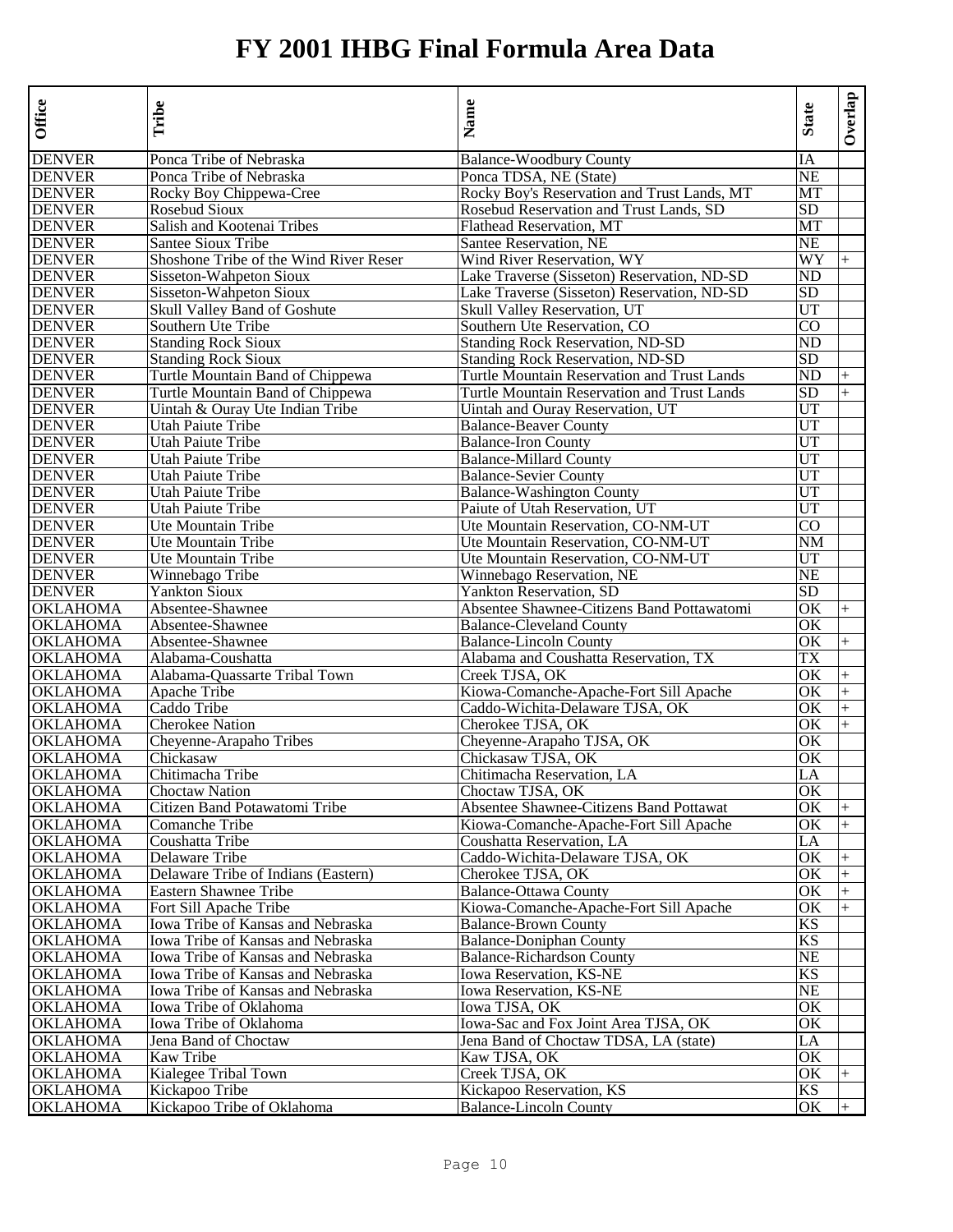| Office          | Tribe                                  | Name                                        | <b>State</b> | Overlap   |
|-----------------|----------------------------------------|---------------------------------------------|--------------|-----------|
| <b>OKLAHOMA</b> | Kickapoo Tribe of Oklahoma             | Balance-Pottawatomie County                 | OK           |           |
| OKLAHOMA        | Kiowa Tribe                            | Kiowa-Comanche-Apache-Fort Sill Apache TJSA | OK           | $^{+}$    |
| OKLAHOMA        | Miami Tribe                            | <b>Balance-Ottawa County</b>                | OK           | $^{+}$    |
| OKLAHOMA        | Modoc Tribe                            | <b>Balance-Ottawa County</b>                | OK           | $+$       |
| <b>OKLAHOMA</b> | Muskogee (Creek) Nation                | Creek TJSA, OK                              | OK           | $\ddot{}$ |
| OKLAHOMA        | Muskogee (Creek) Nation                | Creek-Seminole Joint Area TJSA, OK          | OK           | $+$       |
| OKLAHOMA        | Osage Tribe                            | Osage Reservation, OK                       | OK           |           |
| OKLAHOMA        | Otoe-Missouria Tribe                   | Otoe-Missouria TJSA, OK                     | OK           |           |
| OKLAHOMA        | Ottawa Tribe                           | <b>Balance-Ottawa County</b>                | OK           | $+$       |
| <b>OKLAHOMA</b> | Pawnee Tribe                           | Pawnee TJSA, OK                             | OK           |           |
| OKLAHOMA        | Peoria Tribe                           | <b>Balance-Delaware County</b>              | OK           | $+$       |
| OKLAHOMA        | Peoria Tribe                           | <b>Balance-Ottawa County</b>                | OK           | $+$       |
| OKLAHOMA        | Ponca Tribe                            | <b>Balance-Kay County</b>                   | OK           |           |
| OKLAHOMA        | Prairie Band of Potawatomi             | Potawatomi (Kansas) Reservation, KS         | KS           |           |
| OKLAHOMA        | Quapaw Tribe                           | <b>Balance-Ottawa County</b>                | OK           | $+$       |
| OKLAHOMA        | Sac and Fox of Missouri                | Sac and Fox (KS-NE) Reservation and Trust L | KS           |           |
| OKLAHOMA        | Sac and Fox of Missouri                | Sac and Fox (KS-NE) Reservation and Trust L | <b>NE</b>    |           |
| OKLAHOMA        | Sac and Fox Tribe                      | Sac and Fox TJSA, OK                        | OK           |           |
| OKLAHOMA        | Seminole Nation                        | Seminole TJSA, OK                           | OK           |           |
| <b>OKLAHOMA</b> | Seneca-Cayuga                          | <b>Balance-Delaware County</b>              | OK           | $+$       |
| OKLAHOMA        | Seneca-Cayuga                          | <b>Balance-Ottawa County</b>                | OK           | $+$       |
| OKLAHOMA        | Texas Band of Kickapoo Indians         | <b>Balance-Maverick County</b>              | TX           |           |
| OKLAHOMA        | Thlopthlocco Tribal Town               | Creek TJSA, OK                              | OK           | $+$       |
| <b>OKLAHOMA</b> | Tonkawa Tribe                          | Tonkawa TJSA, OK                            | OK           |           |
| OKLAHOMA        | Tunica-Biloxi Tribe                    | <b>Balance-Avoyelles Parish</b>             | LA           |           |
| <b>OKLAHOMA</b> | Tunica-Biloxi Tribe                    | <b>Balance-Rapides Parish</b>               | LA           |           |
| OKLAHOMA        | Tunica-Biloxi Tribe                    | Tunica-Biloxi Reservation, LA               | LA           |           |
| OKLAHOMA        | United Keetoowah                       | Cherokee TJSA, OK                           | OK           | $+$       |
| OKLAHOMA        | Wichita Tribe                          | Caddo-Wichita-Delaware TJSA, OK             | OK           | $+$       |
| OKLAHOMA        | Wyandotte                              | <b>Balance-Newton County</b>                | МO           |           |
| <b>OKLAHOMA</b> | Wyandotte                              | <b>Balance-Ottawa County</b>                | OK           | $+$       |
| PHOENIX         | Acoma Pueblo                           | Acoma Pueblo and Trust Lands, NM            | NM           |           |
| <b>PHOENIX</b>  | Agua Caliente Band of Cahuilla         | Agua Caliente Reservation, CA               | CA           |           |
| <b>PHOENIX</b>  | Ak-Chin                                | Maricopa (Ak-Chin) Reservation, AZ          | AZ           |           |
| <b>PHOENIX</b>  | Alturas Rancheria                      | Alturas Rancheria, CA                       | СA           |           |
| <b>PHOENIX</b>  | Auburn Rancheria                       | <b>Balance-Placer County</b>                | CA           |           |
| <b>PHOENIX</b>  | Augustine Band of Cahuilla             | <b>Augustine Reservation, CA</b>            | CA           |           |
| <b>PHOENIX</b>  | Barona Group of Capitan Grande         | Barona Rancheria, CA                        | <b>CA</b>    |           |
| <b>PHOENIX</b>  | Berry Creek Rancheria                  | <b>Balance-Butte County</b>                 | CA           | $^{+}$    |
| <b>PHOENIX</b>  | Berry Creek Rancheria                  | Berry Creek Rancheria, CA                   | CA           |           |
| <b>PHOENIX</b>  | Big Lagoon Rancheria                   | Big Lagoon Rancheria, CA                    | CA           |           |
| PHOENIX         | <b>Big Pine Band</b>                   | Big Pine Rancheria, CA                      | CA           |           |
| <b>PHOENIX</b>  | Big Sandy Rancheria                    | Big Sandy Rancheria, CA                     | CA           |           |
| <b>PHOENIX</b>  | Big Valley Rancheria                   | <b>Balance-Lake County</b>                  | CA           | $+$       |
| <b>PHOENIX</b>  | Big Valley Rancheria                   | Big Valley Rancheria, CA                    | CA           |           |
| <b>PHOENIX</b>  | Blue Lake Rancheria                    | Blue Lake Rancheria, CA                     | CA           |           |
| PHOENIX         | <b>Bridgeport Paiute Indian Colony</b> | Bridgeport Colony, CA                       | CА           |           |
| PHOENIX         | Buena Vista Rancheria                  | <b>Balance-Amador County</b>                | CA           | $+$       |
| <b>PHOENIX</b>  | Cabazon Band                           | Cabazon Reservation, CA                     | CA           |           |
| <b>PHOENIX</b>  | Cahuilla Band                          | Cahuilla Reservation, CA                    | CA           |           |
| <b>PHOENIX</b>  | Campo Band                             | Campo Reservation, CA                       | CA           |           |
| <b>PHOENIX</b>  | Cedarville Rancheria                   | Cedarville Rancheria, CA                    | CA           |           |
| <b>PHOENIX</b>  | Chemehuevi                             | Chemehuevi Reservation, CA                  | CA           |           |
| <b>PHOENIX</b>  | Chicken Ranch Rancheria                | Chicken Ranch Rancheria, CA                 | CA           |           |
| <b>PHOENIX</b>  | Chico Rancheria                        | <b>Balance-Butte County</b>                 | CA           | $^{+}$    |
| <b>PHOENIX</b>  | Cloverdale Rancheria                   | <b>Balance-Sonoma County</b>                | CA           | $^{+}$    |
| <b>PHOENIX</b>  | Cochiti Pueblo                         | Cochiti Pueblo, NM                          | NM           |           |
| <b>PHOENIX</b>  | Cocopah Tribe                          | Cocopah Reservation, AZ                     | AZ           |           |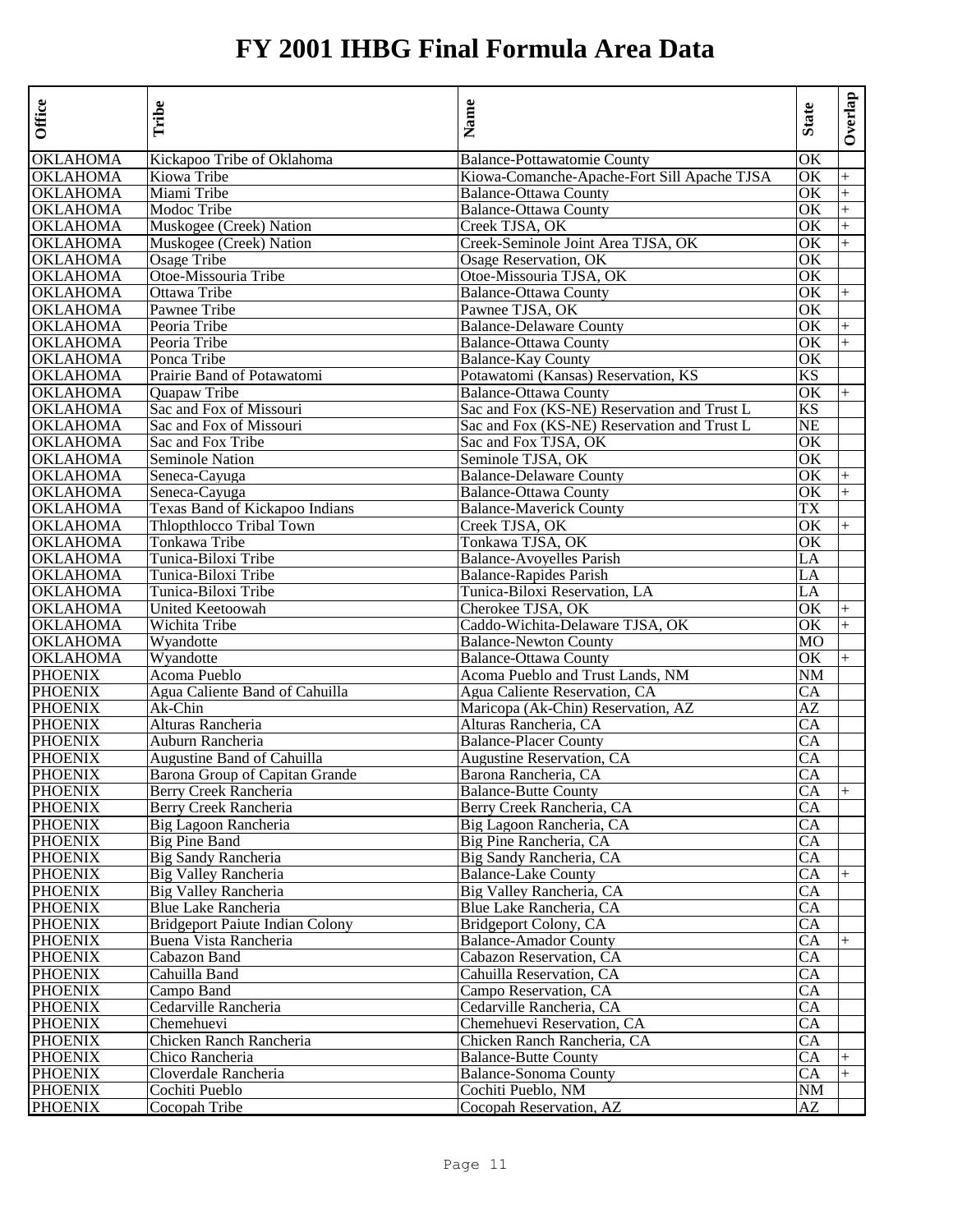| Office                           | Tribe                              | Name                                                                 | <b>State</b>           | Overlap        |
|----------------------------------|------------------------------------|----------------------------------------------------------------------|------------------------|----------------|
| <b>PHOENIX</b>                   | Cold Springs Rancheria             | Cold Springs Rancheria, CA                                           | CA                     |                |
| <b>PHOENIX</b>                   | Colorado River Indian Tribes       | Colorado River Reservation, AZ-CA                                    | AZ                     |                |
| <b>PHOENIX</b>                   | Colorado River Indian Tribes       | Colorado River Reservation, AZ-CA                                    | CA                     |                |
| <b>PHOENIX</b>                   | Colusa Rancheria                   | Colusa (Cachil Dehe) Rancheria, CA                                   | CA                     |                |
| <b>PHOENIX</b>                   | Cortina Rancheria                  | <b>Balance-Yolo County</b>                                           | CA                     | $+$            |
| <b>PHOENIX</b>                   | Cortina Rancheria                  | Cortina Rancheria, CA                                                | CA                     |                |
| <b>PHOENIX</b>                   | Coyote Valley Band                 | Balance-Mendocino County, CA                                         | CA                     | $+$            |
| <b>PHOENIX</b>                   | <b>Coyote Valley Band</b>          | <b>Balance-Sonoma County</b>                                         | CA                     | $+$            |
| <b>PHOENIX</b>                   | Coyote Valley Band                 | Coyote Valley Reservation, CA                                        | CA                     |                |
| <b>PHOENIX</b>                   | Cuyapaipe Community                | Cuyapaipe Reservation, CA                                            | CA                     |                |
| <b>PHOENIX</b>                   | Death Valley Timba-Sha             | <b>Balance-Inyo County</b>                                           | CA                     |                |
| <b>PHOENIX</b>                   | Dry Creek Rancheria                | <b>Balance-Sonoma County</b>                                         | CA                     | $^{+}$         |
| <b>PHOENIX</b>                   | Dry Creek Rancheria                | Dry Creek Rancheria, CA                                              | CA                     |                |
| <b>PHOENIX</b>                   | Duck Valley Shoshone-Paiute        | Duck Valley Reservation, ID-NV                                       | ID                     |                |
| <b>PHOENIX</b>                   | Duck Valley Shoshone-Paiute        | Duck Valley Reservation, ID-NV                                       | NV                     |                |
| <b>PHOENIX</b>                   | Duckwater Shoshone                 | Duckwater Reservation, NV                                            | NV                     |                |
| <b>PHOENIX</b>                   | Elk Valley Rancheria               | Elk Valley Rancheria, CA                                             | CA                     |                |
| <b>PHOENIX</b>                   | Ely Shoshone                       | Ely Colony, NV                                                       | NV                     |                |
| <b>PHOENIX</b>                   | Enterprise Rancheria               | Enterprise Rancheria, CA                                             | CA                     |                |
| <b>PHOENIX</b>                   | Enterprise Rancheria               | <b>SEE Balace-Butte County</b>                                       | CA                     |                |
| <b>PHOENIX</b>                   | <b>Fallon Paiute-Shoshone</b>      | Fallon Colony, NV                                                    | NV                     |                |
| <b>PHOENIX</b>                   | <b>Fallon Paiute-Shoshone</b>      | Fallon Reservation, NV                                               | NV                     |                |
| <b>PHOENIX</b>                   | Fort Bidwell                       | <b>Balance-Modoc County</b>                                          | CA                     |                |
| <b>PHOENIX</b>                   | Fort Bidwell                       | Fort Bidwell Reservation, CA                                         | CA                     |                |
| <b>PHOENIX</b>                   | Fort Independence                  | Fort Independence Reservation, CA                                    | CA                     |                |
| <b>PHOENIX</b>                   | Fort McDermitt Paiute and Shoshone | Fort McDermitt Reservation, NV-OR                                    | NV                     |                |
| <b>PHOENIX</b>                   | Fort McDermitt Paiute and Shoshone | Fort McDermitt Reservation, NV-OR                                    | OR                     |                |
| <b>PHOENIX</b>                   | Fort McDowell Mohave Apache        | Fort McDowell Reservation, AZ                                        | AZ                     |                |
| <b>PHOENIX</b>                   | Fort Mojave Tribe                  | Fort Mojave Reservation, AZ-CA-NV                                    | AZ                     |                |
| <b>PHOENIX</b>                   | Fort Mojave Tribe                  | Fort Mojave Reservation, AZ-CA-NV                                    | CA                     |                |
| <b>PHOENIX</b>                   | Fort Mojave Tribe                  | Fort Mojave Reservation, AZ-CA-NV                                    | NV                     |                |
| <b>PHOENIX</b>                   | Gila River                         | Gila River Reservation, AZ                                           | AZ                     |                |
| <b>PHOENIX</b>                   | Greenville Rancheria               | <b>Balance-Plumas County</b>                                         | CA                     |                |
| <b>PHOENIX</b>                   | Greenville Rancheria               | <b>Balance-Tehama County</b>                                         | CA                     | $+$            |
| <b>PHOENIX</b>                   | Greenville Rancheria               | Greenville Rancheria, CA                                             | CA                     |                |
| <b>PHOENIX</b>                   | Grindstone Rancheria               | <b>Balance-Glenn County</b>                                          | CA                     |                |
| <b>PHOENIX</b>                   | Grindstone Rancheria               | Grindstone Rancheria, CA                                             | CA                     |                |
| <b>PHOENIX</b>                   | Guidiville Rancheria               | Guidiville Rancheria & Balance-Mendocino                             | CA                     |                |
| <b>PHOENIX</b>                   | Havasupai                          | Havasupai Reservation, AZ                                            | AZ                     |                |
| <b>PHOENIX</b>                   | Hoopa Valley                       | Hoopa Valley Reservation, CA                                         | CA                     |                |
| <b>PHOENIX</b>                   | Hopi                               | Hopi Reservation and Trust Lands, AZ                                 | AZ                     |                |
| <b>PHOENIX</b>                   | <b>Hopland Rancheria</b>           | Hopland Rancheria & Bal-Mendocino, CA                                | СA                     |                |
| <b>PHOENIX</b>                   | Hualapai                           | Hualapai Reservation and Trust Lands, AZ                             | AZ                     |                |
| <b>PHOENIX</b>                   | Inaja Band                         | Inaja-Cosmit Reservation, CA                                         | CA                     |                |
| <b>PHOENIX</b>                   | Ione Band of Miwok Indians         | <b>Balance-Amador County</b>                                         | $\overline{CA}$        | $\overline{+}$ |
| <b>PHOENIX</b>                   | Isleta Pueblo                      | Isleta Pueblo, NM                                                    | NM                     |                |
| <b>PHOENIX</b><br><b>PHOENIX</b> | Jackson Rancheria                  | Jackson Rancheria, CA<br>Jamul Village, CA                           | CA                     |                |
|                                  | Jamul Indian Village               |                                                                      | CA                     |                |
| <b>PHOENIX</b><br><b>PHOENIX</b> | Jemez Pueblo                       | Jemez Pueblo, NM                                                     | NM                     |                |
|                                  | Jicarilla Reservation              | Jicarilla Apache Reservation, NM<br>Kaibab Reservation, AZ           | $\overline{\text{NM}}$ |                |
| <b>PHOENIX</b>                   | Kaibab Band of Paiute              |                                                                      | AZ                     |                |
| <b>PHOENIX</b><br><b>PHOENIX</b> | Karuk                              | <b>Balance-Humboldt County</b>                                       | <b>CA</b>              |                |
| <b>PHOENIX</b>                   | Karuk                              | Balance-Siskiyou County, CA<br>Karok Reservation and Trust Lands, CA |                        | $+$            |
| <b>PHOENIX</b>                   | Karuk<br>La Jolla Band             |                                                                      | CA                     |                |
| <b>PHOENIX</b>                   |                                    | La Jolla Reservation, CA<br>La Posta Reservation, CA                 | CA                     |                |
| <b>PHOENIX</b>                   | La Posta Band                      | Laguna Pueblo and Trust Lands, NM                                    | CA<br>$\rm{NM}$        |                |
|                                  | Laguna Pueblo                      |                                                                      |                        |                |
| <b>PHOENIX</b>                   | Las Vegas Colony                   | Las Vegas Colony, NV                                                 | NV                     |                |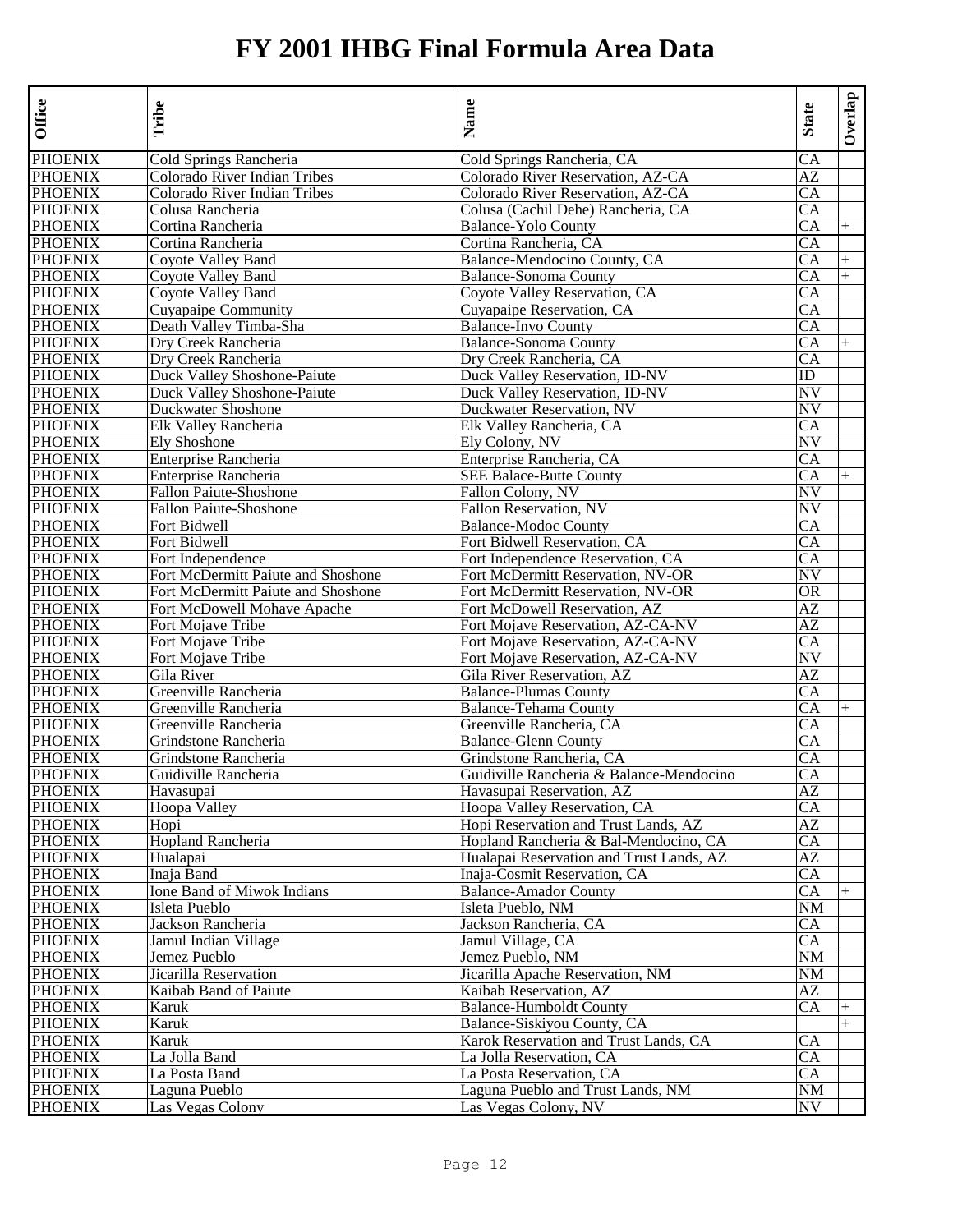| Office         | Tribe                                    | Name                                                     | <b>State</b>           | Overlap |
|----------------|------------------------------------------|----------------------------------------------------------|------------------------|---------|
| <b>PHOENIX</b> | Laytonville Rancheria                    | <b>Balance-Mendocino County</b>                          | CA                     | $+$     |
| <b>PHOENIX</b> | Laytonville Rancheria                    | Laytonville Rancheria, CA                                | CA                     |         |
| <b>PHOENIX</b> | Lone Pine Paiute-Shoshone                | Lone Pine Rancheria, CA                                  | CA                     |         |
| <b>PHOENIX</b> | Los Coyotes Band of Cahuilla             | Los Covotes Reservation, CA                              | <b>CA</b>              |         |
| <b>PHOENIX</b> | Lovelock Colony                          | Lovelock Colony, NV                                      | NV                     |         |
| <b>PHOENIX</b> | Lytton Rancheria of California           | <b>Balance-Sonoma County</b>                             | CA                     | $^{+}$  |
| <b>PHOENIX</b> | Manchester Point Arena Rancheria         | Manchester Point & Bal-Mendocino, CA                     | CA                     |         |
| <b>PHOENIX</b> | Manzanita Band                           | Manzanita Reservation, CA                                | CA                     |         |
| <b>PHOENIX</b> | Mesa Grande Band                         | Mesa Grande Reservation, CA                              | CA                     |         |
| <b>PHOENIX</b> | <b>Mescalero Reservation</b>             | Mescalero Apache Reservation, NM                         | NM                     |         |
| <b>PHOENIX</b> | Middletown Rancheria                     | <b>Balance-Lake County</b>                               | CA                     | $+$     |
| <b>PHOENIX</b> | Middletown Rancheria                     | Middletown Rancheria, CA                                 | CA                     |         |
| <b>PHOENIX</b> | Moapa Band of Paiute                     | Moapa River Reservation, NV                              | <b>NV</b>              |         |
| <b>PHOENIX</b> | Mooretown Rancheria                      | <b>Balance-Butte County</b>                              | CA                     | $+$     |
| <b>PHOENIX</b> | Morongo Band of Cahuilla                 | Morongo Reservation, CA                                  | CA                     |         |
| <b>PHOENIX</b> | Nambe Pueblo                             | Nambe Pueblo and Trust Lands, NM                         | NM                     |         |
| <b>PHOENIX</b> | Navajo Nation                            | Alamo Navajo Reservation, NM                             | NM                     |         |
| <b>PHOENIX</b> | Navajo Nation                            | Canoncito Reservation, NM                                | NM                     |         |
| <b>PHOENIX</b> | Navajo Nation                            | Navajo Reservation and Trust Lands, AZ-NM-U              | AZ                     |         |
| <b>PHOENIX</b> | Navajo Nation                            | Navajo Reservation and Trust Lands, AZ-NM-U              | NM                     |         |
| <b>PHOENIX</b> | Navajo Nation                            | Navajo Reservation and Trust Lands, AZ-NM-U              | UT                     |         |
| <b>PHOENIX</b> | Navajo Nation                            | Ramah Navajo Community, NM                               | NM                     |         |
| <b>PHOENIX</b> | North Fork Rancheria                     | <b>Balance-Fresno County</b>                             | CA                     |         |
| <b>PHOENIX</b> | North Fork Rancheria                     | <b>Balance-Madera County</b>                             | CA                     |         |
| <b>PHOENIX</b> | North Fork Rancheria                     | North Fork Rancheria, CA                                 | CA                     |         |
| <b>PHOENIX</b> | Paiute-Shoshone of Bishop Colony         | Bishop Rancheria, CA                                     | CA                     |         |
| <b>PHOENIX</b> | Pajoaque Pueblo                          | Poioaque Pueblo, NM                                      | NΜ                     |         |
| <b>PHOENIX</b> | Pala Bank                                | Pala Reservation, CA                                     | СA                     |         |
| <b>PHOENIX</b> | Pascua Yaqui Tribe                       | <b>Balance-Maricopa County</b>                           | AZ                     |         |
| <b>PHOENIX</b> | Pascua Yaqui Tribe                       | <b>Balance-Pima County</b>                               | AZ                     |         |
| <b>PHOENIX</b> | Pascua Yaqui Tribe                       | Pascua Yaqui Reservation, AZ                             | AZ                     |         |
| <b>PHOENIX</b> | Paskenta Band of Nomlaki Indian          | <b>Balance-Tehama County</b>                             | CA                     | $+$     |
| <b>PHOENIX</b> | Pauma Band                               | Pauma Reservation, CA                                    | CA                     |         |
| <b>PHOENIX</b> | Payson Tonto Apache                      | Payson (Yavapai-Apache) Community, AZ                    | AZ                     |         |
| <b>PHOENIX</b> | Pechanga Band                            | Pechanga Reservation, CA                                 | СA                     |         |
| <b>PHOENIX</b> | Picayune Rancheria                       | <b>Balance-Fresno County</b>                             | CA                     |         |
| <b>PHOENIX</b> | Picayune Rancheria                       | <b>Balance-Madera County</b>                             | CA                     |         |
| <b>PHOENIX</b> |                                          |                                                          |                        |         |
| <b>PHOENIX</b> | Picayune Rancheria<br>Picayune Rancheria | <b>Balance-Mariposa County</b><br>Picayune Rancheria, CA | <b>CA</b><br>СA        |         |
| <b>PHOENIX</b> | Picuris Pueblo                           |                                                          | NM                     |         |
|                |                                          | Picuris Pueblo, NM                                       |                        |         |
| <b>PHOENIX</b> | Pinoleville Rancheria                    | <b>Balance-Mendocino County</b>                          | СA                     | $+$     |
| <b>PHOENIX</b> | Pinoleville Rancheria                    | Pinoleville Rancheria, CA                                | CA                     |         |
| <b>PHOENIX</b> | Pit River Tribe                          | <b>Balance-Shasta County</b>                             | CA                     | $^{+}$  |
| <b>PHOENIX</b> | Pit River Tribe                          | Big Bend Rancheria, CA                                   | СA                     |         |
| <b>PHOENIX</b> | Pit River Tribe                          | Likely Rancheria, CA                                     | CA                     |         |
| <b>PHOENIX</b> | Pit River Tribe                          | Lookout Rancheria, CA                                    | CA                     |         |
| <b>PHOENIX</b> | Pit River Tribe                          | Montgomery Creek Rancheria, CA                           | СA                     |         |
| <b>PHOENIX</b> | Pit River Tribe                          | Pit River Trust Lands, CA                                | <b>CA</b>              |         |
| <b>PHOENIX</b> | Pit River Tribe                          | Roaring Creek Rancheria, CA                              | $\overline{CA}$        |         |
| <b>PHOENIX</b> | Pit River Tribe                          | XL Ranch Reservation, CA                                 | CA                     |         |
| <b>PHOENIX</b> | Potter Valley Rancheria                  | <b>Balance-Mendocino County</b>                          | CA                     | $^{+}$  |
| <b>PHOENIX</b> | <b>Pyramid Lake Paiute</b>               | Pyramid Lake Reservation, NV                             | $\overline{\text{NV}}$ |         |
| <b>PHOENIX</b> | <b>Quartz Valley Reservation</b>         | Balance-Siskiyou County                                  | CA                     |         |
| <b>PHOENIX</b> | <b>Quartz Valley Reservation</b>         | Quartz Valley Reservation, CA                            | СA                     |         |
| <b>PHOENIX</b> | Quechan Tribe                            | Fort Yuma (Quechan) Reservation, AZ-CA                   | AZ                     |         |
| <b>PHOENIX</b> | Quechan Tribe                            | Fort Yuma (Quechan) Reservation, AZ-CA                   | CA                     |         |
| <b>PHOENIX</b> | Ramona Band                              | Ramona Reservation, CA                                   | <b>CA</b>              |         |
| <b>PHOENIX</b> | Redding Rancheria                        | <b>Balance-Shasta County</b>                             | CA                     |         |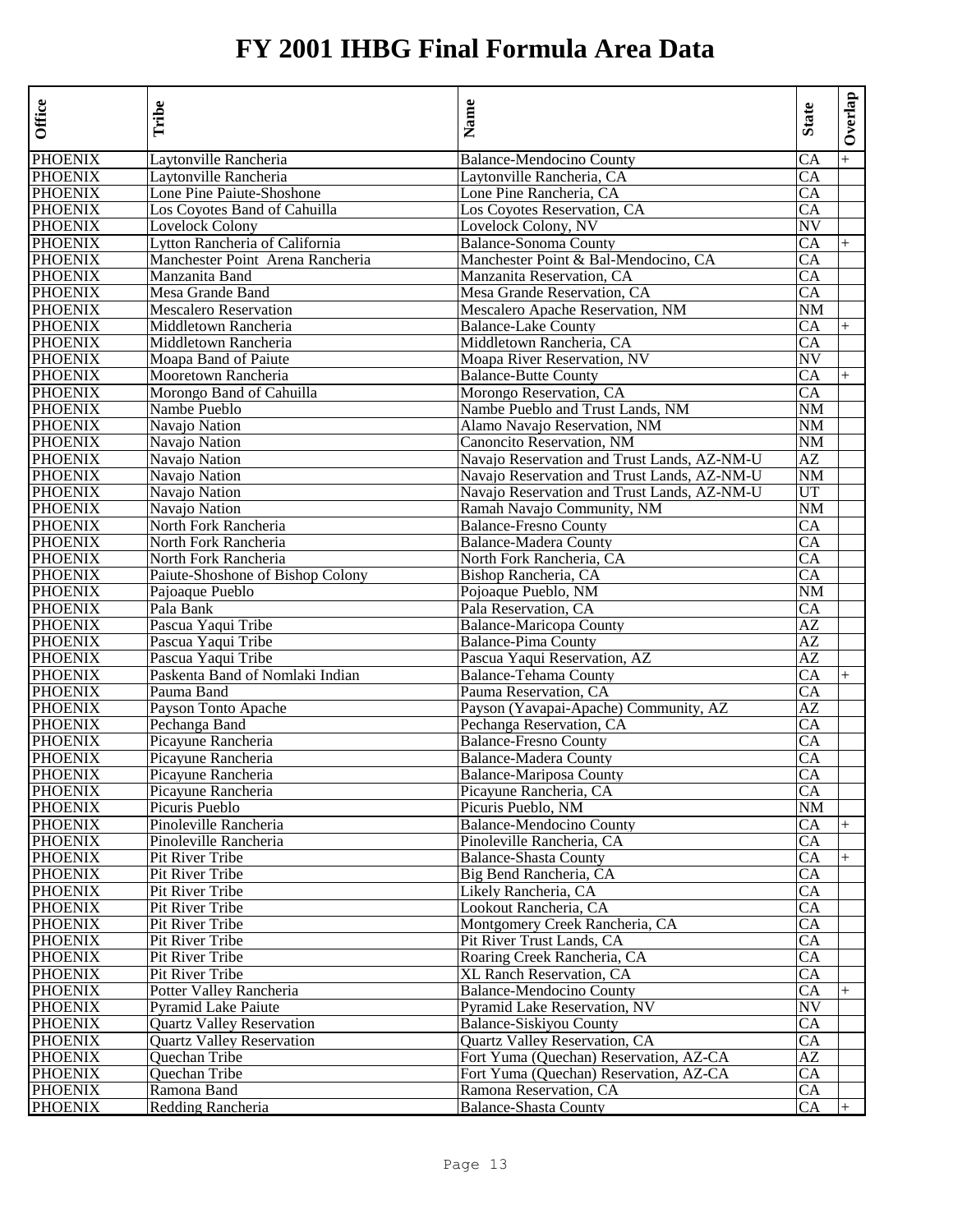| Office         | Tribe                            | Name                                        | <b>State</b>    | Overlap |
|----------------|----------------------------------|---------------------------------------------|-----------------|---------|
| <b>PHOENIX</b> | Redding Rancheria                | Redding Rancheria, CA                       | CA              |         |
| <b>PHOENIX</b> | Redwood Valley Rancheria         | Redwood Valley Rancheria & Bal-Mendocino    | CА              |         |
| <b>PHOENIX</b> | Reno-Sparks Colony               | Reno-Sparks Colony, NV                      | 0               |         |
| <b>PHOENIX</b> | Resighini Rancheria              | nce-Del Norte County                        | CA              |         |
| <b>PHOENIX</b> | Resighini Rancheria              | Resighini Rancheria, CA                     | CA              |         |
| <b>PHOENIX</b> | <b>Rincon Reservation</b>        | Rincon Reservation, CA                      | CA              |         |
| <b>PHOENIX</b> | Robinson Rancheria               | <b>Balance-Lake County</b>                  | CA              | $^{+}$  |
| <b>PHOENIX</b> | Robinson Rancheria               | Robinson Rancheria, CA                      | CA              |         |
| <b>PHOENIX</b> | Rohnerville Rancheria            | Rohnerville Rancheria, CA                   | CA              |         |
| <b>PHOENIX</b> | Round Valley Rancheria           | Balance-Mendocino County, CA                | CA              | $^{+}$  |
| <b>PHOENIX</b> | <b>Round Valley Reservation</b>  | Round Valley Reservation and Trust Lands, C | CA              |         |
| <b>PHOENIX</b> | <b>Rumsey Rancheria</b>          | <b>Balance-Yolo County</b>                  | CA              | $^{+}$  |
| <b>PHOENIX</b> | <b>Rumsey Rancheria</b>          | Rumsey Rancheria, CA                        | CA              |         |
| <b>PHOENIX</b> | Salt River PIma-Maricopa         | <b>Salt River Reservation, AZ</b>           | AZ              |         |
| <b>PHOENIX</b> | San Carlos Apache                | San Carlos Reservation, AZ                  | AZ              |         |
| <b>PHOENIX</b> | San Felipe Pueblo                | San Felipe Pueblo, NM                       | NM              |         |
| <b>PHOENIX</b> | San Felipe Pueblo                | San Felipe/Santa Ana joint area, NM         | NM              | $^{+}$  |
| <b>PHOENIX</b> | San Felipe Pueblo                | San Felipe/Santo Domingo joint area, NM     | NM              | $+$     |
| <b>PHOENIX</b> | San Ildefonso Pueblo             | San Ildefonso Pueblo, NM                    | NM              |         |
| <b>PHOENIX</b> | San Juan Pueblo                  | Balance-Rio Arriba County                   | NΜ              |         |
| <b>PHOENIX</b> | San Juan Pueblo                  | San Juan Pueblo, NM                         | NM              |         |
| <b>PHOENIX</b> | San Juan Southern Paiute Tribe   | <b>Balance-Coconino County</b>              | AZ              |         |
| <b>PHOENIX</b> | San Manuel Band                  | San Manuel Reservation, CA                  | CA              |         |
| <b>PHOENIX</b> | San Pasqual Band                 | San Pasqual Reservation, CA                 | CA              |         |
| <b>PHOENIX</b> | San Rosa Band of Cahuilla        | Santa Rosa Reservation, CA                  | CA              |         |
| <b>PHOENIX</b> | Sandia Pueblo                    | Sandia Pueblo, NM                           | NM              |         |
| <b>PHOENIX</b> | Santa Ana Pueblo                 | Santa Ana Pueblo, NM                        | NM              |         |
| <b>PHOENIX</b> | Santa Clara Pueblo               | Santa Clara Pueblo, NM                      | NM              |         |
| <b>PHOENIX</b> | Santa Rosa Rancheria             | Santa Rosa Rancheria. CA                    | CA              |         |
| <b>PHOENIX</b> | Santa Ynez Band of Chumash       | Santa Ynez Reservation, CA                  | CA              |         |
| <b>PHOENIX</b> | Santa Ysabel Reservation         | Santa Ysabel Reservation, CA                | CA              |         |
| <b>PHOENIX</b> | Santo Domingo Pueblo             | Santo Domingo Pueblo, NM                    | NM              |         |
| <b>PHOENIX</b> | Scotts Valley (Pomo)             | <b>Balance-Lake County</b>                  | CA              |         |
| <b>PHOENIX</b> | Sheep Rancheria                  | Sheep Ranch Rancheria, CA                   | CA              |         |
| <b>PHOENIX</b> | Sherwood Valley Rancheria        | Sherwood Valley Rancheria & Bal-Mendocino   | CA              |         |
| <b>PHOENIX</b> | Shingle Springs Rancheria        | Shingle Springs Rancheria, CA               | CA              |         |
| <b>PHOENIX</b> | Smith River Rancheria            | Smith River Rancheria, CA                   | CA              |         |
| <b>PHOENIX</b> | Soboba Band                      | Soboba Reservation, CA                      | CA              |         |
| <b>PHOENIX</b> | Stewarts Point Rancheria         | <b>Balance-Sonoma County</b>                | CA              | $+$     |
| <b>PHOENIX</b> | Stewarts Point Rancheria         | Stewarts Point Rancheria, CA                | CA              |         |
| <b>PHOENIX</b> | Sulphur Bank Rancheria           | <b>Balance-Lake County</b>                  | CA              | $+$     |
| <b>PHOENIX</b> | Sulphur Bank Rancheria           | Sulphur Bank (El-Em) Rancheria, CA          | СA              |         |
| <b>PHOENIX</b> | Summit Lake Paiute Tribe         | Summit Lake Reservation, NV                 | NV              |         |
| <b>PHOENIX</b> | Susanville Rancheria             | <b>Balance-Lassen County</b>                | CA              |         |
| <b>PHOENIX</b> | Susanville Rancheria             | Susanville Rancheria, CA                    | CA              |         |
| <b>PHOENIX</b> | Sycuan Band                      | Sycuan Reservation, CA                      | CA              |         |
| <b>PHOENIX</b> | Table Bluff Rancheria            | Table Bluff Rancheria, CA                   | CA              |         |
| <b>PHOENIX</b> | Table Mountain Rancheria         | Table Mountain Rancheria, CA                | CA              |         |
| <b>PHOENIX</b> | Taos Pueblo                      | Taos Pueblo and Trust Lands, NM             | NM              |         |
| <b>PHOENIX</b> | Te-Moak                          | Te-Moak Reservation and Trust Lands, NV     | NV              |         |
| <b>PHOENIX</b> | <b>Tesuque Pueblo</b>            | Tesuque Pueblo and Trust Lands, NM          | NM              |         |
| <b>PHOENIX</b> | Tohono O'Odham Nation            | Gila Bend Reservation and Trust Lands, AZ   | AZ              |         |
| <b>PHOENIX</b> | Tohono O'Odham Nation            | Papago Reservation, AZ                      | $\overline{AZ}$ |         |
| <b>PHOENIX</b> | Tohono O'Odham Nation            | San Xavier Reservation, AZ                  | AZ              |         |
| <b>PHOENIX</b> | Torres-Martinez Band of Cahuilla | Torres-Martinez Reservation, CA             | CA              |         |
| <b>PHOENIX</b> | Trinidad Rancheria               | Trinidad Rancheria, CA                      | CA              |         |
| <b>PHOENIX</b> | Tule River Indian Tribe          | Tule River Reservation, CA                  | CA              |         |
|                | Tulomne Rancheria                |                                             |                 |         |
| <b>PHOENIX</b> |                                  | Tuolumne Rancheria, CA                      | <b>CA</b>       |         |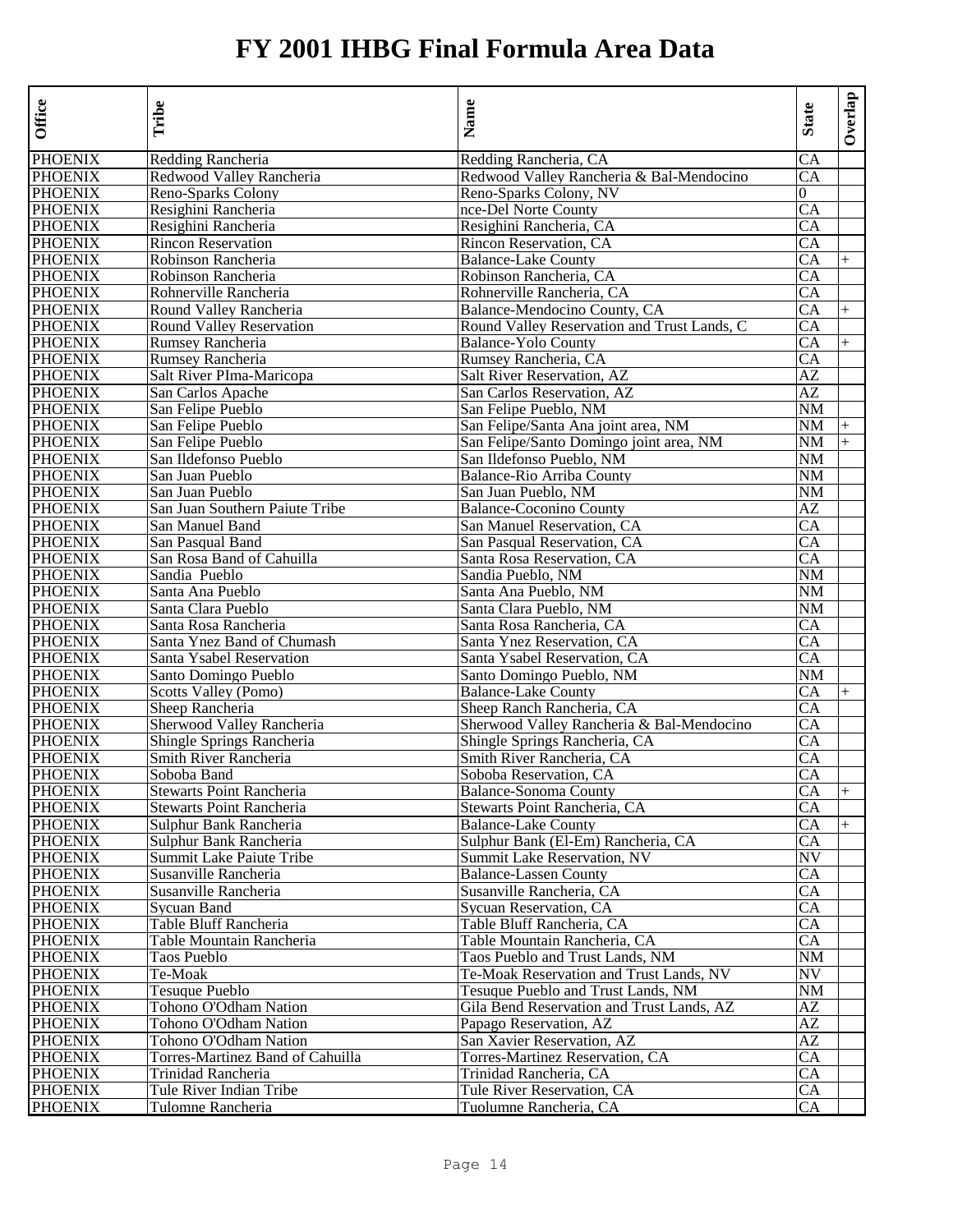| Twenty Nine Palms Band<br>Twenty-Nine Palms Reservation, CA<br>CA<br><b>PHOENIX</b><br>CA<br>Upper Lake Rancheria<br><b>Balance-Lake County</b><br>$+$<br><b>PHOENIX</b><br>Upper Lake Rancheria<br>Upper Lake Rancheria, CA<br>CA<br><b>PHOENIX</b><br>CA<br>Utu Utu Gwaiti Paiute<br>Benton Paiute Reservation, CA<br>Viejas Group of Capitan Grande<br>Viejas Rancheria, CA<br>CA<br><b>PHOENIX</b><br>NV<br>Walker River Reservation, NV<br>Walker River Paiute Tribe<br><b>PHOENIX</b><br>Washoe Tribe<br>Carson Colony, NV<br>NV<br><b>PHOENIX</b><br>Washoe Tribe<br>Dresslerville Colony, NV<br>NV<br><b>PHOENIX</b><br>NV<br><b>Washoe Tribe</b><br>Washoe Reservation, NV<br><b>PHOENIX</b><br>Washoe Tribe<br><b>Woodfords Community, CA</b><br>CA<br><b>PHOENIX</b><br>White Mountain Apache (Fort Apache)<br>AZ<br>Fort Apache Reservation, AZ<br><b>PHOENIX</b><br>Winnemucca Colony<br>Winnemucca Colony, NV<br>NV<br><b>PHOENIX</b><br>Yavapai-Apache (Camp Verde)<br>Camp Verde Reservation, AZ<br>AZ<br><b>PHOENIX</b><br>Yavapai-Prescott<br>Yavapai Reservation, AZ<br>AZ<br><b>PHOENIX</b><br>NV<br>Yerington Paiute Tribe<br>Yerington Reservation and Trust Lands, NV<br><b>PHOENIX</b><br>NV<br>Yomba Shoshone Tribe<br>Yomba Reservation, NV<br><b>PHOENIX</b><br><b>TX</b><br>Ysleta Del Sur<br><b>Balance-El Paso County</b><br><b>PHOENIX</b><br>Ysleta Del Sur<br><b>Balance-Hudspeth County</b><br>TX<br><b>PHOENIX</b><br>Ysleta Del Sur<br>Ysleta del Sur Pueblo, TX<br>TX<br><b>PHOENIX</b><br>Yurok Tribe<br><b>Balance-Del Norte County</b><br>CA<br>Yurok Tribe<br><b>PHOENIX</b><br>Yurok Reservation and Balance-Humboldt Coun<br>CA<br><b>PHOENIX</b><br>Zia Pueblo<br>Zia Pueblo and Trust Lands, NM<br>NΜ<br><b>PHOENIX</b><br>AZ<br>Zuni Tribe<br>Zuni Pueblo, AZ-NM<br><b>PHOENIX</b><br>Zuni Pueblo, AZ-NM<br>NM<br>Zuni Tribe<br><b>SEATTLE</b><br><b>Burns-Paiute Colony</b><br><b>Balance-Harney County</b><br>0R<br>Burns Paiute Reservation and Trust Lands, O<br><b>SEATTLE</b><br><b>Burns-Paiute Colony</b><br>OR<br><b>SEATTLE</b><br><b>Chehalis Confederated Tribes</b><br>Chehalis Reservation, WA<br>WA<br><b>SEATTLE</b><br>Coeur D'Alene Tribe<br>Coeur d'Alene Reservation and Trust Lands,<br>ID<br><b>SEATTLE</b><br><b>Colville Confederated Tribes</b><br>WA<br>Colville Reservation, WA<br><b>SEATTLE</b><br>Coos Bay Confederated Tribes<br>Balance-Coos County, OR<br><b>OR</b><br>$+$<br><b>SEATTLE</b><br><b>Coos Bay Confederated Tribes</b><br><b>Balance-Curry County, OR</b><br><b>OR</b><br>$\ddot{}$<br><b>OR</b><br>Coos Bay Confederated Tribes<br>$+$<br><b>SEATTLE</b><br>Balance-Douglas County, OR<br>Coos Bay Confederated Tribes<br><b>SEATTLE</b><br>Balance-Lane County, OR<br>OR<br>$\ddot{}$<br><b>SEATTLE</b><br>Coos Bay Confederated Tribes<br><b>Balance-Lincoln County</b><br>OR<br>$+$<br><b>SEATTLE</b><br>Coos Bay Confederated Tribes<br>Coos, Lower Umpqua, and Suislaw Reservation<br>OR<br><b>SEATTLE</b><br>Coquille Indian Tribe<br><b>Balance-Coos County</b><br><b>OR</b><br>$^{+}$<br><b>SEATTLE</b><br>Coquille Indian Tribe<br><b>Balance-Curry County</b><br><b>OR</b><br>$+$<br><b>SEATTLE</b><br>Coquille Indian Tribe<br><b>Balance-Douglas County</b><br><b>OR</b><br>$\ddot{}$<br><b>SEATTLE</b><br><b>OR</b><br>Coquille Indian Tribe<br><b>Balance-Jackson County</b><br>$+$<br><b>SEATTLE</b><br>Coquille Indian Tribe<br><b>Balance-Lane County</b><br><b>OR</b><br>$+$<br><b>SEATTLE</b><br>Coquille Indian Tribe<br>Coquilla Indian TDSA, OR<br>OR<br><b>SEATTLE</b><br><b>Cow Creek Tribes</b><br>0R<br><b>SEATTLE</b><br><b>Cow Creek Tribes</b><br>Balance-Coos County, OR<br><b>OR</b><br>$^{+}$<br><b>SEATTLE</b><br>0R<br>Cow Creek Tribes<br><b>Balance-Deschutes County</b><br><b>SEATTLE</b><br><b>Cow Creek Tribes</b><br>Balance-Douglas County, OR<br>OR<br>$^{+}$<br><b>SEATTLE</b><br><b>Cow Creek Tribes</b><br>Balance-Jackson County, OR<br>$+$<br>OR<br><b>SEATTLE</b><br><b>Cow Creek Tribes</b><br><b>Balance-Klamath County</b><br>OR<br>$+$<br><b>SEATTLE</b><br><b>Cow Creek Tribes</b><br>Balance-Lane County, OR<br>OR<br>$+$<br><b>SEATTLE</b><br>OR<br><b>Cow Creek Tribes</b><br>Cow Creek Reservation, OR<br><b>SEATTLE</b><br>WA<br>Cowlitz Tribe<br><b>Balance-Clark County</b><br><b>SEATTLE</b><br>Cowlitz Tribe<br><b>Balance-Cowlitz County</b><br>WA<br><b>Balance-Lewis County</b><br><b>SEATTLE</b><br>Cowlitz Tribe<br>WA<br><b>SEATTLE</b><br>Cowlitz Tribe<br><b>Balance-Pierce County</b><br>WA<br><b>Balance-Skamania County</b><br><b>SEATTLE</b><br>Cowlitz Tribe<br>WA<br><b>SEATTLE</b><br>Fort Hall Shoshone-Bannock<br>Fort Hall Reservation and Trust Lands, ID<br>ID<br><b>SEATTLE</b><br><b>Grand Ronde Confederated Tribes</b><br>Balance-Marion County, OR<br>OR<br>$^+$<br><b>SEATTLE</b><br><b>Grand Ronde Confederated Tribes</b><br>Balance-Multnomah County, OR<br><b>OR</b><br>$\ddot{}$<br>Balance-Polk County, OR<br><b>SEATTLE</b><br><b>Grand Ronde Confederated Tribes</b><br><b>OR</b> | Office         | Tribe | Name | <b>State</b> | Overlap |
|--------------------------------------------------------------------------------------------------------------------------------------------------------------------------------------------------------------------------------------------------------------------------------------------------------------------------------------------------------------------------------------------------------------------------------------------------------------------------------------------------------------------------------------------------------------------------------------------------------------------------------------------------------------------------------------------------------------------------------------------------------------------------------------------------------------------------------------------------------------------------------------------------------------------------------------------------------------------------------------------------------------------------------------------------------------------------------------------------------------------------------------------------------------------------------------------------------------------------------------------------------------------------------------------------------------------------------------------------------------------------------------------------------------------------------------------------------------------------------------------------------------------------------------------------------------------------------------------------------------------------------------------------------------------------------------------------------------------------------------------------------------------------------------------------------------------------------------------------------------------------------------------------------------------------------------------------------------------------------------------------------------------------------------------------------------------------------------------------------------------------------------------------------------------------------------------------------------------------------------------------------------------------------------------------------------------------------------------------------------------------------------------------------------------------------------------------------------------------------------------------------------------------------------------------------------------------------------------------------------------------------------------------------------------------------------------------------------------------------------------------------------------------------------------------------------------------------------------------------------------------------------------------------------------------------------------------------------------------------------------------------------------------------------------------------------------------------------------------------------------------------------------------------------------------------------------------------------------------------------------------------------------------------------------------------------------------------------------------------------------------------------------------------------------------------------------------------------------------------------------------------------------------------------------------------------------------------------------------------------------------------------------------------------------------------------------------------------------------------------------------------------------------------------------------------------------------------------------------------------------------------------------------------------------------------------------------------------------------------------------------------------------------------------------------------------------------------------------------------------------------------------------------------------------------------------------------------------------------------------------------------------------------------------------------------------------------------------------------------------------------------------------------------------------------------------------------------------------------------------------------------------------------------------------------------------------------------------------------------------------------------------------------------------------------------------------------------------------------------------------------------------------------------------------------------------------------------------------------------------------------------------------------------------------------------------------------------------------------------------------------------------------------------------------------------------------------------|----------------|-------|------|--------------|---------|
|                                                                                                                                                                                                                                                                                                                                                                                                                                                                                                                                                                                                                                                                                                                                                                                                                                                                                                                                                                                                                                                                                                                                                                                                                                                                                                                                                                                                                                                                                                                                                                                                                                                                                                                                                                                                                                                                                                                                                                                                                                                                                                                                                                                                                                                                                                                                                                                                                                                                                                                                                                                                                                                                                                                                                                                                                                                                                                                                                                                                                                                                                                                                                                                                                                                                                                                                                                                                                                                                                                                                                                                                                                                                                                                                                                                                                                                                                                                                                                                                                                                                                                                                                                                                                                                                                                                                                                                                                                                                                                                                                                                                                                                                                                                                                                                                                                                                                                                                                                                                                                                                                | <b>PHOENIX</b> |       |      |              |         |
|                                                                                                                                                                                                                                                                                                                                                                                                                                                                                                                                                                                                                                                                                                                                                                                                                                                                                                                                                                                                                                                                                                                                                                                                                                                                                                                                                                                                                                                                                                                                                                                                                                                                                                                                                                                                                                                                                                                                                                                                                                                                                                                                                                                                                                                                                                                                                                                                                                                                                                                                                                                                                                                                                                                                                                                                                                                                                                                                                                                                                                                                                                                                                                                                                                                                                                                                                                                                                                                                                                                                                                                                                                                                                                                                                                                                                                                                                                                                                                                                                                                                                                                                                                                                                                                                                                                                                                                                                                                                                                                                                                                                                                                                                                                                                                                                                                                                                                                                                                                                                                                                                |                |       |      |              |         |
|                                                                                                                                                                                                                                                                                                                                                                                                                                                                                                                                                                                                                                                                                                                                                                                                                                                                                                                                                                                                                                                                                                                                                                                                                                                                                                                                                                                                                                                                                                                                                                                                                                                                                                                                                                                                                                                                                                                                                                                                                                                                                                                                                                                                                                                                                                                                                                                                                                                                                                                                                                                                                                                                                                                                                                                                                                                                                                                                                                                                                                                                                                                                                                                                                                                                                                                                                                                                                                                                                                                                                                                                                                                                                                                                                                                                                                                                                                                                                                                                                                                                                                                                                                                                                                                                                                                                                                                                                                                                                                                                                                                                                                                                                                                                                                                                                                                                                                                                                                                                                                                                                |                |       |      |              |         |
|                                                                                                                                                                                                                                                                                                                                                                                                                                                                                                                                                                                                                                                                                                                                                                                                                                                                                                                                                                                                                                                                                                                                                                                                                                                                                                                                                                                                                                                                                                                                                                                                                                                                                                                                                                                                                                                                                                                                                                                                                                                                                                                                                                                                                                                                                                                                                                                                                                                                                                                                                                                                                                                                                                                                                                                                                                                                                                                                                                                                                                                                                                                                                                                                                                                                                                                                                                                                                                                                                                                                                                                                                                                                                                                                                                                                                                                                                                                                                                                                                                                                                                                                                                                                                                                                                                                                                                                                                                                                                                                                                                                                                                                                                                                                                                                                                                                                                                                                                                                                                                                                                |                |       |      |              |         |
|                                                                                                                                                                                                                                                                                                                                                                                                                                                                                                                                                                                                                                                                                                                                                                                                                                                                                                                                                                                                                                                                                                                                                                                                                                                                                                                                                                                                                                                                                                                                                                                                                                                                                                                                                                                                                                                                                                                                                                                                                                                                                                                                                                                                                                                                                                                                                                                                                                                                                                                                                                                                                                                                                                                                                                                                                                                                                                                                                                                                                                                                                                                                                                                                                                                                                                                                                                                                                                                                                                                                                                                                                                                                                                                                                                                                                                                                                                                                                                                                                                                                                                                                                                                                                                                                                                                                                                                                                                                                                                                                                                                                                                                                                                                                                                                                                                                                                                                                                                                                                                                                                | <b>PHOENIX</b> |       |      |              |         |
|                                                                                                                                                                                                                                                                                                                                                                                                                                                                                                                                                                                                                                                                                                                                                                                                                                                                                                                                                                                                                                                                                                                                                                                                                                                                                                                                                                                                                                                                                                                                                                                                                                                                                                                                                                                                                                                                                                                                                                                                                                                                                                                                                                                                                                                                                                                                                                                                                                                                                                                                                                                                                                                                                                                                                                                                                                                                                                                                                                                                                                                                                                                                                                                                                                                                                                                                                                                                                                                                                                                                                                                                                                                                                                                                                                                                                                                                                                                                                                                                                                                                                                                                                                                                                                                                                                                                                                                                                                                                                                                                                                                                                                                                                                                                                                                                                                                                                                                                                                                                                                                                                |                |       |      |              |         |
|                                                                                                                                                                                                                                                                                                                                                                                                                                                                                                                                                                                                                                                                                                                                                                                                                                                                                                                                                                                                                                                                                                                                                                                                                                                                                                                                                                                                                                                                                                                                                                                                                                                                                                                                                                                                                                                                                                                                                                                                                                                                                                                                                                                                                                                                                                                                                                                                                                                                                                                                                                                                                                                                                                                                                                                                                                                                                                                                                                                                                                                                                                                                                                                                                                                                                                                                                                                                                                                                                                                                                                                                                                                                                                                                                                                                                                                                                                                                                                                                                                                                                                                                                                                                                                                                                                                                                                                                                                                                                                                                                                                                                                                                                                                                                                                                                                                                                                                                                                                                                                                                                |                |       |      |              |         |
|                                                                                                                                                                                                                                                                                                                                                                                                                                                                                                                                                                                                                                                                                                                                                                                                                                                                                                                                                                                                                                                                                                                                                                                                                                                                                                                                                                                                                                                                                                                                                                                                                                                                                                                                                                                                                                                                                                                                                                                                                                                                                                                                                                                                                                                                                                                                                                                                                                                                                                                                                                                                                                                                                                                                                                                                                                                                                                                                                                                                                                                                                                                                                                                                                                                                                                                                                                                                                                                                                                                                                                                                                                                                                                                                                                                                                                                                                                                                                                                                                                                                                                                                                                                                                                                                                                                                                                                                                                                                                                                                                                                                                                                                                                                                                                                                                                                                                                                                                                                                                                                                                |                |       |      |              |         |
|                                                                                                                                                                                                                                                                                                                                                                                                                                                                                                                                                                                                                                                                                                                                                                                                                                                                                                                                                                                                                                                                                                                                                                                                                                                                                                                                                                                                                                                                                                                                                                                                                                                                                                                                                                                                                                                                                                                                                                                                                                                                                                                                                                                                                                                                                                                                                                                                                                                                                                                                                                                                                                                                                                                                                                                                                                                                                                                                                                                                                                                                                                                                                                                                                                                                                                                                                                                                                                                                                                                                                                                                                                                                                                                                                                                                                                                                                                                                                                                                                                                                                                                                                                                                                                                                                                                                                                                                                                                                                                                                                                                                                                                                                                                                                                                                                                                                                                                                                                                                                                                                                |                |       |      |              |         |
|                                                                                                                                                                                                                                                                                                                                                                                                                                                                                                                                                                                                                                                                                                                                                                                                                                                                                                                                                                                                                                                                                                                                                                                                                                                                                                                                                                                                                                                                                                                                                                                                                                                                                                                                                                                                                                                                                                                                                                                                                                                                                                                                                                                                                                                                                                                                                                                                                                                                                                                                                                                                                                                                                                                                                                                                                                                                                                                                                                                                                                                                                                                                                                                                                                                                                                                                                                                                                                                                                                                                                                                                                                                                                                                                                                                                                                                                                                                                                                                                                                                                                                                                                                                                                                                                                                                                                                                                                                                                                                                                                                                                                                                                                                                                                                                                                                                                                                                                                                                                                                                                                |                |       |      |              |         |
|                                                                                                                                                                                                                                                                                                                                                                                                                                                                                                                                                                                                                                                                                                                                                                                                                                                                                                                                                                                                                                                                                                                                                                                                                                                                                                                                                                                                                                                                                                                                                                                                                                                                                                                                                                                                                                                                                                                                                                                                                                                                                                                                                                                                                                                                                                                                                                                                                                                                                                                                                                                                                                                                                                                                                                                                                                                                                                                                                                                                                                                                                                                                                                                                                                                                                                                                                                                                                                                                                                                                                                                                                                                                                                                                                                                                                                                                                                                                                                                                                                                                                                                                                                                                                                                                                                                                                                                                                                                                                                                                                                                                                                                                                                                                                                                                                                                                                                                                                                                                                                                                                |                |       |      |              |         |
|                                                                                                                                                                                                                                                                                                                                                                                                                                                                                                                                                                                                                                                                                                                                                                                                                                                                                                                                                                                                                                                                                                                                                                                                                                                                                                                                                                                                                                                                                                                                                                                                                                                                                                                                                                                                                                                                                                                                                                                                                                                                                                                                                                                                                                                                                                                                                                                                                                                                                                                                                                                                                                                                                                                                                                                                                                                                                                                                                                                                                                                                                                                                                                                                                                                                                                                                                                                                                                                                                                                                                                                                                                                                                                                                                                                                                                                                                                                                                                                                                                                                                                                                                                                                                                                                                                                                                                                                                                                                                                                                                                                                                                                                                                                                                                                                                                                                                                                                                                                                                                                                                |                |       |      |              |         |
|                                                                                                                                                                                                                                                                                                                                                                                                                                                                                                                                                                                                                                                                                                                                                                                                                                                                                                                                                                                                                                                                                                                                                                                                                                                                                                                                                                                                                                                                                                                                                                                                                                                                                                                                                                                                                                                                                                                                                                                                                                                                                                                                                                                                                                                                                                                                                                                                                                                                                                                                                                                                                                                                                                                                                                                                                                                                                                                                                                                                                                                                                                                                                                                                                                                                                                                                                                                                                                                                                                                                                                                                                                                                                                                                                                                                                                                                                                                                                                                                                                                                                                                                                                                                                                                                                                                                                                                                                                                                                                                                                                                                                                                                                                                                                                                                                                                                                                                                                                                                                                                                                |                |       |      |              |         |
|                                                                                                                                                                                                                                                                                                                                                                                                                                                                                                                                                                                                                                                                                                                                                                                                                                                                                                                                                                                                                                                                                                                                                                                                                                                                                                                                                                                                                                                                                                                                                                                                                                                                                                                                                                                                                                                                                                                                                                                                                                                                                                                                                                                                                                                                                                                                                                                                                                                                                                                                                                                                                                                                                                                                                                                                                                                                                                                                                                                                                                                                                                                                                                                                                                                                                                                                                                                                                                                                                                                                                                                                                                                                                                                                                                                                                                                                                                                                                                                                                                                                                                                                                                                                                                                                                                                                                                                                                                                                                                                                                                                                                                                                                                                                                                                                                                                                                                                                                                                                                                                                                |                |       |      |              |         |
|                                                                                                                                                                                                                                                                                                                                                                                                                                                                                                                                                                                                                                                                                                                                                                                                                                                                                                                                                                                                                                                                                                                                                                                                                                                                                                                                                                                                                                                                                                                                                                                                                                                                                                                                                                                                                                                                                                                                                                                                                                                                                                                                                                                                                                                                                                                                                                                                                                                                                                                                                                                                                                                                                                                                                                                                                                                                                                                                                                                                                                                                                                                                                                                                                                                                                                                                                                                                                                                                                                                                                                                                                                                                                                                                                                                                                                                                                                                                                                                                                                                                                                                                                                                                                                                                                                                                                                                                                                                                                                                                                                                                                                                                                                                                                                                                                                                                                                                                                                                                                                                                                |                |       |      |              |         |
|                                                                                                                                                                                                                                                                                                                                                                                                                                                                                                                                                                                                                                                                                                                                                                                                                                                                                                                                                                                                                                                                                                                                                                                                                                                                                                                                                                                                                                                                                                                                                                                                                                                                                                                                                                                                                                                                                                                                                                                                                                                                                                                                                                                                                                                                                                                                                                                                                                                                                                                                                                                                                                                                                                                                                                                                                                                                                                                                                                                                                                                                                                                                                                                                                                                                                                                                                                                                                                                                                                                                                                                                                                                                                                                                                                                                                                                                                                                                                                                                                                                                                                                                                                                                                                                                                                                                                                                                                                                                                                                                                                                                                                                                                                                                                                                                                                                                                                                                                                                                                                                                                |                |       |      |              |         |
|                                                                                                                                                                                                                                                                                                                                                                                                                                                                                                                                                                                                                                                                                                                                                                                                                                                                                                                                                                                                                                                                                                                                                                                                                                                                                                                                                                                                                                                                                                                                                                                                                                                                                                                                                                                                                                                                                                                                                                                                                                                                                                                                                                                                                                                                                                                                                                                                                                                                                                                                                                                                                                                                                                                                                                                                                                                                                                                                                                                                                                                                                                                                                                                                                                                                                                                                                                                                                                                                                                                                                                                                                                                                                                                                                                                                                                                                                                                                                                                                                                                                                                                                                                                                                                                                                                                                                                                                                                                                                                                                                                                                                                                                                                                                                                                                                                                                                                                                                                                                                                                                                |                |       |      |              |         |
|                                                                                                                                                                                                                                                                                                                                                                                                                                                                                                                                                                                                                                                                                                                                                                                                                                                                                                                                                                                                                                                                                                                                                                                                                                                                                                                                                                                                                                                                                                                                                                                                                                                                                                                                                                                                                                                                                                                                                                                                                                                                                                                                                                                                                                                                                                                                                                                                                                                                                                                                                                                                                                                                                                                                                                                                                                                                                                                                                                                                                                                                                                                                                                                                                                                                                                                                                                                                                                                                                                                                                                                                                                                                                                                                                                                                                                                                                                                                                                                                                                                                                                                                                                                                                                                                                                                                                                                                                                                                                                                                                                                                                                                                                                                                                                                                                                                                                                                                                                                                                                                                                |                |       |      |              |         |
|                                                                                                                                                                                                                                                                                                                                                                                                                                                                                                                                                                                                                                                                                                                                                                                                                                                                                                                                                                                                                                                                                                                                                                                                                                                                                                                                                                                                                                                                                                                                                                                                                                                                                                                                                                                                                                                                                                                                                                                                                                                                                                                                                                                                                                                                                                                                                                                                                                                                                                                                                                                                                                                                                                                                                                                                                                                                                                                                                                                                                                                                                                                                                                                                                                                                                                                                                                                                                                                                                                                                                                                                                                                                                                                                                                                                                                                                                                                                                                                                                                                                                                                                                                                                                                                                                                                                                                                                                                                                                                                                                                                                                                                                                                                                                                                                                                                                                                                                                                                                                                                                                |                |       |      |              |         |
|                                                                                                                                                                                                                                                                                                                                                                                                                                                                                                                                                                                                                                                                                                                                                                                                                                                                                                                                                                                                                                                                                                                                                                                                                                                                                                                                                                                                                                                                                                                                                                                                                                                                                                                                                                                                                                                                                                                                                                                                                                                                                                                                                                                                                                                                                                                                                                                                                                                                                                                                                                                                                                                                                                                                                                                                                                                                                                                                                                                                                                                                                                                                                                                                                                                                                                                                                                                                                                                                                                                                                                                                                                                                                                                                                                                                                                                                                                                                                                                                                                                                                                                                                                                                                                                                                                                                                                                                                                                                                                                                                                                                                                                                                                                                                                                                                                                                                                                                                                                                                                                                                |                |       |      |              |         |
|                                                                                                                                                                                                                                                                                                                                                                                                                                                                                                                                                                                                                                                                                                                                                                                                                                                                                                                                                                                                                                                                                                                                                                                                                                                                                                                                                                                                                                                                                                                                                                                                                                                                                                                                                                                                                                                                                                                                                                                                                                                                                                                                                                                                                                                                                                                                                                                                                                                                                                                                                                                                                                                                                                                                                                                                                                                                                                                                                                                                                                                                                                                                                                                                                                                                                                                                                                                                                                                                                                                                                                                                                                                                                                                                                                                                                                                                                                                                                                                                                                                                                                                                                                                                                                                                                                                                                                                                                                                                                                                                                                                                                                                                                                                                                                                                                                                                                                                                                                                                                                                                                |                |       |      |              |         |
|                                                                                                                                                                                                                                                                                                                                                                                                                                                                                                                                                                                                                                                                                                                                                                                                                                                                                                                                                                                                                                                                                                                                                                                                                                                                                                                                                                                                                                                                                                                                                                                                                                                                                                                                                                                                                                                                                                                                                                                                                                                                                                                                                                                                                                                                                                                                                                                                                                                                                                                                                                                                                                                                                                                                                                                                                                                                                                                                                                                                                                                                                                                                                                                                                                                                                                                                                                                                                                                                                                                                                                                                                                                                                                                                                                                                                                                                                                                                                                                                                                                                                                                                                                                                                                                                                                                                                                                                                                                                                                                                                                                                                                                                                                                                                                                                                                                                                                                                                                                                                                                                                |                |       |      |              |         |
|                                                                                                                                                                                                                                                                                                                                                                                                                                                                                                                                                                                                                                                                                                                                                                                                                                                                                                                                                                                                                                                                                                                                                                                                                                                                                                                                                                                                                                                                                                                                                                                                                                                                                                                                                                                                                                                                                                                                                                                                                                                                                                                                                                                                                                                                                                                                                                                                                                                                                                                                                                                                                                                                                                                                                                                                                                                                                                                                                                                                                                                                                                                                                                                                                                                                                                                                                                                                                                                                                                                                                                                                                                                                                                                                                                                                                                                                                                                                                                                                                                                                                                                                                                                                                                                                                                                                                                                                                                                                                                                                                                                                                                                                                                                                                                                                                                                                                                                                                                                                                                                                                |                |       |      |              |         |
|                                                                                                                                                                                                                                                                                                                                                                                                                                                                                                                                                                                                                                                                                                                                                                                                                                                                                                                                                                                                                                                                                                                                                                                                                                                                                                                                                                                                                                                                                                                                                                                                                                                                                                                                                                                                                                                                                                                                                                                                                                                                                                                                                                                                                                                                                                                                                                                                                                                                                                                                                                                                                                                                                                                                                                                                                                                                                                                                                                                                                                                                                                                                                                                                                                                                                                                                                                                                                                                                                                                                                                                                                                                                                                                                                                                                                                                                                                                                                                                                                                                                                                                                                                                                                                                                                                                                                                                                                                                                                                                                                                                                                                                                                                                                                                                                                                                                                                                                                                                                                                                                                |                |       |      |              |         |
|                                                                                                                                                                                                                                                                                                                                                                                                                                                                                                                                                                                                                                                                                                                                                                                                                                                                                                                                                                                                                                                                                                                                                                                                                                                                                                                                                                                                                                                                                                                                                                                                                                                                                                                                                                                                                                                                                                                                                                                                                                                                                                                                                                                                                                                                                                                                                                                                                                                                                                                                                                                                                                                                                                                                                                                                                                                                                                                                                                                                                                                                                                                                                                                                                                                                                                                                                                                                                                                                                                                                                                                                                                                                                                                                                                                                                                                                                                                                                                                                                                                                                                                                                                                                                                                                                                                                                                                                                                                                                                                                                                                                                                                                                                                                                                                                                                                                                                                                                                                                                                                                                |                |       |      |              |         |
|                                                                                                                                                                                                                                                                                                                                                                                                                                                                                                                                                                                                                                                                                                                                                                                                                                                                                                                                                                                                                                                                                                                                                                                                                                                                                                                                                                                                                                                                                                                                                                                                                                                                                                                                                                                                                                                                                                                                                                                                                                                                                                                                                                                                                                                                                                                                                                                                                                                                                                                                                                                                                                                                                                                                                                                                                                                                                                                                                                                                                                                                                                                                                                                                                                                                                                                                                                                                                                                                                                                                                                                                                                                                                                                                                                                                                                                                                                                                                                                                                                                                                                                                                                                                                                                                                                                                                                                                                                                                                                                                                                                                                                                                                                                                                                                                                                                                                                                                                                                                                                                                                |                |       |      |              |         |
|                                                                                                                                                                                                                                                                                                                                                                                                                                                                                                                                                                                                                                                                                                                                                                                                                                                                                                                                                                                                                                                                                                                                                                                                                                                                                                                                                                                                                                                                                                                                                                                                                                                                                                                                                                                                                                                                                                                                                                                                                                                                                                                                                                                                                                                                                                                                                                                                                                                                                                                                                                                                                                                                                                                                                                                                                                                                                                                                                                                                                                                                                                                                                                                                                                                                                                                                                                                                                                                                                                                                                                                                                                                                                                                                                                                                                                                                                                                                                                                                                                                                                                                                                                                                                                                                                                                                                                                                                                                                                                                                                                                                                                                                                                                                                                                                                                                                                                                                                                                                                                                                                |                |       |      |              |         |
|                                                                                                                                                                                                                                                                                                                                                                                                                                                                                                                                                                                                                                                                                                                                                                                                                                                                                                                                                                                                                                                                                                                                                                                                                                                                                                                                                                                                                                                                                                                                                                                                                                                                                                                                                                                                                                                                                                                                                                                                                                                                                                                                                                                                                                                                                                                                                                                                                                                                                                                                                                                                                                                                                                                                                                                                                                                                                                                                                                                                                                                                                                                                                                                                                                                                                                                                                                                                                                                                                                                                                                                                                                                                                                                                                                                                                                                                                                                                                                                                                                                                                                                                                                                                                                                                                                                                                                                                                                                                                                                                                                                                                                                                                                                                                                                                                                                                                                                                                                                                                                                                                |                |       |      |              |         |
|                                                                                                                                                                                                                                                                                                                                                                                                                                                                                                                                                                                                                                                                                                                                                                                                                                                                                                                                                                                                                                                                                                                                                                                                                                                                                                                                                                                                                                                                                                                                                                                                                                                                                                                                                                                                                                                                                                                                                                                                                                                                                                                                                                                                                                                                                                                                                                                                                                                                                                                                                                                                                                                                                                                                                                                                                                                                                                                                                                                                                                                                                                                                                                                                                                                                                                                                                                                                                                                                                                                                                                                                                                                                                                                                                                                                                                                                                                                                                                                                                                                                                                                                                                                                                                                                                                                                                                                                                                                                                                                                                                                                                                                                                                                                                                                                                                                                                                                                                                                                                                                                                |                |       |      |              |         |
|                                                                                                                                                                                                                                                                                                                                                                                                                                                                                                                                                                                                                                                                                                                                                                                                                                                                                                                                                                                                                                                                                                                                                                                                                                                                                                                                                                                                                                                                                                                                                                                                                                                                                                                                                                                                                                                                                                                                                                                                                                                                                                                                                                                                                                                                                                                                                                                                                                                                                                                                                                                                                                                                                                                                                                                                                                                                                                                                                                                                                                                                                                                                                                                                                                                                                                                                                                                                                                                                                                                                                                                                                                                                                                                                                                                                                                                                                                                                                                                                                                                                                                                                                                                                                                                                                                                                                                                                                                                                                                                                                                                                                                                                                                                                                                                                                                                                                                                                                                                                                                                                                |                |       |      |              |         |
|                                                                                                                                                                                                                                                                                                                                                                                                                                                                                                                                                                                                                                                                                                                                                                                                                                                                                                                                                                                                                                                                                                                                                                                                                                                                                                                                                                                                                                                                                                                                                                                                                                                                                                                                                                                                                                                                                                                                                                                                                                                                                                                                                                                                                                                                                                                                                                                                                                                                                                                                                                                                                                                                                                                                                                                                                                                                                                                                                                                                                                                                                                                                                                                                                                                                                                                                                                                                                                                                                                                                                                                                                                                                                                                                                                                                                                                                                                                                                                                                                                                                                                                                                                                                                                                                                                                                                                                                                                                                                                                                                                                                                                                                                                                                                                                                                                                                                                                                                                                                                                                                                |                |       |      |              |         |
|                                                                                                                                                                                                                                                                                                                                                                                                                                                                                                                                                                                                                                                                                                                                                                                                                                                                                                                                                                                                                                                                                                                                                                                                                                                                                                                                                                                                                                                                                                                                                                                                                                                                                                                                                                                                                                                                                                                                                                                                                                                                                                                                                                                                                                                                                                                                                                                                                                                                                                                                                                                                                                                                                                                                                                                                                                                                                                                                                                                                                                                                                                                                                                                                                                                                                                                                                                                                                                                                                                                                                                                                                                                                                                                                                                                                                                                                                                                                                                                                                                                                                                                                                                                                                                                                                                                                                                                                                                                                                                                                                                                                                                                                                                                                                                                                                                                                                                                                                                                                                                                                                |                |       |      |              |         |
|                                                                                                                                                                                                                                                                                                                                                                                                                                                                                                                                                                                                                                                                                                                                                                                                                                                                                                                                                                                                                                                                                                                                                                                                                                                                                                                                                                                                                                                                                                                                                                                                                                                                                                                                                                                                                                                                                                                                                                                                                                                                                                                                                                                                                                                                                                                                                                                                                                                                                                                                                                                                                                                                                                                                                                                                                                                                                                                                                                                                                                                                                                                                                                                                                                                                                                                                                                                                                                                                                                                                                                                                                                                                                                                                                                                                                                                                                                                                                                                                                                                                                                                                                                                                                                                                                                                                                                                                                                                                                                                                                                                                                                                                                                                                                                                                                                                                                                                                                                                                                                                                                |                |       |      |              |         |
|                                                                                                                                                                                                                                                                                                                                                                                                                                                                                                                                                                                                                                                                                                                                                                                                                                                                                                                                                                                                                                                                                                                                                                                                                                                                                                                                                                                                                                                                                                                                                                                                                                                                                                                                                                                                                                                                                                                                                                                                                                                                                                                                                                                                                                                                                                                                                                                                                                                                                                                                                                                                                                                                                                                                                                                                                                                                                                                                                                                                                                                                                                                                                                                                                                                                                                                                                                                                                                                                                                                                                                                                                                                                                                                                                                                                                                                                                                                                                                                                                                                                                                                                                                                                                                                                                                                                                                                                                                                                                                                                                                                                                                                                                                                                                                                                                                                                                                                                                                                                                                                                                |                |       |      |              |         |
|                                                                                                                                                                                                                                                                                                                                                                                                                                                                                                                                                                                                                                                                                                                                                                                                                                                                                                                                                                                                                                                                                                                                                                                                                                                                                                                                                                                                                                                                                                                                                                                                                                                                                                                                                                                                                                                                                                                                                                                                                                                                                                                                                                                                                                                                                                                                                                                                                                                                                                                                                                                                                                                                                                                                                                                                                                                                                                                                                                                                                                                                                                                                                                                                                                                                                                                                                                                                                                                                                                                                                                                                                                                                                                                                                                                                                                                                                                                                                                                                                                                                                                                                                                                                                                                                                                                                                                                                                                                                                                                                                                                                                                                                                                                                                                                                                                                                                                                                                                                                                                                                                |                |       |      |              |         |
|                                                                                                                                                                                                                                                                                                                                                                                                                                                                                                                                                                                                                                                                                                                                                                                                                                                                                                                                                                                                                                                                                                                                                                                                                                                                                                                                                                                                                                                                                                                                                                                                                                                                                                                                                                                                                                                                                                                                                                                                                                                                                                                                                                                                                                                                                                                                                                                                                                                                                                                                                                                                                                                                                                                                                                                                                                                                                                                                                                                                                                                                                                                                                                                                                                                                                                                                                                                                                                                                                                                                                                                                                                                                                                                                                                                                                                                                                                                                                                                                                                                                                                                                                                                                                                                                                                                                                                                                                                                                                                                                                                                                                                                                                                                                                                                                                                                                                                                                                                                                                                                                                |                |       |      |              |         |
|                                                                                                                                                                                                                                                                                                                                                                                                                                                                                                                                                                                                                                                                                                                                                                                                                                                                                                                                                                                                                                                                                                                                                                                                                                                                                                                                                                                                                                                                                                                                                                                                                                                                                                                                                                                                                                                                                                                                                                                                                                                                                                                                                                                                                                                                                                                                                                                                                                                                                                                                                                                                                                                                                                                                                                                                                                                                                                                                                                                                                                                                                                                                                                                                                                                                                                                                                                                                                                                                                                                                                                                                                                                                                                                                                                                                                                                                                                                                                                                                                                                                                                                                                                                                                                                                                                                                                                                                                                                                                                                                                                                                                                                                                                                                                                                                                                                                                                                                                                                                                                                                                |                |       |      |              |         |
|                                                                                                                                                                                                                                                                                                                                                                                                                                                                                                                                                                                                                                                                                                                                                                                                                                                                                                                                                                                                                                                                                                                                                                                                                                                                                                                                                                                                                                                                                                                                                                                                                                                                                                                                                                                                                                                                                                                                                                                                                                                                                                                                                                                                                                                                                                                                                                                                                                                                                                                                                                                                                                                                                                                                                                                                                                                                                                                                                                                                                                                                                                                                                                                                                                                                                                                                                                                                                                                                                                                                                                                                                                                                                                                                                                                                                                                                                                                                                                                                                                                                                                                                                                                                                                                                                                                                                                                                                                                                                                                                                                                                                                                                                                                                                                                                                                                                                                                                                                                                                                                                                |                |       |      |              |         |
|                                                                                                                                                                                                                                                                                                                                                                                                                                                                                                                                                                                                                                                                                                                                                                                                                                                                                                                                                                                                                                                                                                                                                                                                                                                                                                                                                                                                                                                                                                                                                                                                                                                                                                                                                                                                                                                                                                                                                                                                                                                                                                                                                                                                                                                                                                                                                                                                                                                                                                                                                                                                                                                                                                                                                                                                                                                                                                                                                                                                                                                                                                                                                                                                                                                                                                                                                                                                                                                                                                                                                                                                                                                                                                                                                                                                                                                                                                                                                                                                                                                                                                                                                                                                                                                                                                                                                                                                                                                                                                                                                                                                                                                                                                                                                                                                                                                                                                                                                                                                                                                                                |                |       |      |              |         |
|                                                                                                                                                                                                                                                                                                                                                                                                                                                                                                                                                                                                                                                                                                                                                                                                                                                                                                                                                                                                                                                                                                                                                                                                                                                                                                                                                                                                                                                                                                                                                                                                                                                                                                                                                                                                                                                                                                                                                                                                                                                                                                                                                                                                                                                                                                                                                                                                                                                                                                                                                                                                                                                                                                                                                                                                                                                                                                                                                                                                                                                                                                                                                                                                                                                                                                                                                                                                                                                                                                                                                                                                                                                                                                                                                                                                                                                                                                                                                                                                                                                                                                                                                                                                                                                                                                                                                                                                                                                                                                                                                                                                                                                                                                                                                                                                                                                                                                                                                                                                                                                                                |                |       |      |              |         |
|                                                                                                                                                                                                                                                                                                                                                                                                                                                                                                                                                                                                                                                                                                                                                                                                                                                                                                                                                                                                                                                                                                                                                                                                                                                                                                                                                                                                                                                                                                                                                                                                                                                                                                                                                                                                                                                                                                                                                                                                                                                                                                                                                                                                                                                                                                                                                                                                                                                                                                                                                                                                                                                                                                                                                                                                                                                                                                                                                                                                                                                                                                                                                                                                                                                                                                                                                                                                                                                                                                                                                                                                                                                                                                                                                                                                                                                                                                                                                                                                                                                                                                                                                                                                                                                                                                                                                                                                                                                                                                                                                                                                                                                                                                                                                                                                                                                                                                                                                                                                                                                                                |                |       |      |              |         |
|                                                                                                                                                                                                                                                                                                                                                                                                                                                                                                                                                                                                                                                                                                                                                                                                                                                                                                                                                                                                                                                                                                                                                                                                                                                                                                                                                                                                                                                                                                                                                                                                                                                                                                                                                                                                                                                                                                                                                                                                                                                                                                                                                                                                                                                                                                                                                                                                                                                                                                                                                                                                                                                                                                                                                                                                                                                                                                                                                                                                                                                                                                                                                                                                                                                                                                                                                                                                                                                                                                                                                                                                                                                                                                                                                                                                                                                                                                                                                                                                                                                                                                                                                                                                                                                                                                                                                                                                                                                                                                                                                                                                                                                                                                                                                                                                                                                                                                                                                                                                                                                                                |                |       |      |              |         |
|                                                                                                                                                                                                                                                                                                                                                                                                                                                                                                                                                                                                                                                                                                                                                                                                                                                                                                                                                                                                                                                                                                                                                                                                                                                                                                                                                                                                                                                                                                                                                                                                                                                                                                                                                                                                                                                                                                                                                                                                                                                                                                                                                                                                                                                                                                                                                                                                                                                                                                                                                                                                                                                                                                                                                                                                                                                                                                                                                                                                                                                                                                                                                                                                                                                                                                                                                                                                                                                                                                                                                                                                                                                                                                                                                                                                                                                                                                                                                                                                                                                                                                                                                                                                                                                                                                                                                                                                                                                                                                                                                                                                                                                                                                                                                                                                                                                                                                                                                                                                                                                                                |                |       |      |              |         |
|                                                                                                                                                                                                                                                                                                                                                                                                                                                                                                                                                                                                                                                                                                                                                                                                                                                                                                                                                                                                                                                                                                                                                                                                                                                                                                                                                                                                                                                                                                                                                                                                                                                                                                                                                                                                                                                                                                                                                                                                                                                                                                                                                                                                                                                                                                                                                                                                                                                                                                                                                                                                                                                                                                                                                                                                                                                                                                                                                                                                                                                                                                                                                                                                                                                                                                                                                                                                                                                                                                                                                                                                                                                                                                                                                                                                                                                                                                                                                                                                                                                                                                                                                                                                                                                                                                                                                                                                                                                                                                                                                                                                                                                                                                                                                                                                                                                                                                                                                                                                                                                                                |                |       |      |              |         |
|                                                                                                                                                                                                                                                                                                                                                                                                                                                                                                                                                                                                                                                                                                                                                                                                                                                                                                                                                                                                                                                                                                                                                                                                                                                                                                                                                                                                                                                                                                                                                                                                                                                                                                                                                                                                                                                                                                                                                                                                                                                                                                                                                                                                                                                                                                                                                                                                                                                                                                                                                                                                                                                                                                                                                                                                                                                                                                                                                                                                                                                                                                                                                                                                                                                                                                                                                                                                                                                                                                                                                                                                                                                                                                                                                                                                                                                                                                                                                                                                                                                                                                                                                                                                                                                                                                                                                                                                                                                                                                                                                                                                                                                                                                                                                                                                                                                                                                                                                                                                                                                                                |                |       |      |              |         |
|                                                                                                                                                                                                                                                                                                                                                                                                                                                                                                                                                                                                                                                                                                                                                                                                                                                                                                                                                                                                                                                                                                                                                                                                                                                                                                                                                                                                                                                                                                                                                                                                                                                                                                                                                                                                                                                                                                                                                                                                                                                                                                                                                                                                                                                                                                                                                                                                                                                                                                                                                                                                                                                                                                                                                                                                                                                                                                                                                                                                                                                                                                                                                                                                                                                                                                                                                                                                                                                                                                                                                                                                                                                                                                                                                                                                                                                                                                                                                                                                                                                                                                                                                                                                                                                                                                                                                                                                                                                                                                                                                                                                                                                                                                                                                                                                                                                                                                                                                                                                                                                                                |                |       |      |              |         |
|                                                                                                                                                                                                                                                                                                                                                                                                                                                                                                                                                                                                                                                                                                                                                                                                                                                                                                                                                                                                                                                                                                                                                                                                                                                                                                                                                                                                                                                                                                                                                                                                                                                                                                                                                                                                                                                                                                                                                                                                                                                                                                                                                                                                                                                                                                                                                                                                                                                                                                                                                                                                                                                                                                                                                                                                                                                                                                                                                                                                                                                                                                                                                                                                                                                                                                                                                                                                                                                                                                                                                                                                                                                                                                                                                                                                                                                                                                                                                                                                                                                                                                                                                                                                                                                                                                                                                                                                                                                                                                                                                                                                                                                                                                                                                                                                                                                                                                                                                                                                                                                                                |                |       |      |              |         |
|                                                                                                                                                                                                                                                                                                                                                                                                                                                                                                                                                                                                                                                                                                                                                                                                                                                                                                                                                                                                                                                                                                                                                                                                                                                                                                                                                                                                                                                                                                                                                                                                                                                                                                                                                                                                                                                                                                                                                                                                                                                                                                                                                                                                                                                                                                                                                                                                                                                                                                                                                                                                                                                                                                                                                                                                                                                                                                                                                                                                                                                                                                                                                                                                                                                                                                                                                                                                                                                                                                                                                                                                                                                                                                                                                                                                                                                                                                                                                                                                                                                                                                                                                                                                                                                                                                                                                                                                                                                                                                                                                                                                                                                                                                                                                                                                                                                                                                                                                                                                                                                                                |                |       |      |              |         |
|                                                                                                                                                                                                                                                                                                                                                                                                                                                                                                                                                                                                                                                                                                                                                                                                                                                                                                                                                                                                                                                                                                                                                                                                                                                                                                                                                                                                                                                                                                                                                                                                                                                                                                                                                                                                                                                                                                                                                                                                                                                                                                                                                                                                                                                                                                                                                                                                                                                                                                                                                                                                                                                                                                                                                                                                                                                                                                                                                                                                                                                                                                                                                                                                                                                                                                                                                                                                                                                                                                                                                                                                                                                                                                                                                                                                                                                                                                                                                                                                                                                                                                                                                                                                                                                                                                                                                                                                                                                                                                                                                                                                                                                                                                                                                                                                                                                                                                                                                                                                                                                                                |                |       |      |              |         |
|                                                                                                                                                                                                                                                                                                                                                                                                                                                                                                                                                                                                                                                                                                                                                                                                                                                                                                                                                                                                                                                                                                                                                                                                                                                                                                                                                                                                                                                                                                                                                                                                                                                                                                                                                                                                                                                                                                                                                                                                                                                                                                                                                                                                                                                                                                                                                                                                                                                                                                                                                                                                                                                                                                                                                                                                                                                                                                                                                                                                                                                                                                                                                                                                                                                                                                                                                                                                                                                                                                                                                                                                                                                                                                                                                                                                                                                                                                                                                                                                                                                                                                                                                                                                                                                                                                                                                                                                                                                                                                                                                                                                                                                                                                                                                                                                                                                                                                                                                                                                                                                                                |                |       |      |              |         |
|                                                                                                                                                                                                                                                                                                                                                                                                                                                                                                                                                                                                                                                                                                                                                                                                                                                                                                                                                                                                                                                                                                                                                                                                                                                                                                                                                                                                                                                                                                                                                                                                                                                                                                                                                                                                                                                                                                                                                                                                                                                                                                                                                                                                                                                                                                                                                                                                                                                                                                                                                                                                                                                                                                                                                                                                                                                                                                                                                                                                                                                                                                                                                                                                                                                                                                                                                                                                                                                                                                                                                                                                                                                                                                                                                                                                                                                                                                                                                                                                                                                                                                                                                                                                                                                                                                                                                                                                                                                                                                                                                                                                                                                                                                                                                                                                                                                                                                                                                                                                                                                                                |                |       |      |              |         |
|                                                                                                                                                                                                                                                                                                                                                                                                                                                                                                                                                                                                                                                                                                                                                                                                                                                                                                                                                                                                                                                                                                                                                                                                                                                                                                                                                                                                                                                                                                                                                                                                                                                                                                                                                                                                                                                                                                                                                                                                                                                                                                                                                                                                                                                                                                                                                                                                                                                                                                                                                                                                                                                                                                                                                                                                                                                                                                                                                                                                                                                                                                                                                                                                                                                                                                                                                                                                                                                                                                                                                                                                                                                                                                                                                                                                                                                                                                                                                                                                                                                                                                                                                                                                                                                                                                                                                                                                                                                                                                                                                                                                                                                                                                                                                                                                                                                                                                                                                                                                                                                                                |                |       |      |              |         |
|                                                                                                                                                                                                                                                                                                                                                                                                                                                                                                                                                                                                                                                                                                                                                                                                                                                                                                                                                                                                                                                                                                                                                                                                                                                                                                                                                                                                                                                                                                                                                                                                                                                                                                                                                                                                                                                                                                                                                                                                                                                                                                                                                                                                                                                                                                                                                                                                                                                                                                                                                                                                                                                                                                                                                                                                                                                                                                                                                                                                                                                                                                                                                                                                                                                                                                                                                                                                                                                                                                                                                                                                                                                                                                                                                                                                                                                                                                                                                                                                                                                                                                                                                                                                                                                                                                                                                                                                                                                                                                                                                                                                                                                                                                                                                                                                                                                                                                                                                                                                                                                                                |                |       |      |              |         |
|                                                                                                                                                                                                                                                                                                                                                                                                                                                                                                                                                                                                                                                                                                                                                                                                                                                                                                                                                                                                                                                                                                                                                                                                                                                                                                                                                                                                                                                                                                                                                                                                                                                                                                                                                                                                                                                                                                                                                                                                                                                                                                                                                                                                                                                                                                                                                                                                                                                                                                                                                                                                                                                                                                                                                                                                                                                                                                                                                                                                                                                                                                                                                                                                                                                                                                                                                                                                                                                                                                                                                                                                                                                                                                                                                                                                                                                                                                                                                                                                                                                                                                                                                                                                                                                                                                                                                                                                                                                                                                                                                                                                                                                                                                                                                                                                                                                                                                                                                                                                                                                                                |                |       |      |              |         |
|                                                                                                                                                                                                                                                                                                                                                                                                                                                                                                                                                                                                                                                                                                                                                                                                                                                                                                                                                                                                                                                                                                                                                                                                                                                                                                                                                                                                                                                                                                                                                                                                                                                                                                                                                                                                                                                                                                                                                                                                                                                                                                                                                                                                                                                                                                                                                                                                                                                                                                                                                                                                                                                                                                                                                                                                                                                                                                                                                                                                                                                                                                                                                                                                                                                                                                                                                                                                                                                                                                                                                                                                                                                                                                                                                                                                                                                                                                                                                                                                                                                                                                                                                                                                                                                                                                                                                                                                                                                                                                                                                                                                                                                                                                                                                                                                                                                                                                                                                                                                                                                                                |                |       |      |              |         |
|                                                                                                                                                                                                                                                                                                                                                                                                                                                                                                                                                                                                                                                                                                                                                                                                                                                                                                                                                                                                                                                                                                                                                                                                                                                                                                                                                                                                                                                                                                                                                                                                                                                                                                                                                                                                                                                                                                                                                                                                                                                                                                                                                                                                                                                                                                                                                                                                                                                                                                                                                                                                                                                                                                                                                                                                                                                                                                                                                                                                                                                                                                                                                                                                                                                                                                                                                                                                                                                                                                                                                                                                                                                                                                                                                                                                                                                                                                                                                                                                                                                                                                                                                                                                                                                                                                                                                                                                                                                                                                                                                                                                                                                                                                                                                                                                                                                                                                                                                                                                                                                                                |                |       |      |              |         |
|                                                                                                                                                                                                                                                                                                                                                                                                                                                                                                                                                                                                                                                                                                                                                                                                                                                                                                                                                                                                                                                                                                                                                                                                                                                                                                                                                                                                                                                                                                                                                                                                                                                                                                                                                                                                                                                                                                                                                                                                                                                                                                                                                                                                                                                                                                                                                                                                                                                                                                                                                                                                                                                                                                                                                                                                                                                                                                                                                                                                                                                                                                                                                                                                                                                                                                                                                                                                                                                                                                                                                                                                                                                                                                                                                                                                                                                                                                                                                                                                                                                                                                                                                                                                                                                                                                                                                                                                                                                                                                                                                                                                                                                                                                                                                                                                                                                                                                                                                                                                                                                                                |                |       |      |              |         |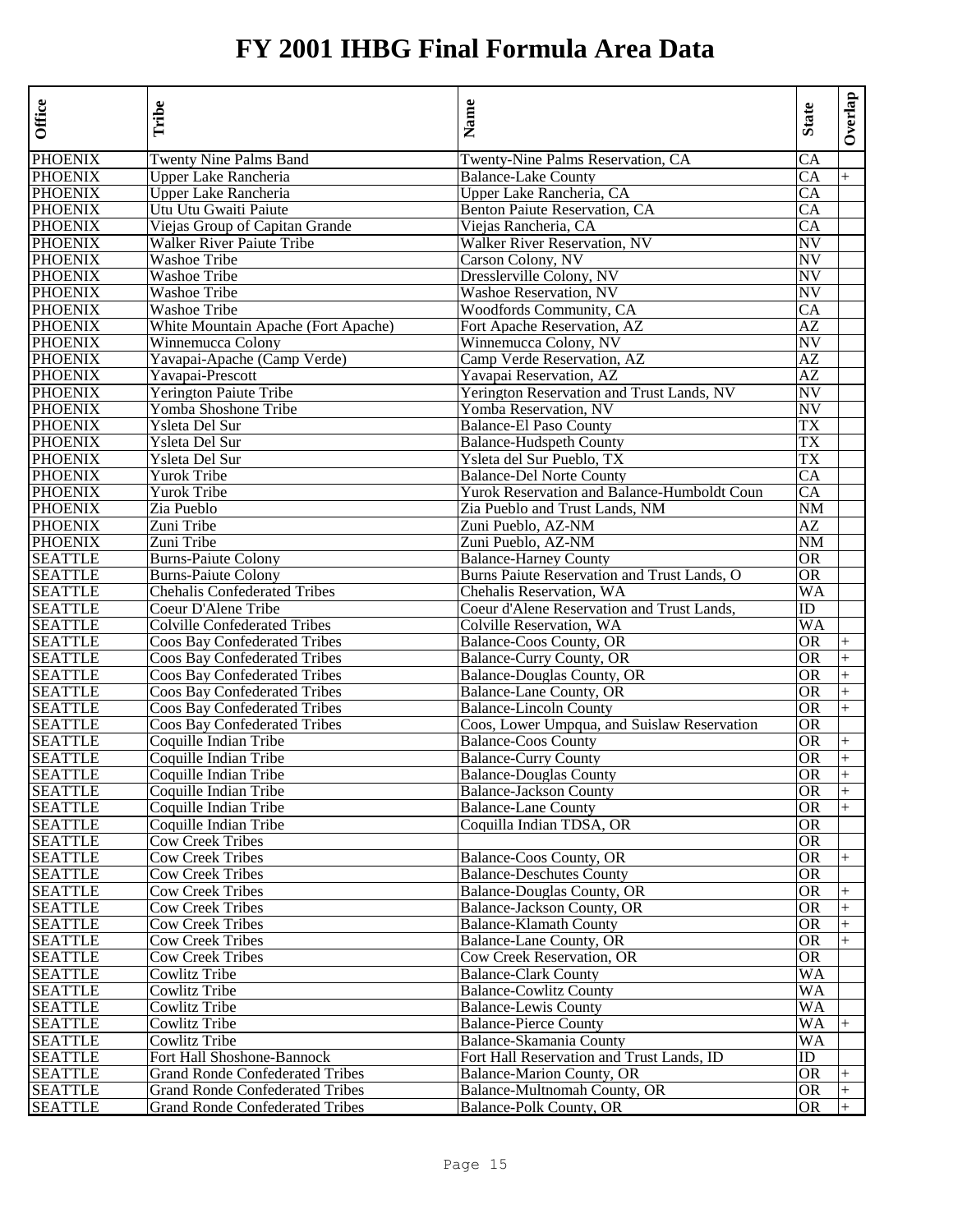| <b>Office</b>  | Tribe                                  | Name                                        | <b>State</b> | Overlap   |
|----------------|----------------------------------------|---------------------------------------------|--------------|-----------|
| <b>SEATTLE</b> | <b>Grand Ronde Confederated Tribes</b> | Balance-Tillamook County, OR                | OR           | $^{+}$    |
| <b>SEATTLE</b> | <b>Grand Ronde Confederated Tribes</b> | Balance-Washington County, OR               | OR           | $^{+}$    |
| <b>SEATTLE</b> | <b>Grand Ronde Confederated Tribes</b> | Balance-Yamhill County, OR                  | OR           | $^{+}$    |
| <b>SEATTLE</b> | <b>Grand Ronde Confederated Tribes</b> | Grand Ronde Reservation, OR                 | OR           |           |
| <b>SEATTLE</b> | Hoh Indian Tribe                       | <b>Balance-Clallam County</b>               | WA           | $\ddot{}$ |
| <b>SEATTLE</b> | Hoh Indian Tribe                       | <b>Balance-Grays Harbor County</b>          | WA           | $+$       |
| <b>SEATTLE</b> | Hoh Indian Tribe                       | Hoh Reservation, WA                         | WA           |           |
| <b>SEATTLE</b> | Jamestown S'Klallam Tribe              | <b>Balance-Clallam County</b>               | WA           | $+$       |
| <b>SEATTLE</b> | Jamestown S'Klallam Tribe              | <b>Balance-Jefferson County</b>             | WA           | $+$       |
| <b>SEATTLE</b> | Jamestown S'Klallam Tribe              | Jamestown Klallam Reservation and Trust Lan | WA           |           |
| <b>SEATTLE</b> | Kalispel Indian Community              | Kalispel Reservation, WA                    | WA           |           |
| <b>SEATTLE</b> | Klamath Indian Tribe                   | Balance-Klamath County, OR                  | OR           | $^{+}$    |
| <b>SEATTLE</b> | Klamath Indian Tribe                   | Klamath TDSA, OR (state)                    | <b>OR</b>    |           |
| <b>SEATTLE</b> | Kootenai Tribe                         | Kootenai Reservation, ID                    | ID           |           |
| <b>SEATTLE</b> | Lower Elwha Tribal Community           | <b>Balance-Clallam County</b>               | WA           | $+$       |
| <b>SEATTLE</b> | Lower Elwha Tribal Community           | Lower Elwah Reservation, WA                 | WA           |           |
| <b>SEATTLE</b> | Lummi Tribe                            | <b>Balance-Whatcom County</b>               | WA           | $+$       |
| <b>SEATTLE</b> | Lummi Tribe                            | Lummi Reservation, WA                       | WA           |           |
| <b>SEATTLE</b> | Makah Indian Tribe                     | Makah Reservation, WA                       | WA           |           |
| <b>SEATTLE</b> | Makah Indian Tribe                     | Ozette Reservation, WA                      | WA           |           |
| <b>SEATTLE</b> | Muckleshoot Indian Tribe               | Muckleshoot Reservation and Trust Lands, WA | WA           |           |
| <b>SEATTLE</b> | Nez Perce Tribe                        | Nez Perce Reservation, ID                   | ID           |           |
| <b>SEATTLE</b> | <b>Nisqually Indian Community</b>      | <b>Balance-Pierce County</b>                | WA           | $^{+}$    |
| <b>SEATTLE</b> | <b>Nisqually Indian Community</b>      | <b>Balance-Thruston County</b>              | WA           | $\ddot{}$ |
| <b>SEATTLE</b> | Nisqually Indian Community             | Nisqually Reservation, WA                   | WA           |           |
| <b>SEATTLE</b> | Nooksack Tribe                         | <b>Balance-Whatcom County</b>               | WA           | $^{+}$    |
| <b>SEATTLE</b> | Nooksack Tribe                         | Nooksack Reservation and Trust Lands, WA    | WA           |           |
| <b>SEATTLE</b> | Port Gamble Indian Community           | <b>Balance-Kitsap County</b>                | WA           | $+$       |
| <b>SEATTLE</b> | Port Gamble Indian Community           | Port Gamble Reservation, WA                 | WA           | $+$       |
| <b>SEATTLE</b> | Puyallup Tribe                         | <b>Balance-Pierce County</b>                | WA           | $^{+}$    |
| <b>SEATTLE</b> | Puyallup Tribe                         | Puyallup Reservation and Trust Lands, WA    | WA           |           |
| <b>SEATTLE</b> | <b>Ouileute Tribe</b>                  | Quileute Reservation, WA                    | WA           |           |
| <b>SEATTLE</b> | Quinault Tribe                         | <b>Balance-Grays Harbor County</b>          | WA           | $^{+}$    |
| <b>SEATTLE</b> | Quinault Tribe                         | <b>Balance-Jefferson County</b>             | WA           | $+$       |
| <b>SEATTLE</b> | Quinault Tribe                         | Quinault Reservation, WA                    | WA           |           |
| <b>SEATTLE</b> | Samish Nation                          | <b>Balance-Island County</b>                | WA           |           |
| <b>SEATTLE</b> | <b>Samish Nation</b>                   | <b>Balance-Skagit County</b>                | WA           | $^{+}$    |
| <b>SEATTLE</b> | Samish Nation                          | <b>Balance-Whatcom County</b>               | WA           | $\ddot{}$ |
| <b>SEATTLE</b> | Sauk-Suiattle Indian Tribe             | <b>Balance-King County</b>                  | WA           | $+$       |
| <b>SEATTLE</b> | Sauk-Suiattle Indian Tribe             | Balance-Pierce County, WA                   | WA           | $\ddot{}$ |
| <b>SEATTLE</b> | Sauk-Suiattle Indian Tribe             | <b>Balance-Snohomish County</b>             | WA           | $+$       |
| <b>SEATTLE</b> | Sauk-Suiattle Indian Tribe             | Sauk-Suiattle Reservation, WA               | WA           |           |
| <b>SEATTLE</b> | Shoalwater Bay Tribe                   | <b>Balance-Pacific County</b>               | WA           |           |
| <b>SEATTLE</b> | Shoalwater Bay Tribe                   | Shoalwater Reservation, WA                  | WA           |           |
| <b>SEATTLE</b> | <b>Siletz Confederated Tribes</b>      | <b>Balance-Benton County</b>                | <b>OR</b>    |           |
| <b>SEATTLE</b> | <b>Siletz Confederated Tribes</b>      | <b>Balance-Clackamas County</b>             | <b>OR</b>    |           |
| <b>SEATTLE</b> | <b>Siletz Confederated Tribes</b>      | Balance-Lane County, OR                     | OR           | $^{+}$    |
| <b>SEATTLE</b> | <b>Siletz Confederated Tribes</b>      | Balance-Lincoln County, OR                  | OR           | $+$       |
| <b>SEATTLE</b> | Siletz Confederated Tribes             | <b>Balance-Linn County</b>                  | OR           |           |
| <b>SEATTLE</b> | <b>Siletz Confederated Tribes</b>      | <b>Balance-Marion County</b>                | <b>OR</b>    | $^{+}$    |
| <b>SEATTLE</b> | <b>Siletz Confederated Tribes</b>      | <b>Balance-Multnomah County</b>             | <b>OR</b>    | $+$       |
| <b>SEATTLE</b> | <b>Siletz Confederated Tribes</b>      | <b>Balance-Polk County</b>                  | OR           | $^{+}$    |
| <b>SEATTLE</b> | <b>Siletz Confederated Tribes</b>      | <b>Balance-Tillamook County</b>             | <b>OR</b>    |           |
| <b>SEATTLE</b> | <b>Siletz Confederated Tribes</b>      | <b>Balance-Washington County</b>            | <b>OR</b>    | $+$       |
| <b>SEATTLE</b> | <b>Siletz Confederated Tribes</b>      | <b>Balance-Yamhill County</b>               | <b>OR</b>    | $+$       |
| <b>SEATTLE</b> | <b>Siletz Confederated Tribes</b>      | Siletz Reservation, OR                      | 0R           |           |
| <b>SEATTLE</b> | Skokomish Indian Tribe                 | <b>Balance-Mason County</b>                 | WA           |           |
| <b>SEATTLE</b> | Skokomish Indian Tribe                 | Skokomish Reservatin, WA                    | WA           |           |